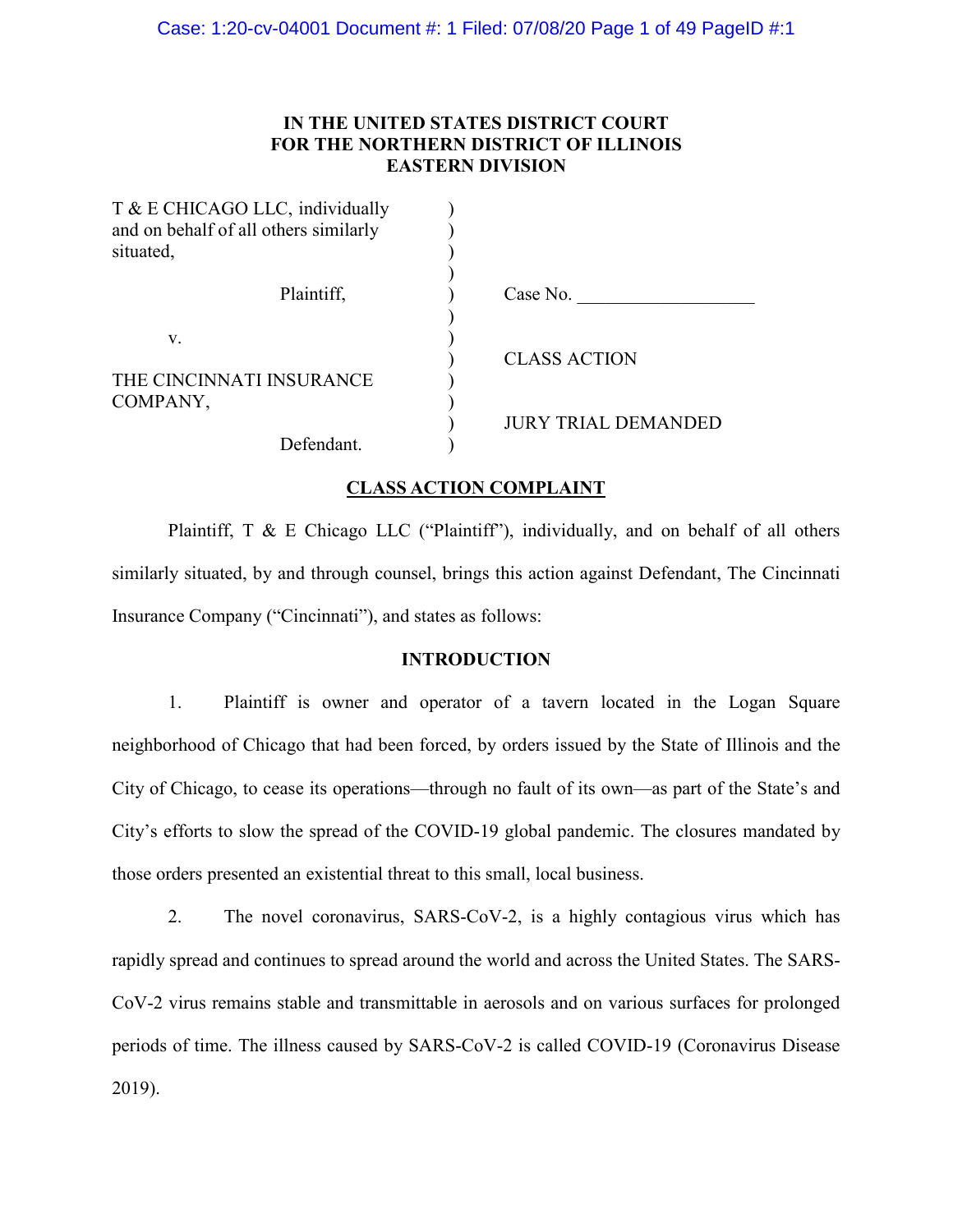## Case: 1:20-cv-04001 Document #: 1 Filed: 07/08/20 Page 2 of 49 PageID #:2

3. On March 11, 2020, the COVID-19 outbreak—which had first been identified several months prior—was designated as a worldwide pandemic by the World Health Organization (WHO). Director General Tedros Adhanom Ghebreyesus of WHO declared: "WHO has been assessing this outbreak around the clock and we are deeply concerned both by the alarming levels of spread and severity, and by the alarming levels of inaction. We have therefore made the assessment that COVID-19 can be characterized as a pandemic."[1](#page-1-0)

4. On March 13, 2020, the President of the United States also declared the pandemic to be of sufficient severity to warrant an emergency declaration for all States, territories, and the District of Columbia.

5. On March 16, 2020, the Centers for Disease Control and Prevention, and members of the national Coronavirus Task Force issued to the American public guidance, styled as "30 Days to Slow the Spread" for stopping the spread of COVID-19. This guidance advised individuals to adopt far-reaching social distancing measures, such as working from home, avoiding shopping trips and gatherings of more than 10 people, and staying away from bars, restaurants, and food courts. [2](#page-1-1)

6. Shortly thereafter, many state government administrations across the nation recognized the need to take steps to protect the health and safety of their residents from the human to human and surface to human spread of COVID-19.

7. Governors from states across the nation began to publicly announce an escalating series of various civil authority, "stay at home" orders that limited public gatherings, deemed

<span id="page-1-0"></span> <sup>1</sup> *See* [https://www.who.int/dg/speeches/detail/who-director-general-s-opening-remarks-at](https://www.who.int/dg/speeches/detail/who-director-general-s-opening-remarks-at-the-media-briefing-on-covid-19---11-march-2020)[the-media-briefing-on-covid-19---11-march-2020.](https://www.who.int/dg/speeches/detail/who-director-general-s-opening-remarks-at-the-media-briefing-on-covid-19---11-march-2020)

<span id="page-1-1"></span><sup>&</sup>lt;sup>2</sup> https://www.whitehouse.gov/wp-content/uploads/2020/03/03.16.20 coronavirus[guidance\\_8.5x11\\_315PM.pdf.](https://www.whitehouse.gov/wp-content/uploads/2020/03/03.16.20_coronavirus-guidance_8.5x11_315PM.pdf)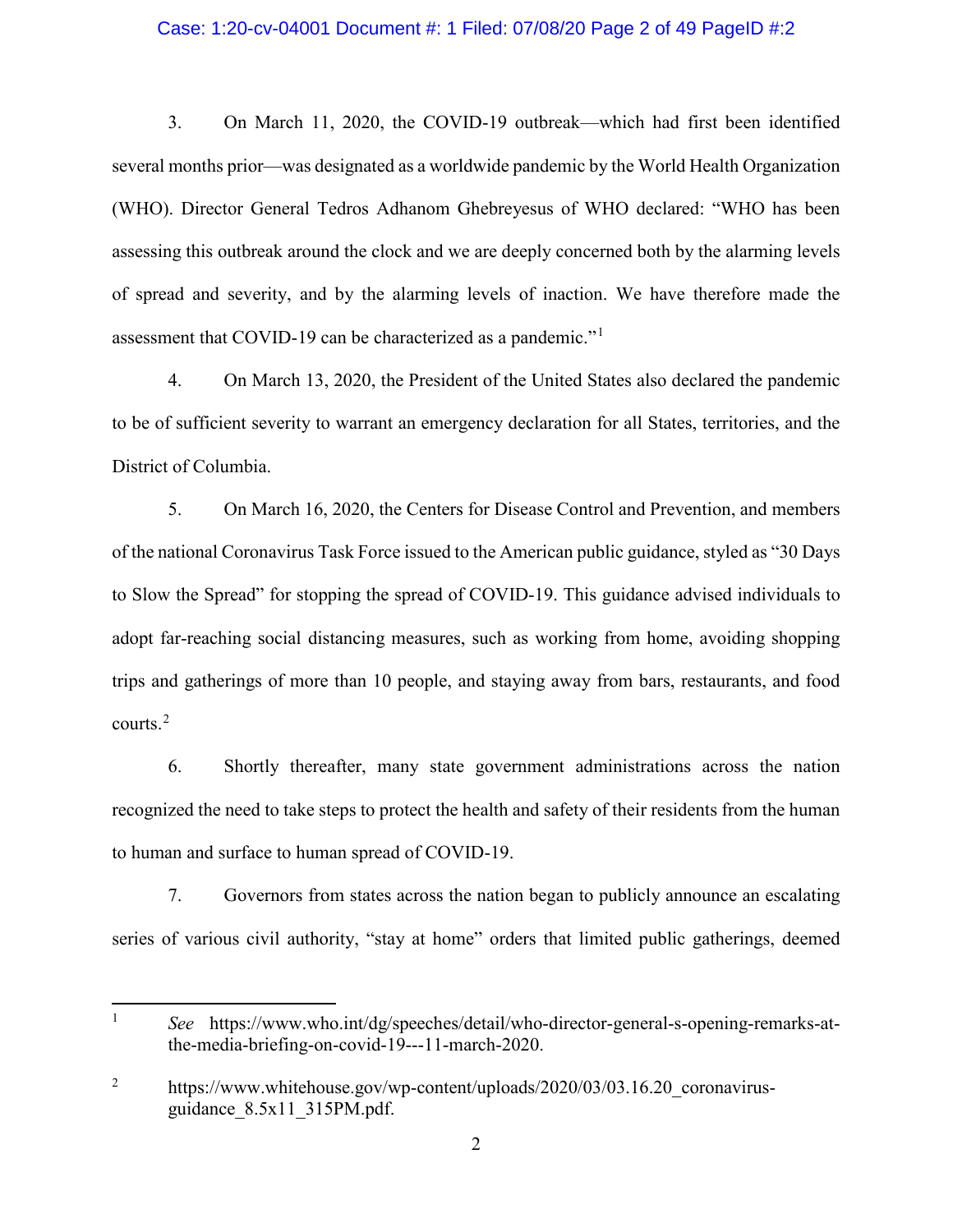### Case: 1:20-cv-04001 Document #: 1 Filed: 07/08/20 Page 3 of 49 PageID #:3

certain business sectors "essential," mandated the partial or complete closure of normal business operations for businesses not deemed "essential," and placed stringent requirements on many businesses deemed "essential" in order for them to continue operating.

8. Countless businesses in "stay at home" order states across the nation were forced by law to overhaul their business models, scale back their business dramatically, or shutter—either temporarily or permanently. Foot traffic in all businesses also took a sharp downturn as the public began to avoid public spaces of all types, further harming businesses' ability to stay afloat. Furloughs and layoffs were rampant in the private sector. Unemployment insurance filings reached record levels. The major stock indices plummeted, erasing trillions of dollars in shareholder value and retirement accounts.

9. The result of these far-reaching restrictions and prohibitions was catastrophic for most non-essential businesses, especially restaurants and other foodservice businesses, along with many other retail establishments, entertainment venues, and other small, medium, and large businesses who were forced to close, furlough employees, and endure a sudden shutdown of cash flow that threatened their survival.

10. On March 15, 2020, Illinois Governor Pritzker issued an order first closing to the public all restaurants, bars, and movie theaters in Illinois in an effort to address the ongoing COVID-19 pandemic. Governor Pritzker thereafter ordered all "non-essential businesses" to close and has issued further orders extending the stay-at-home Closure Order period several times.

11. As a result of the Closure Orders, Plaintiff was forced to halt ordinary operations, resulting in substantial lost revenues and forcing Plaintiff to furlough or lay off employees.

12. Most businesses insure against such catastrophic events like the unforeseen COVID-19 pandemic through all-risk commercial property insurance policies. These policies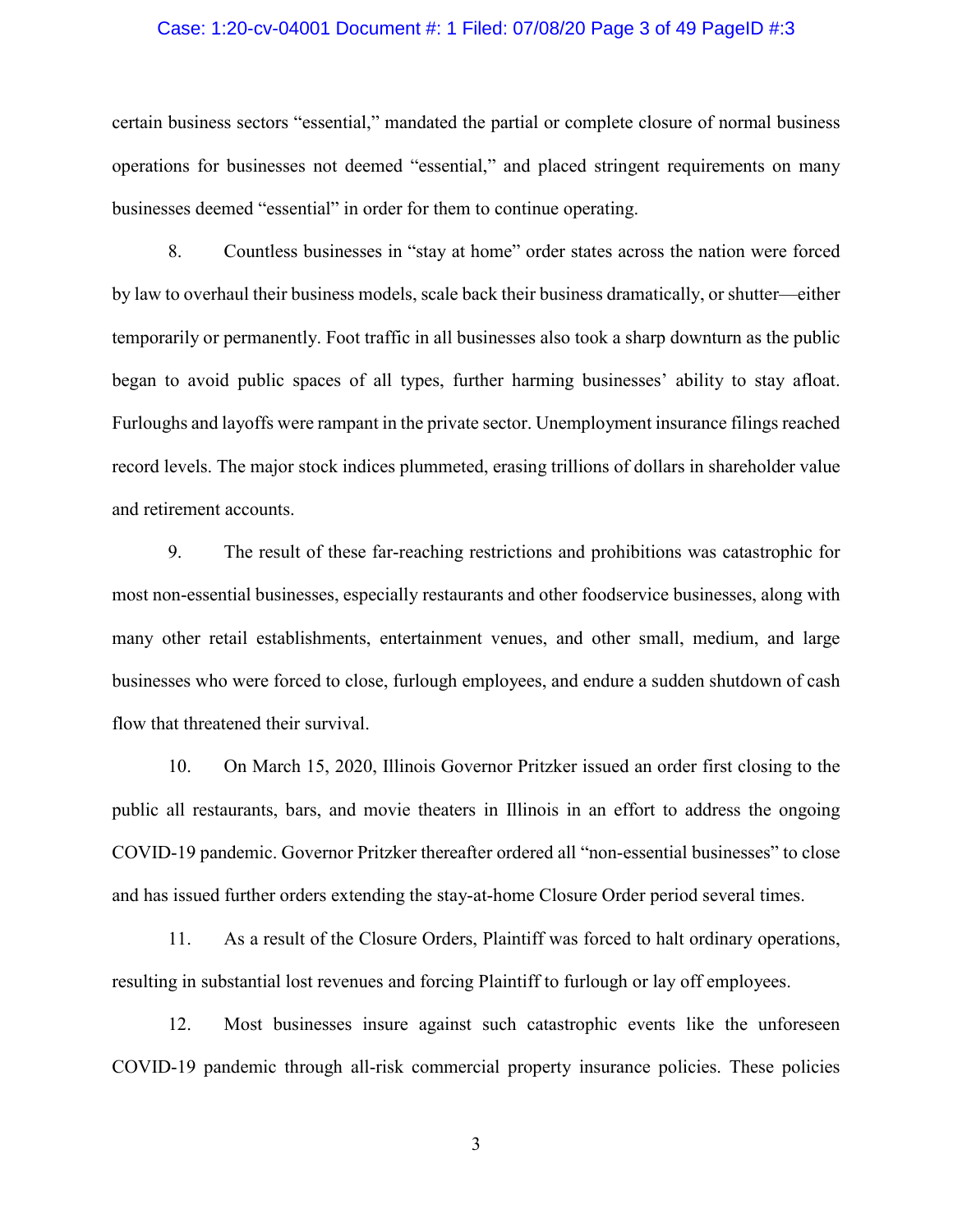## Case: 1:20-cv-04001 Document #: 1 Filed: 07/08/20 Page 4 of 49 PageID #:4

promise to indemnify the policyholder for actual business losses incurred when business operations are involuntarily suspended, interrupted, curtailed, when access to the premises is prohibited because of direct physical loss or damage to the property, or by a civil authority order that restricts or prohibits access to the property. This coverage is commonly known as "business interruption coverage" and is standard in most all-risk commercial property insurance policies.

13. To protect its business from situations like these, which threaten its operations and livelihood based on factors wholly outside of its control, Plaintiff obtained business interruption insurance from Cincinnati. A copy of that policy, Policy No. 05EPP0497216, with effective dates from July 20, 2019 to July 20, 2020 (the "Policy"), is attached as Exhibit A.

14. Cincinnati purports to understand the reason insureds like Plaintiff obtain business interruption coverage. Cincinnati thus promises that "[w]hen it comes to paying claims, we'll look for coverage-not exceptions, helping to keep your business running in the event of a claim."[3](#page-3-0) Cincinnati markets its business interruption insurance as helping to cover "loss of income and necessary extra expenses you incur to keep your business operating," including lost profits, payroll, taxes, and other operating expenses.[4](#page-3-1) Cincinnati assures prospective customers that Cincinnati is "everything insurance should be."[5](#page-3-2)

15. Accordingly, Plaintiff purchased business interruption insurance from Cincinnati. Plaintiff also dutifully paid premiums to Cincinnati for that coverage, so that when the

<span id="page-3-0"></span><sup>&</sup>lt;sup>3</sup> Protection for Businesses and Organizations: Fulfilling our Promises, The Cincinnati Insurance Company, available at https://www.cinfin.com/business-insurance.

<span id="page-3-1"></span><sup>&</sup>lt;sup>4</sup> Protection for Your Commercial Property, The Cincinnati Insurance Company, available at https://www.cinfin.com/business-insurance/products/property-insurance.

<span id="page-3-2"></span><sup>5</sup> About Us, The Cincinnati Insurance Company, available at https://www.cinfin.com/aboutus.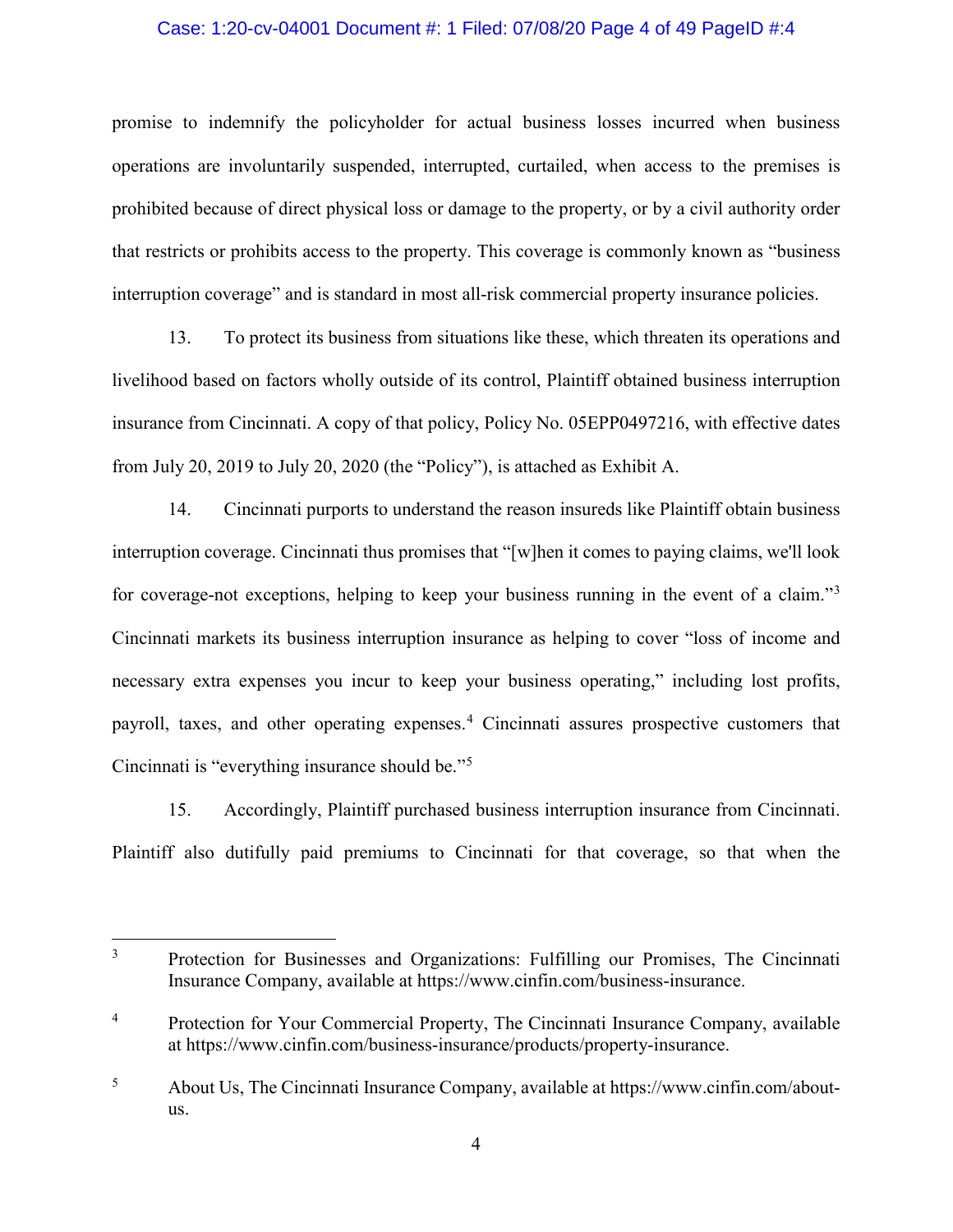### Case: 1:20-cv-04001 Document #: 1 Filed: 07/08/20 Page 5 of 49 PageID #:5

unimaginable occurred, Plaintiff would be protected. Plaintiff purchased an "all risks" Policy that cover every one of those unimaginable risks unless the policy exclusions remove that risk from coverage. And, nothing in plaintiff's Policy excludes viruses from coverage. Nor does anything in the Policy exclude governmental closure orders.

16. But despite Cincinnati's express promise in its Policy to cover Plaintiff's business interruption losses in circumstances when it was forced to curtail its operations and close its premises to the public by the series of Executive Orders issued by the Governor to address a spreading pandemic, Cincinnati issued a blanket denial to Plaintiff for any losses related to the pandemic and the Closure Orders—without first conducting any meaningful coverage investigation, let alone a "reasonable investigation based on all available information" as required under Illinois law.

17. The only rationale Cincinnati provided to Plaintiff for its categorical proclamation that Plaintiff's losses are not covered, is its assertion that the presence of the coronavirus, which led to the Closure Orders that prohibited Plaintiff from operating its businesses, did not constitute "direct physical damage" or "direct physical loss." *See* April 15, 2020 Denial Letter attached hereto as "Exhibit B."

18. But Cincinnati's conclusory statement that the actual or potential presence of a harmful, contagious substance like SARS-CoV-2 does not result in property damage is contrary to the law in Illinois. Illinois courts have long held that the presence of a dangerous substance in a property constitutes "physical loss or damage." *See, e.g.*, *Bd. of Educ. of Twp. High Sch. Dist. No. 211 v. Int'l Ins. Co.*, 720 N.E.2d 622, 625–26 (Ill. Ct. App. 1999), as modified on denial of reh'g (Dec. 3, 1999).

19. In a recent decision, the Pennsylvania Supreme Court reached a comparable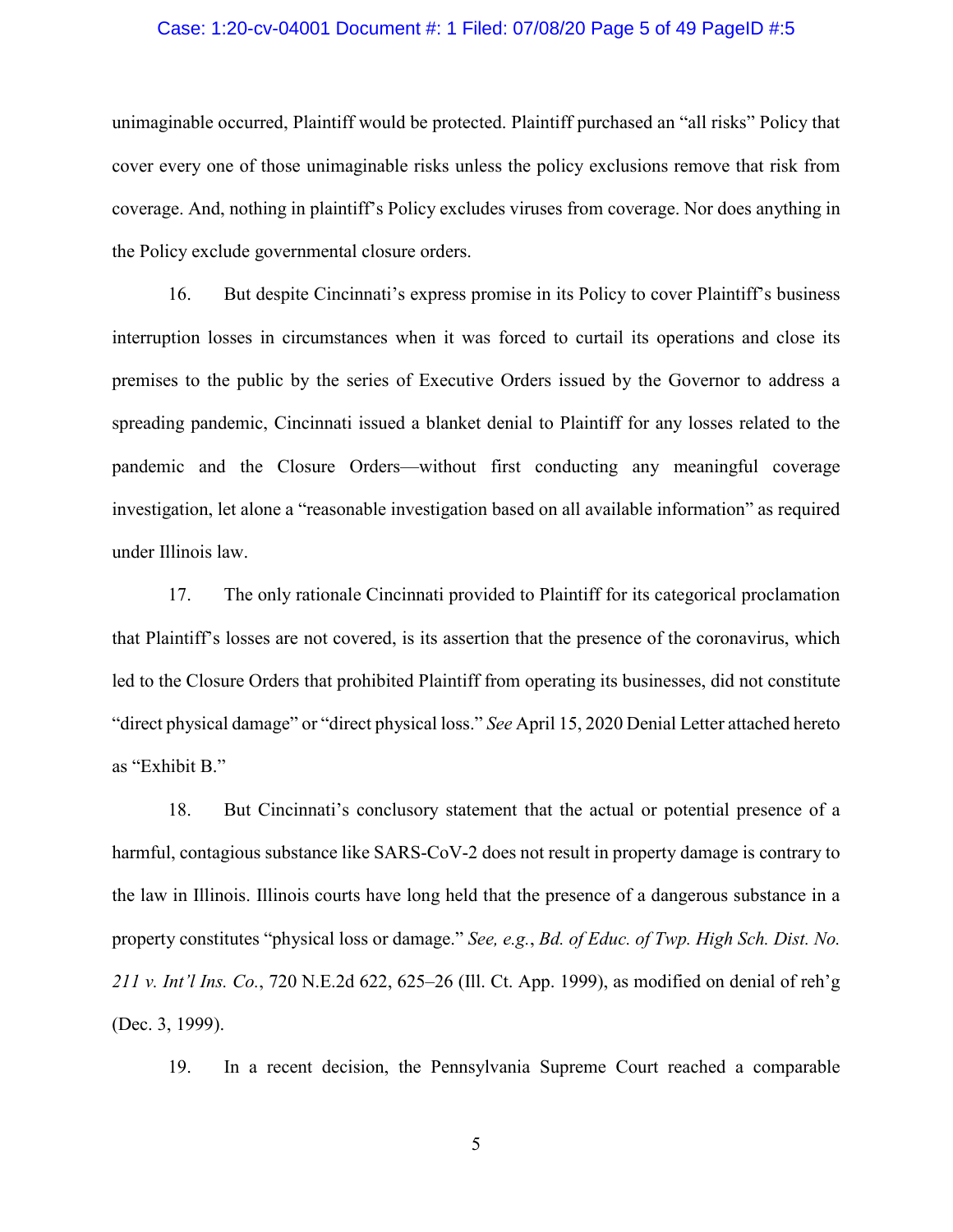### Case: 1:20-cv-04001 Document #: 1 Filed: 07/08/20 Page 6 of 49 PageID #:6

conclusion, finding that the COVID-19 pandemic constituted a natural disaster causing direct property damage to all businesses impacted. *See Friends of Danny DeVito, et al. v. Tom Wolf, Governor, et al.*, No. 68 MM 2020, 21 n.11, 2020 WL 1847100, at \*10 n.11 (Pa. Apr. 13, 2020).

20. Moreover, unlike many commercial property policies available in the market, the Policy sold by Cincinnati to the Plaintiff did not include an exclusion for loss caused by a virus or a pandemic. Thus, Plaintiff reasonably expected that the insurance it purchased from Cincinnati included coverage for property damage and business interruption losses caused by viruses like the SARS-CoV-2 coronavirus.

21. If Cincinnati had wanted to exclude pandemic-related losses under the Plaintiff's policy—as many other insurers have done in other policies—it easily could have attempted to do so on the front-end with an express exclusion. Instead, Cincinnati waited until after it collected Plaintiff's premiums, and after a pandemic and the resulting Closure Orders caused catastrophic business losses to Plaintiff, to try to limit its exposure through its erroneous assertion that the presence of the coronavirus is not "physical loss" and therefore is not a covered cause of loss under its policies.

22. The fact that the insurance industry has created specific exclusions for pandemicrelated losses under similar commercial property policies undermines Cincinnati's assertion that the presence of a virus, like the coronavirus, does not cause "physical loss or damage" to property.

23. Indeed, if a virus could never result in a "physical loss" to property, there would be no need for such an exclusion. Moreover, Cincinnati's assertion ignores the fact that their policies promised to provide coverage for losses incurred due to government actions "taken in response to dangerous physical conditions," even if those dangerous physical conditions cause damage to property at locations other than those insured under their policies.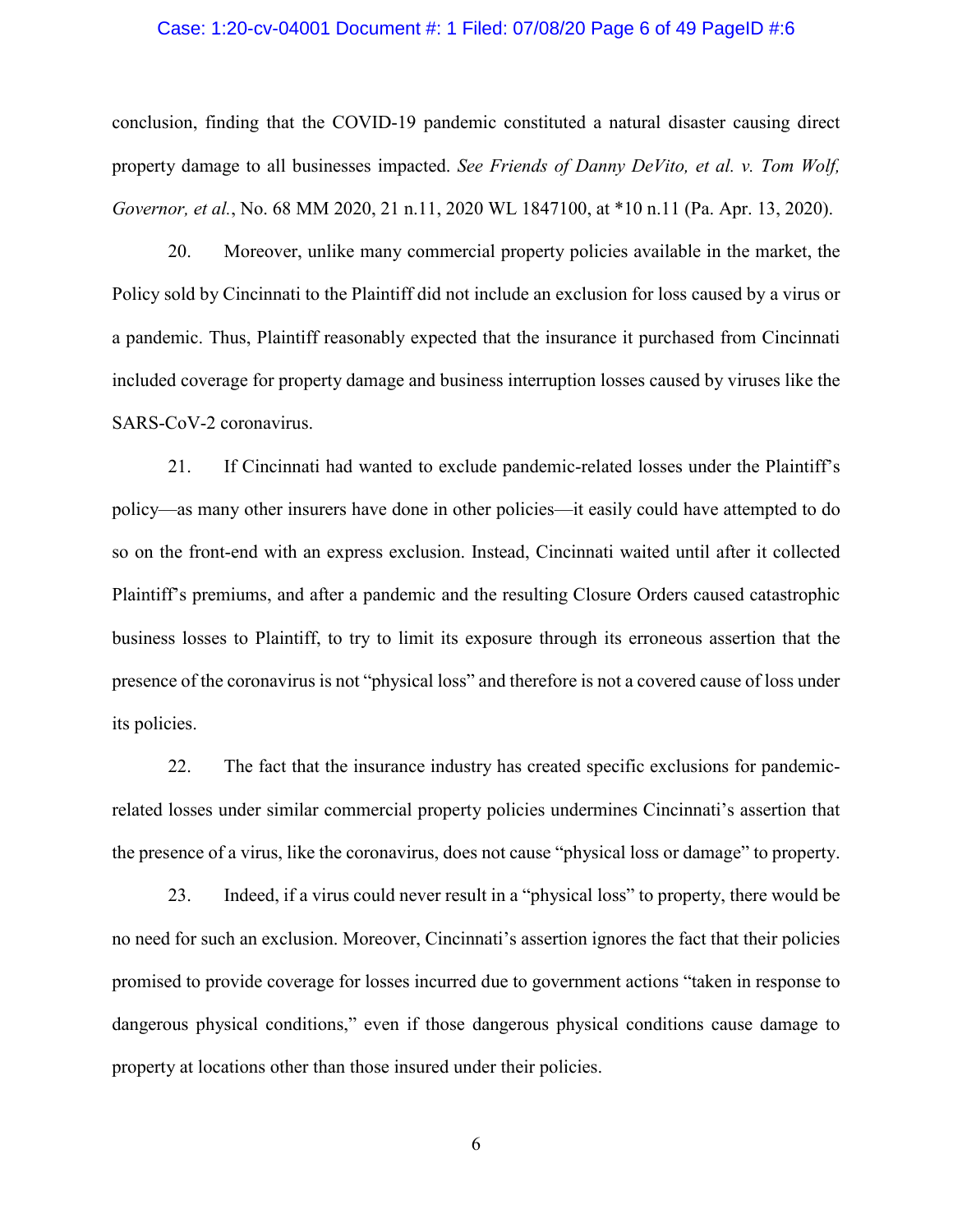### Case: 1:20-cv-04001 Document #: 1 Filed: 07/08/20 Page 7 of 49 PageID #:7

24. Thus, Cincinnati's wholesale, cursory coverage denials were arbitrary and unreasonable, and inconsistent with the facts and plain language of the Policy it issued to Plaintiff. These denials appear to be driven by Cincinnati's desire to preempt its own financial exposure to the economic fallout resulting from the COVID-19 pandemic crisis, rather than to initiate, as Cincinnati is obligated to do, a full and fair investigation of the claims and a careful review of the policy it sold to Plaintiff in exchange for valuable premiums.

25. Cincinnati's interpretation of the Policy is wrong, and its denial for losses caused by limitations on the physical use and access to Plaintiff's property breached its obligations under the contract of insurance.

26. As a result of Cincinnati's wrongful denial of coverage, Plaintiff files this action seeking a declaratory judgment establishing that it is entitled to receive the benefit of the insurance coverage it purchased, and ordering Cincinnati to pay Plaintiff's lost business income, extra expenses, and other business losses Plaintiff has sustained in light of the COVID-19 pandemic and actions by governmental authorities requiring closure of Plaintiff's covered business premises. This Complaint also seeks damages for breach of contract, for breach of good faith and fair dealing, and for bad faith claims handling under 215 ILCS 5/155.

## **THE PARTIES**

27. Plaintiff,  $T \& E$  Chicago LLC is an Illinois limited liability company with its principal place of business in Chicago, Illinois. Plaintiff owns and operates the Navigator Taproom, a tavern located in the Logan Square neighborhood of Chicago.

28. Defendant, Cincinnati, Cincinnati is an Ohio insurance company, with its principal place of business located in Ohio. Cincinnati is engaged in the business of selling insurance contracts to commercial entities such as Plaintiff in Illinois and elsewhere.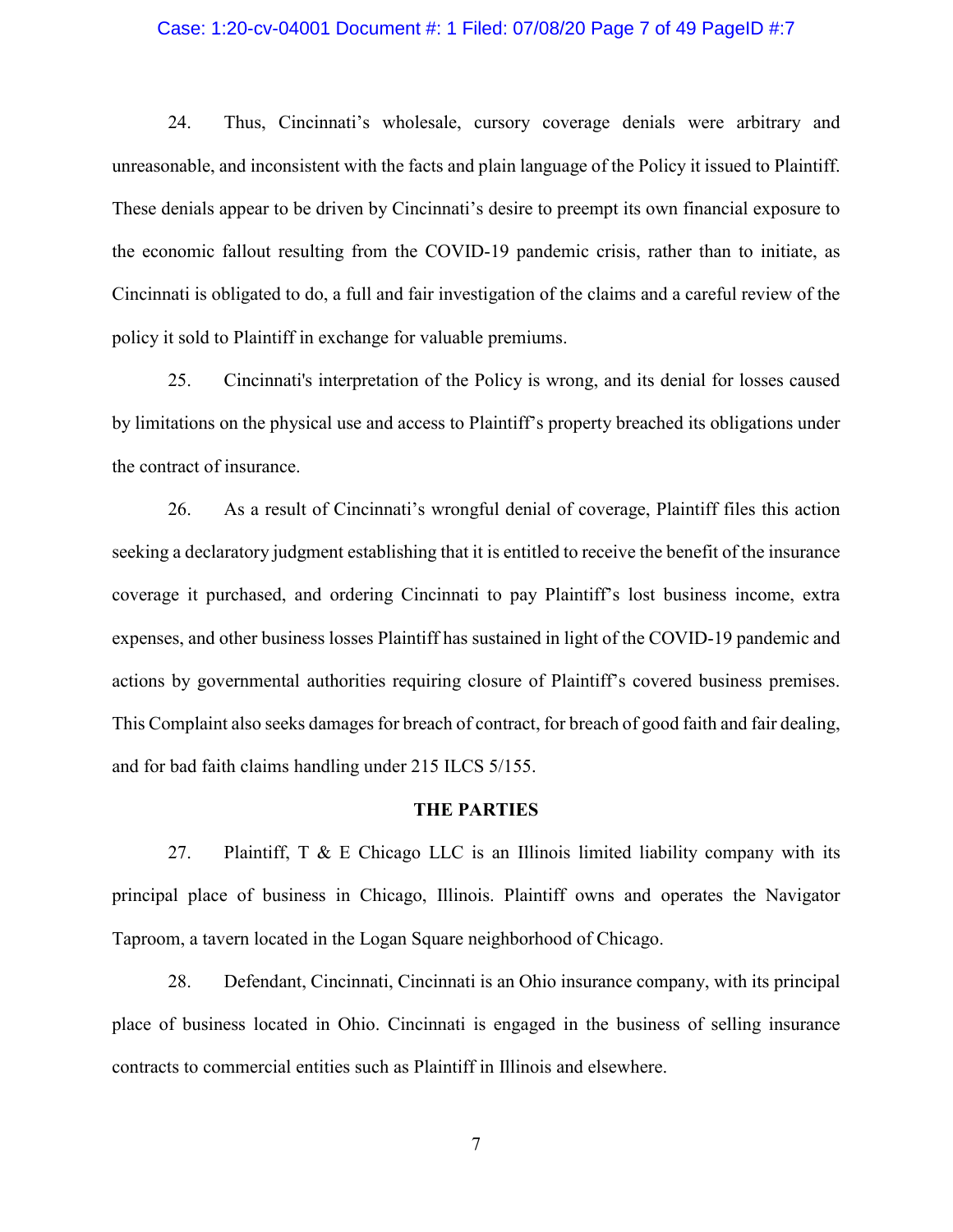## **JURISDICTION & VENUE**

29. This Court has subject matter jurisdiction under 28 U.S.C. § 1332 because there is complete diversity between the parties and the amount in controversy exceeds \$75,000, exclusive of interest and costs.

30. This Court has personal jurisdiction over Defendants pursuant to the Illinois "long arm statute," 735 ILCS 5/2-209, because Defendants have submitted to jurisdiction in this state by: (a) transacting business in Illinois; (b) contracting to insure a person, property or risk located within Illinois at the time of contracting; and (c) making a contract substantially connected with Illinois. *See* 735 ILCS 5/2-209(1), (4), (7). In addition, Defendants exercise substantial, systematic and continuous contacts with Illinois by doing business in Illinois, serving insureds in Illinois, and seeking additional business in Illinois.

31. This Court has jurisdiction to grant declaratory relief under 28 U.S.C. § 2201 because an actual controversy exists between the parties as to their respective rights and obligations under the Policy with respect to the loss of business arising from the civil authority event detailed below.

32. Venue is proper in this district pursuant to 28 U.S.C. § 1391(b)(2) because a substantial part of the events or omission giving rise to Plaintiff's claims occurred within the Northern District of Illinois.

### **FACTUAL ALLEGATIONS**

#### **The COVID-19 Pandemic**

33. SARS-CoV-2 is a highly contagious coronavirus, an organic human pathogen, which has rapidly spread around the world. It remains stable and transmittable in aerosols and on various surfaces for prolonged periods of time. The illness caused by SARS-CoV-2 is called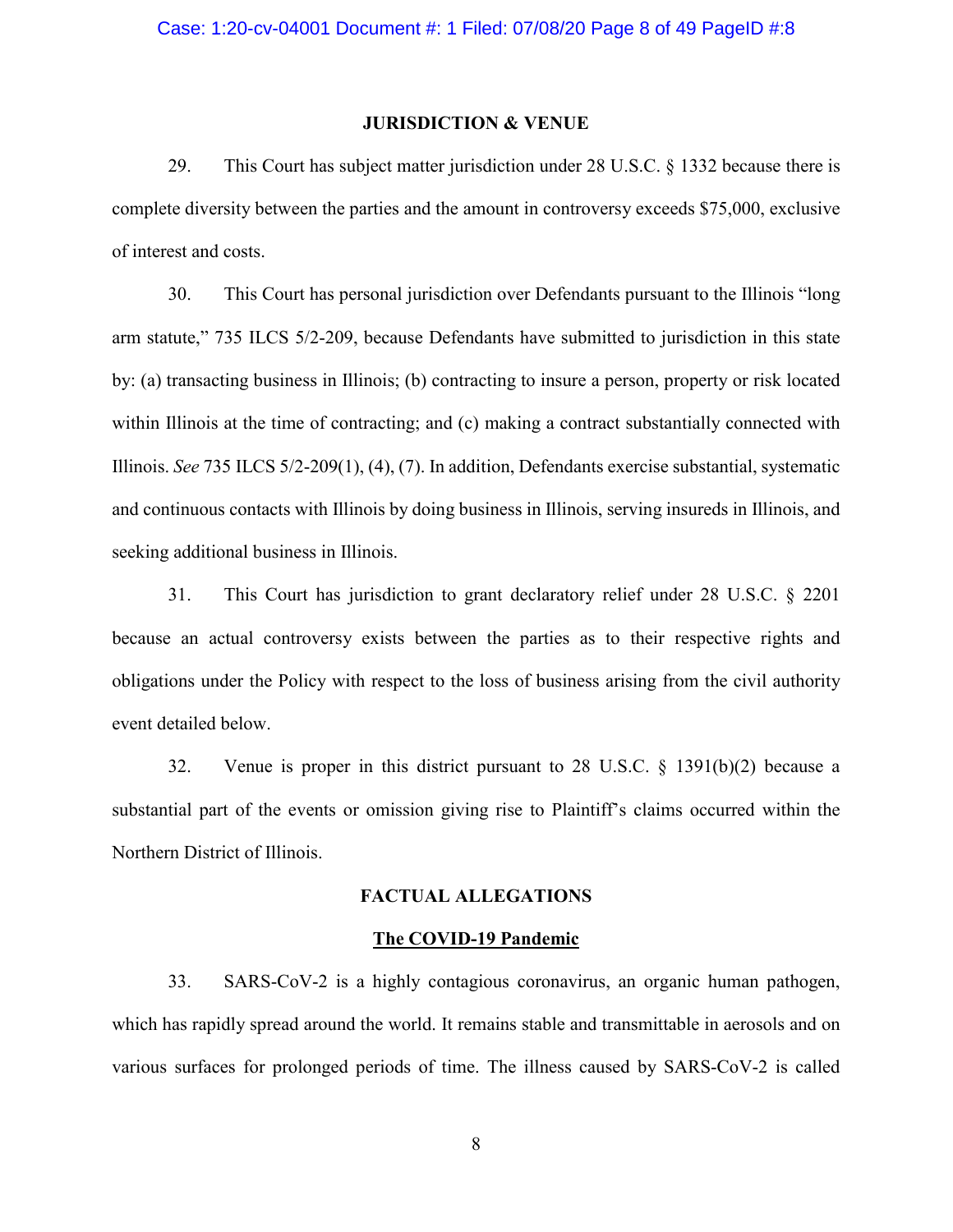## Case: 1:20-cv-04001 Document #: 1 Filed: 07/08/20 Page 9 of 49 PageID #:9

COVID-19 (Coronavirus Disease 2019).

34. SARS-CoV-2 emerged in Wuhan, China, in December 2019. In January 2020, the first known case of a U.S. resident infected by SARS-CoV-2 was reported in the State of Washington. SARS-CoV-2 quickly spread and by March 2020, cases had been confirmed in many areas across the United States.

35. SARS-CoV-2 is a coronavirus that is believed to be primarily spread through respiratory droplets<sup>[6](#page-8-0)</sup> and by "fomite"— meaning objects, materials, or surfaces that have been physically contaminated or infected by respiratory droplets—and it can survive on surfaces for extended periods of time. Recent information on the CDC's website provides that COVID-19 spreads when people are within six feet of each other or when a person comes in contact with a surface or object that has the virus on it.<sup>[7](#page-8-1)</sup>

36. Researchers estimate that the number of people that an individual infected with SARS-CoV-2 will go on to infect—or basic reproduction number  $(R<sub>o</sub>$  or R-naught) – is between 3.3 and 6.5.[8](#page-8-2) The higher the Ro figured, the faster an infectious disease will spread. By comparison,

<span id="page-8-0"></span> <sup>6</sup> According to the World Health Organization ("WHO"): "People can catch COVID-19 from others who have the virus. The disease can spread from person to person through small droplets from the nose or mouth which are spread when a person with COVID-19 coughs or exhales. These droplets land on objects and surfaces around the person. Other people then catch COVID-19 by touching these objects or surfaces, then touching their eyes, nose or mouth." *See* Q&A on coronaviruses (COVID-19), "How does COVID-19 spread?" World Health Organization (Apr. 16, 2020), available at https://www.who.int/news-room/q-a-detail/qacoronaviruses.

<span id="page-8-1"></span><sup>7</sup> *How COVID-19 Spreads*, Ctr. for Disease Control and Prevention (April 13, 2020), https://www.cdc.gov/coronavirus/2019-ncov/prevent-getting-sick/how-covidspreads.html.

<span id="page-8-2"></span><sup>8</sup> *See* Ying Liu *et al.,* The reproductive number of COVID-19 is higher compared to SARS coronavirus, Journal of Travel Medicine (Feb. 13, 2020), available at https://academic.oup.com/jtm/article/27 /2/taaa021/5735319.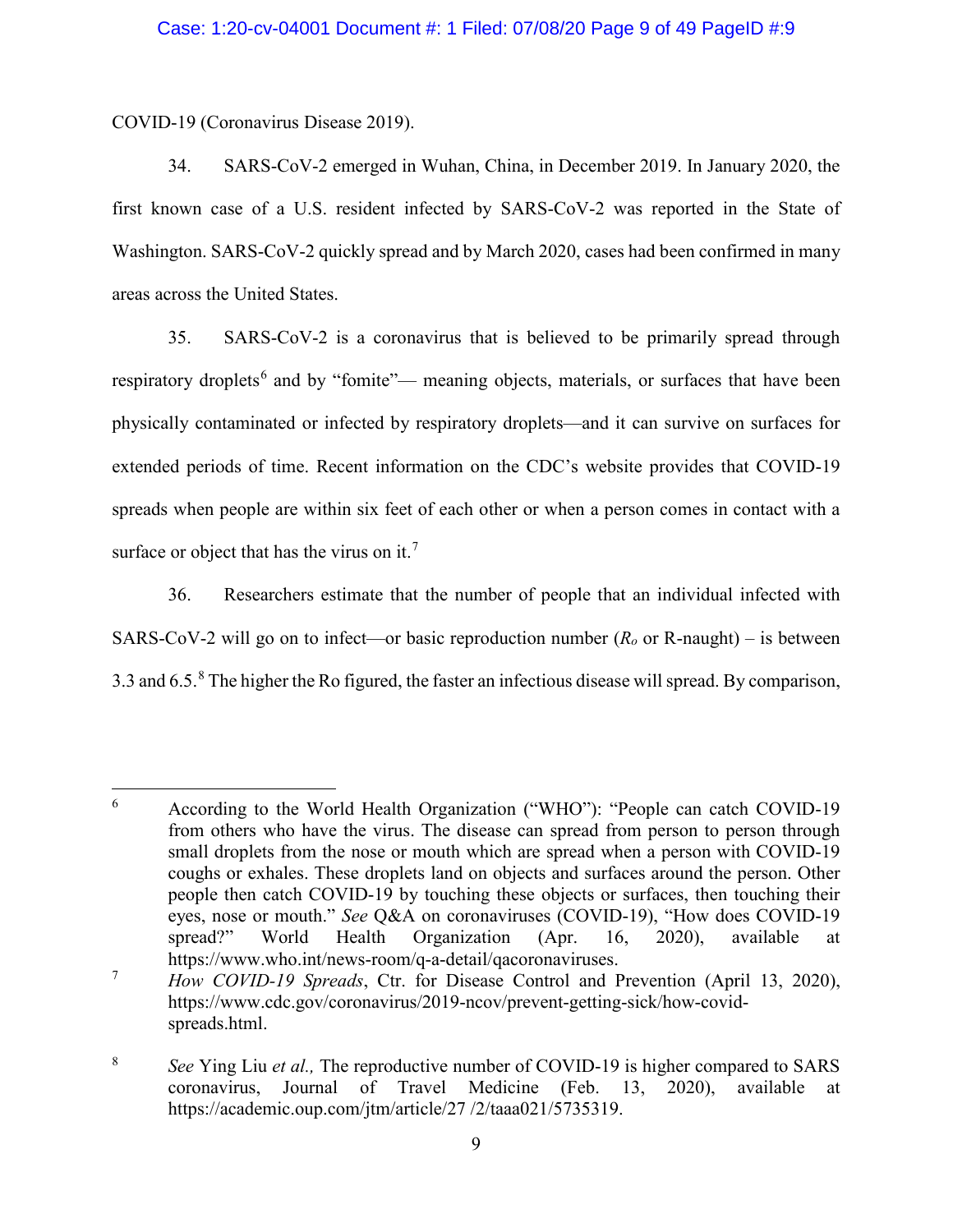## Case: 1:20-cv-04001 Document #: 1 Filed: 07/08/20 Page 10 of 49 PageID #:10

the  $R_0$  estimate for the seasonal flu is 1.3,<sup>[9](#page-9-0)</sup> and for Ebola during a prior catastrophic epidemic was  $1.5^{10}$  $1.5^{10}$  $1.5^{10}$ 

37. Droplets containing COVID-19 infect a variety of surfaces and objects for a period of a hours, days, or weeks, if not longer. According to a scientific study in The New England Journal of Medicine, the coronavirus responsible for the COVID-19 disease—SARS-CoV-2—can physically infect and survive on surfaces for up to 72 hours.<sup>[11](#page-9-2)</sup> Another scientific study documented in the Journal of Hospital Infection found that human coronaviruses, such as SARS-CoV-2, can remain infectious on inanimate surfaces at room temperature for up to nine days.[12](#page-9-3)

38. Other recent scientific evidence shows that COVID-19 can survive and remain virulent on stainless steel and plastic for three to six days; on glass and banknotes for three days; and on wood and cloth for 24 hours.<sup>[13](#page-9-4)</sup> These materials are prevalent and unavoidable throughout

<span id="page-9-2"></span><sup>11</sup> Neeltje van Doremalen, Ph.D., et al., *Aerosol and Surface Stability of SARS-CoV-2 as Compared with SARS-CoV-1*, The New England Journal of Medicine (April 16, 2020), available at https://www.nejm.org/doi/pdf/10.1056/NEJMc2004973?articleTools=true.

<span id="page-9-3"></span><sup>12</sup> *See* G. Kampf, et al. *Persistence of coronavirus on inanimate surfaces and their inactivation with biocidal agents* (February 06, 2020), available at https://www.journalofhospitalinfection.com/action/showPdf?pii=S0195- 6701%2820%2930046-3.

<span id="page-9-0"></span> <sup>9</sup> *See* Matthew Biggerstaff *et al.,* Estimates of the reproduction number for seasonal pandemic, and zoonotic influenza: a systematic review of the literature, BMC Infection Diseases (Sept. 4, 2014), available at https://bmcinfectdis.biomedcentral.com/articles/1 O. l 186/1471-2334-14-480.

<span id="page-9-1"></span><sup>10</sup> *See* Adnan Khan *et al.,* Estimating the basic reproductive ratio for the Ebola outbreak in Liberia and Sierra Leone, Infectious Diseases of Poverty (Feb. 24, 2015), available at https://www.ncbi.nlm.nih.gov/pmc/articles/PMC4347917/.

<span id="page-9-4"></span><sup>13</sup> *See* Neeltje van Doremalen *et al.,* "Aerosol and Surface Stability of SARS-CoV-2 as Compared to SARS-Co V-1," New England Journal of Medicine (Mar. 17, 2020), available at https://www.nejm.org/doi/pdf/10.l056/NEJMc2004973; Alex W.H. Chin *et al.,*  "Stability of SARS-Co V-2 in different environmental conditions," The Lancet Microbe (Apr. 2, 2020), available at https://doi.org/10.1016/S2666-5247(20)30003-3.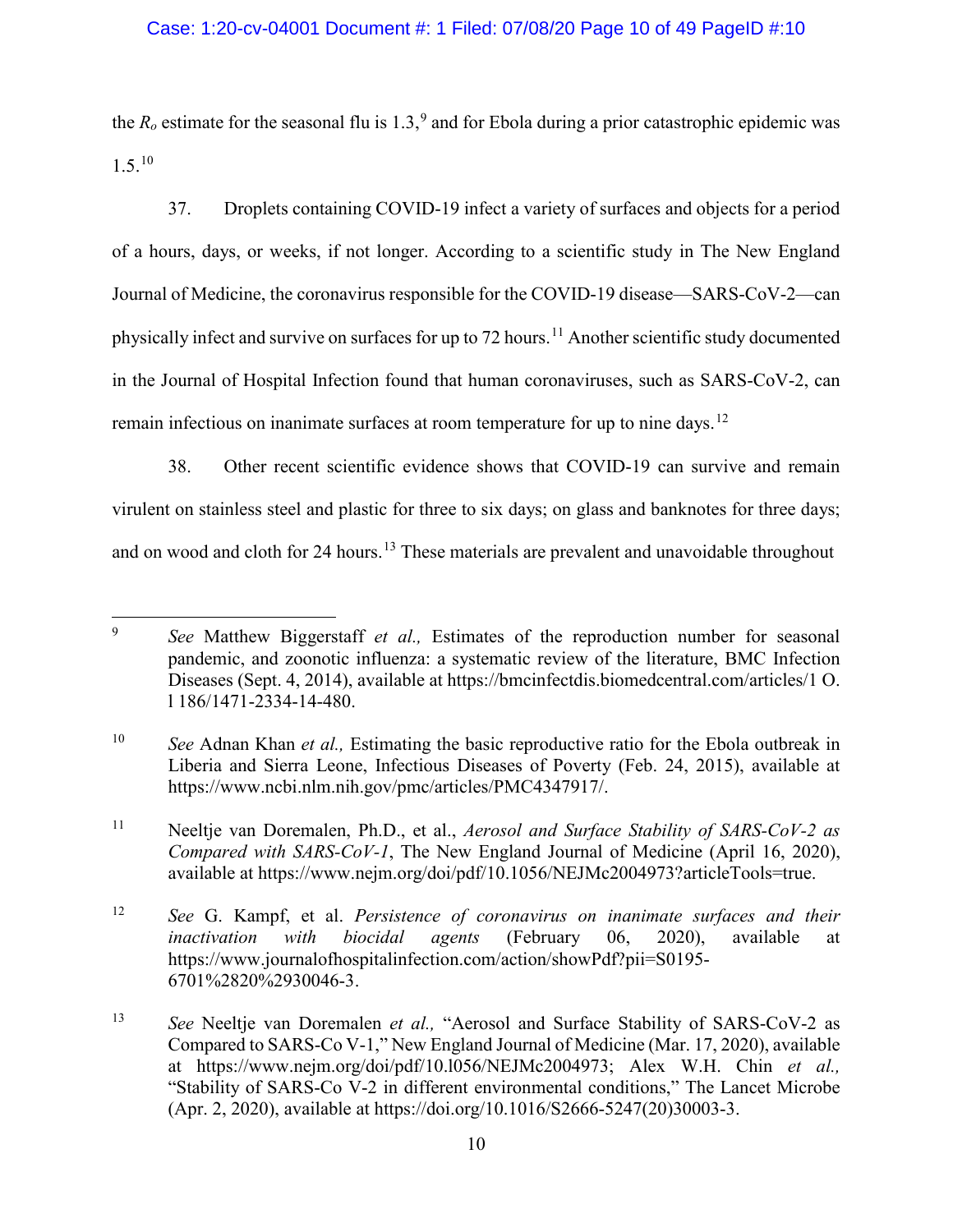## Case: 1:20-cv-04001 Document #: 1 Filed: 07/08/20 Page 11 of 49 PageID #:11

Plaintiff's facility.

 $\overline{a}$ 

39. Emerging research on the virus and recent reports from the CDC even suggest that the SARS-CoV-2 strains physically infect and can stay alive on surfaces for more than two weeks, a characteristic that renders property exposed to the contagion potentially unsafe and dangerous. Specifically, after inspecting a cruise ship inhabited by passengers who carried SARS-CoV-2, the CDC reported that the virus was detectable on various surfaces inside the cruise ship up to 17 days after passengers had vacated the cabins.<sup>[14](#page-10-0)</sup>

40. One report based on recent research even suggests that SARS-CoV-2 can persist on surfaces under certain commonplace conditions for up to 28 days.<sup>[15](#page-10-1)</sup>

41. SARS-CoV-2 reportedly has an incubation period of 2-12 days, during which time it can be transmitted even before symptoms develop. Symptoms often include fever, cough, shortness of breath, and, in severe cases, pneumonia.

42. For these reasons, "[p]ublic health experts and elected officials have emphasized again and again that social distancing is the best tool  $\ldots$  to slow the coronavirus outbreak."<sup>[16](#page-10-2)</sup>

43. On January 21, 2020, the CDC reported the first confirmed American COVID-19 case in the State of Washington.

<span id="page-10-0"></span><sup>14</sup> *See* Leah E. Moriary *et al.,* "Public Health Responses to COVID-19 Outbreaks on Cruise Ships-Worldwide, February-March 2020," 69 *Morbidity and Mortality Weekly Report* 347 (Mar. 23, 2020), available at https://www.cdc.gov/mmwr/volumes/69/wr/pdfs/mm6912e3- H.pdf.

<span id="page-10-1"></span><sup>15</sup> Gunter Kampf *et al.,* Persistence of coronaviruses on inanimate surfaces and their inactivation with biocidal agents, 104 J. Of Hospital Infection 246 (2020), available at https:/ /www.journalofhospitalinfection.com/article/SO 195-6701 (20)30046-3/fulltext.

<span id="page-10-2"></span><sup>16</sup> *See* Yuliya Pashina-Kottas, *et al.*, "This 3-D Simulation Shows Why Social Distancing Is So Important," *The New York Times* (Apr. 21, 2020), available at https://www.nytimes.com/interactive/2020/04/14/science/coronavirus-transmissioncough-6-feet-ar-ul.html.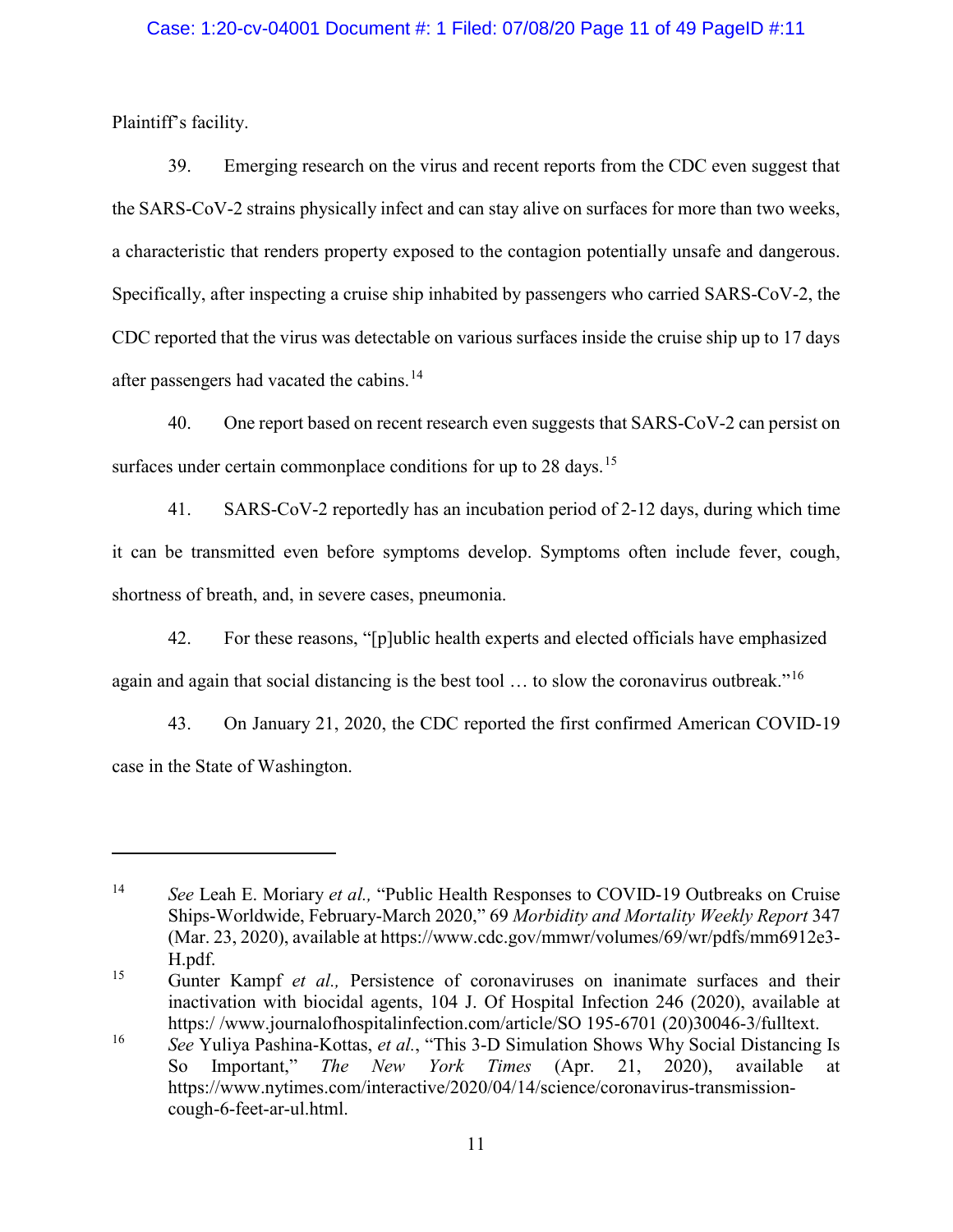### Case: 1:20-cv-04001 Document #: 1 Filed: 07/08/20 Page 12 of 49 PageID #:12

44. On March 9, 2020, Illinois Governor Pritzker declared all counties in the State of Illinois as a disaster area, specifically "in response to the outbreak of COVID-19."

45. On March 11, 2020, the WHO declared COVID-19 to be a global pandemic.

46. On March 13, 2020, the President of the United States declared a national emergency as a result of the COVID-19 outbreak.

47. On March 15, 2020, Governor Pritzker issued Executive Order 2020-07 which declared that a public health emergency existed throughout the State of Illinois as a result of the COVID-19 outbreak in the United States and a confirmed report that SARS-CoV-2 was in Illinois, and which closed to the public all restaurants, bars, and movie theaters in Illinois beginning on March 16, 2020 and continuing through March 30, 2020, in an effort to address the ongoing COVID-19 pandemic.<sup>[17](#page-11-0)</sup>

48. This Closure Order was in direct response to the " COVID-19 outbreak" and the physical presence of SARS-CoV-2 on property throughout the State of Illinois. It specifically stated that the goal was to respond to the rapid spread of COVID-19 by restricting in-person interactions in environments with "frequently used services in public settings, including bars and restaurants…" The March 15th Closure Order also stated that "the ongoing spread of COVID-19 and the danger the virus poses to the public's health and wellness require the reduction of onpremises consumption of food and beverages." The March 15th Closure Order thus recognized that the spread of COVID-19 throughout Illinois could not be sufficiently abated by cleaning and disinfecting frequently used surfaces in public settings; it mandated that access to such surfaces be suspended altogether.

<span id="page-11-0"></span> <sup>17</sup> https://www2.illinois.gov/Pages/Executive-Orders/ExecutiveOrder2020-07.aspx.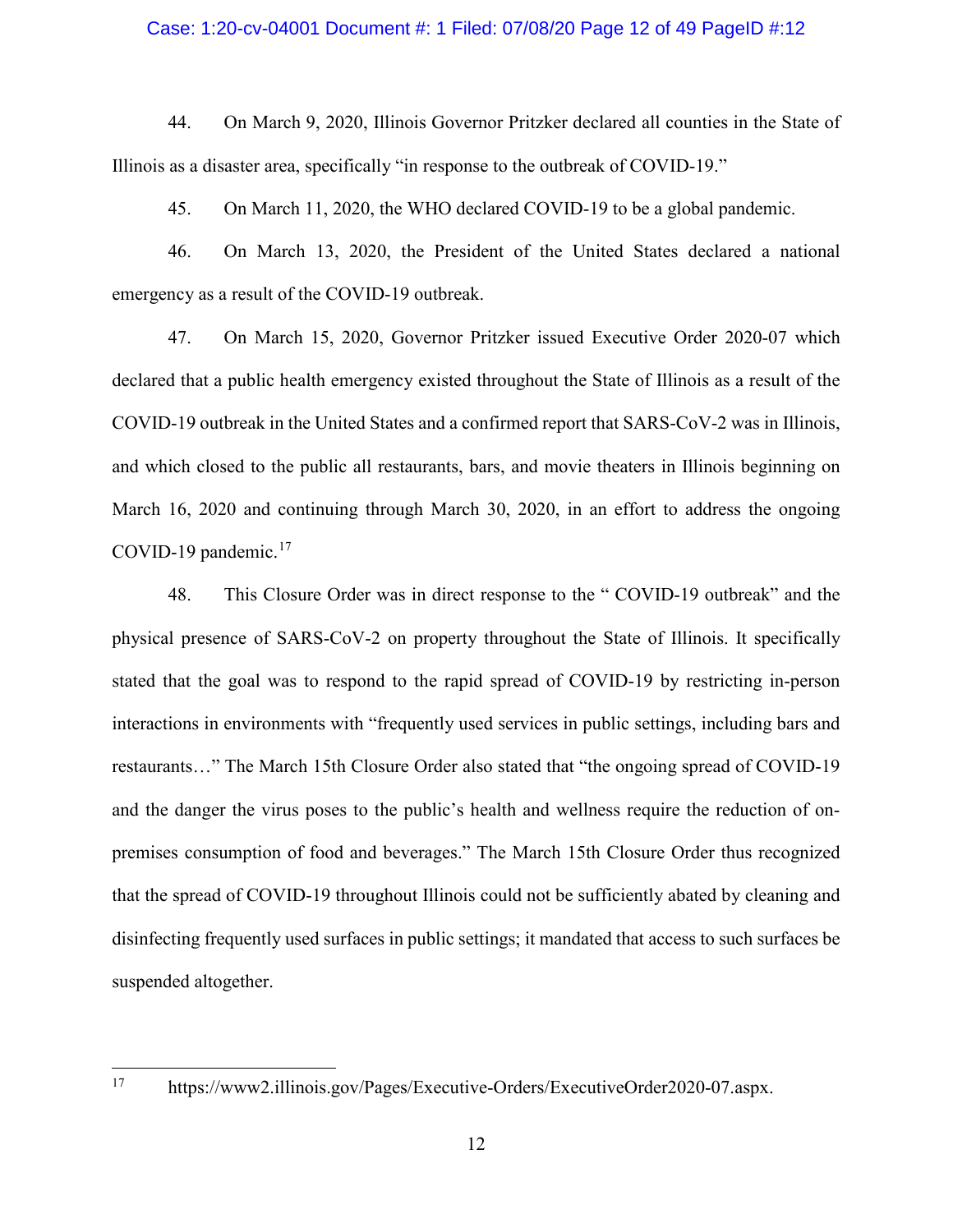### Case: 1:20-cv-04001 Document #: 1 Filed: 07/08/20 Page 13 of 49 PageID #:13

49. On March 16, 2020, Chicago Mayor Lightfoot issued guidance for restaurants and bars to comply with the Governor's Closure Order. That guidance barred "the consumption of food or beverage. . . inside [any] restaurant or bar" and the congregation of persons "inside or outside [any] restaurant or bar." At "midnight" Chicago would begin "any necessary enforcement measures."<sup>[18](#page-12-0)</sup>

50. A few days later, on March 20, 2020, Governor Pritzker issued Executive Order 2020-10, which, among other things, prohibited any gathering of more than ten people, except for limited activities identified in that order, and required individuals to stay in their home or place of residence, except to conduct essential activities, essential governmental functions, or to operate essential businesses, and ordered all "non-essential businesses" to close through April 7, 2020.<sup>[19](#page-12-1)</sup>

51. On March 25, 2020, Mayor Lightfoot issued a press release reminding Chicagoans of the "critical importance" of complying with the Governor's stay-at-home order. The press release noted that the Chicago Police Department is "empowered to enforce the Governor's order through citations and additional measures."[20](#page-12-2)

52. On April 1, Governor Pritzker again declared all counties in the State of Illinois as a disaster area, specifically "in response to the exponential spread of COVID-19."[21](#page-12-3)

53. On April 1, 2020, Governor Pritzker issued Executive Order 2020-18, which continued and extended the prior Executive Orders issued in response to the outbreak of COVID-

<span id="page-12-0"></span> <sup>18</sup> Press Release, City of Chicago, City of Chicago Issues Guidance and Support for Covid-19 Restrictions on Restaurant Dining and Taverns (Mar. 16, 2020).

<span id="page-12-1"></span><sup>19</sup> https://www2.illinois.gov/Pages/Executive-Orders/ExecutiveOrder2020-10.aspx.

<span id="page-12-2"></span><sup>&</sup>lt;sup>20</sup> Press Release, City of Chicago, Mayor Lightfoot Reminds Residents of Critical Importance of Staying at Home to Prevent Further Spread of Covid-19 (Mar. 15, 2020).

<span id="page-12-3"></span><sup>21</sup> https://www2.illinois.gov/Pages/Executive-Orders/ExecutiveOrder2020-19.aspx.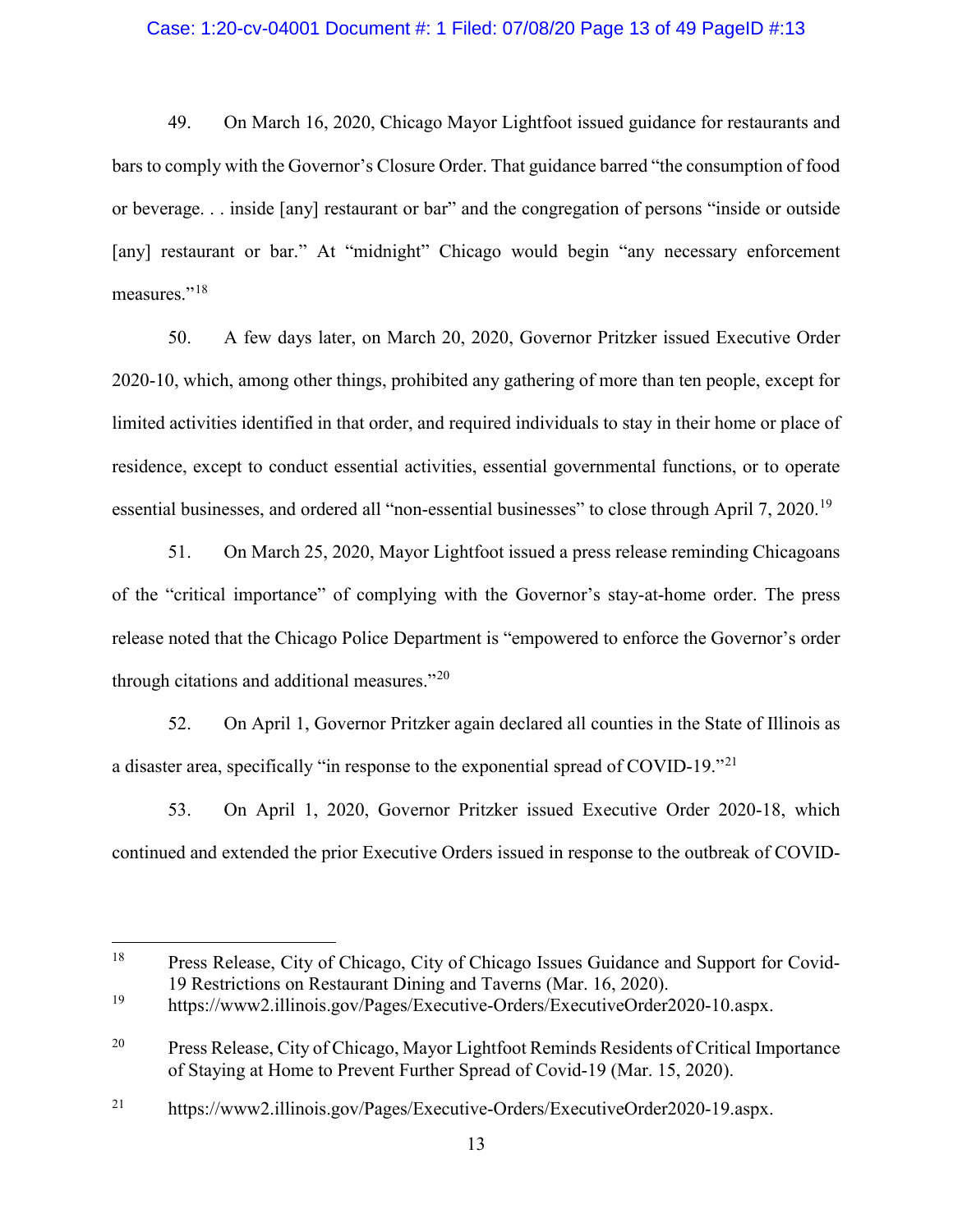## Case: 1:20-cv-04001 Document #: 1 Filed: 07/08/20 Page 14 of 49 PageID #:14

19 through and until April 30, 2020. [22](#page-13-0) The March 20 and April 1 Closure Orders were again in direct response to the continued and increasing presence of SARS-CoV-2 at property on or around Plaintiffs' premises.

54. As of as of April 30, 2020, there were nearly 53,000 confirmed cases of COVID-19 in 97 Illinois counties and 2,350 deaths from COVID-19. It is likely that hundreds of thousands (if not millions) more have been infected by SARS-CoV-2 but have not been diagnosed with COVID-19. While in some cases asymptomatic, COVID-19 is also known to cause severe and sometimes fatal respiratory failure. This, in addition to the highly contagious nature of SARS-CoV-2, renders any property exposed to the contagion unsafe and dangerous. By Executive Orders 2020-32 and 2020-33, dated April 30, 2020, Governor Pritzker extended the statewide stay-at-home order through May 29, 2020.<sup>[23](#page-13-1)</sup> The March 15, March 20, April 1 and April 30 Executive Orders are collectively referred to as the "Closure Orders."

55. The Commissioner of Health of the City of Chicago has likewise issued a series of orders, including Order No. 2020-3 – Amended And Reissued, effective May 1, 2020, applying the Governor's Closure Orders.<sup>[24](#page-13-2)</sup> As of May 11, 2020, the City of Chicago reported 31,477 cases of COVID-19 had been identified in Chicago residents to that date, and 79,007 in the state of Illinois. [25](#page-13-3)

<span id="page-13-3"></span><sup>25</sup> https://www.chicago.gov/city/en/sites/covid-19/home.html.

<span id="page-13-0"></span> <sup>22</sup> https://www2.illinois.gov/Pages/Executive-Orders/ExecutiveOrder2020-18.aspx.

<span id="page-13-1"></span><sup>&</sup>lt;sup>23</sup> https://www2.illinois.gov/Pages/Executive-Orders/ExecutiveOrder2020-32.aspx.; https://www2.illinois.gov/Pages/Executive-Orders/ExecutiveOrder2020-33.aspx.

<span id="page-13-2"></span><sup>24</sup> https://www.chicago.gov/content/dam/city/depts/cdph/HealthProtectionandResponse /CDPH%20Order%202020-3%20- %20Lakefront%20closure%20AMENDED%20AND%20RE-ISSUED.pdf.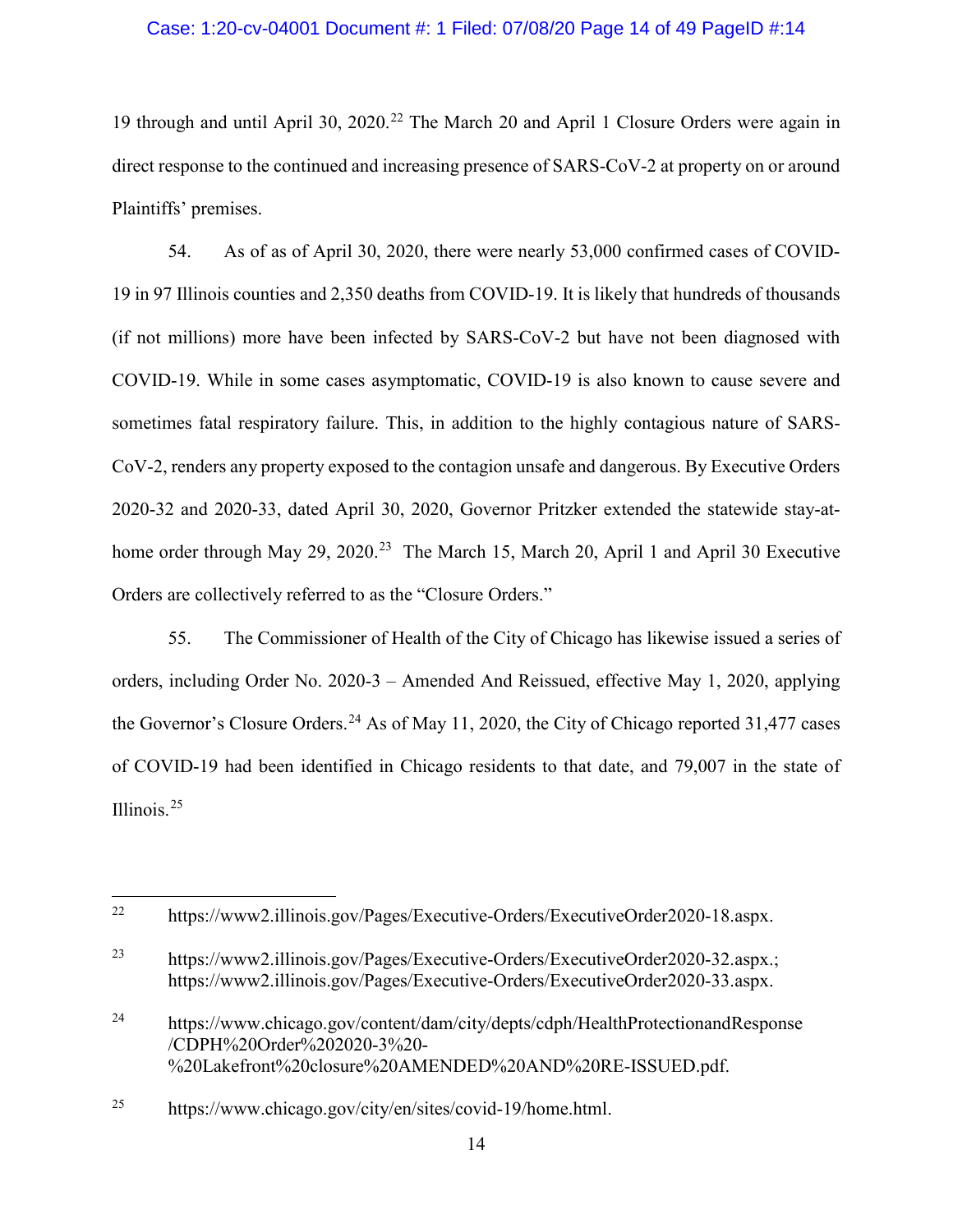### Case: 1:20-cv-04001 Document #: 1 Filed: 07/08/20 Page 15 of 49 PageID #:15

56. Further, multiple structures in the vicinity of Plaintiff's covered premises reported COVID-19 infections or outbreaks, and were in fact physically impacted by the presence of the SARS-CoV-2 virus on or around the surfaces of these structures, including a near-by senior living facility.[26](#page-14-0)

57. The Governor of the State of Illinois, the Mayor of Chicago and the Commissioner of Health of the City of Chicago are civil and/or governmental authorities as contemplated by the Policy.

58. Plaintiff's business remained open and operating throughout the entire period from December 2019 through March 16, 2020.

59. It was when Illinois State and local governments entered civil authority orders beginning in March 2020 that Plaintiff was forced to close its premises to the public and interrupt its business operations.

## **The Cincinnati Policy**

60. To protect its thriving business from interruption and other perils, Plaintiff purchased the Policy from Cincinnati, which includes loss of business income, extra expense, property, liability, and other coverages.

61. In exchange for substantial premiums, Cincinnati agreed to provide the insurance coverages described in Plaintiff's Policy.

62. Plaintiff has paid all required premiums and performed all conditions precedent for

<span id="page-14-0"></span><sup>&</sup>lt;sup>26</sup> Woodbridge Nursing Pavilion, located in the same Logan Square neighborhood as Plaintiff's business, reportedly "has the highest number of COVID-19 cases among all long-term care facilities in Illinois." *See* Families Worry Over Safety of Residents Stuck Inside Nursing Home With 150 COVID-19 Cases, available at https://abc7chicago.com/amp/woodbridge-nursing-pavilion-chicago-coronavirus-homelogan-square/6146020/.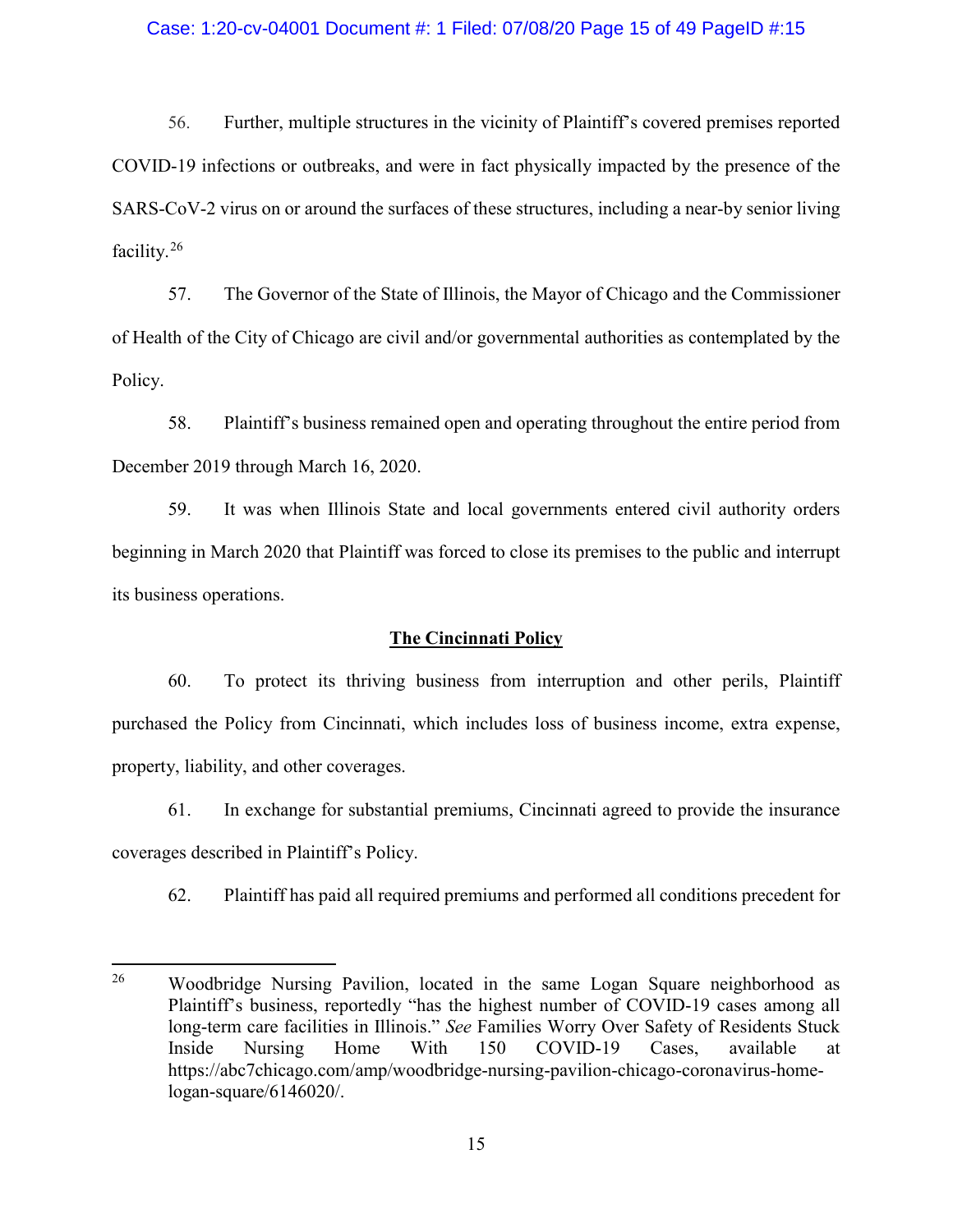### Case: 1:20-cv-04001 Document #: 1 Filed: 07/08/20 Page 16 of 49 PageID #:16

obtaining coverage under the Policy.

63. The Policy includes, in pertinent part, property coverage terms and conditions in Form FM 101 05 16 (BUILDING AND PERSONAL PROPERTY COVERAGE FORM (INCLUDING SPECIAL CAUSES OF LOSS)). The Policy also incorporates an endorsement form titled BUSINESS INCOME (AND EXTRA EXPENSE) COVERAGE FORM – ILLINOIS, which adds further coverage for Business Income and Extra Expense coverage, Civil Authority Coverage and Extended Business Income Coverage. (Form FA 213 IL 05 16, at pp. 1-3).

64. The Policy coverage broadly protects Plaintiff against losses suffered by Plaintiff when it was forced to close its doors to the public, including property damage, the loss of "Business Income" and "Extra Expense" incurred due to the necessary "suspension" of Plaintiff's "operations."

65. In many parts of the world, property insurance is sold on a specific peril basis. Such policies cover a risk of loss only if that risk of loss is specifically listed (*e.g.*, hurricane, earthquake H1N1, etc.). Most property policies sold in the United States, however, including those sold by Cincinnati, are all-risk property damage policies. These types of policies cover all risks of loss except for risks that are expressly and specifically excluded.

66. The Plaintiff's Policy is an "all risks" policy. That is, the Policy covers Plaintiff for any peril, imaginable or unimaginable, unless expressly excluded or limited.

67. The Policy contains several exclusions, which preclude coverage for the risks identified in those exclusions.

68. Cincinnati did not exclude or limit coverage for losses from viruses or pandemics, either in the main coverage form or in any endorsement. Likewise, none of the exclusions in the Policy preclude coverage for damage to property caused by the SARS-CoV-2 virus itself, whether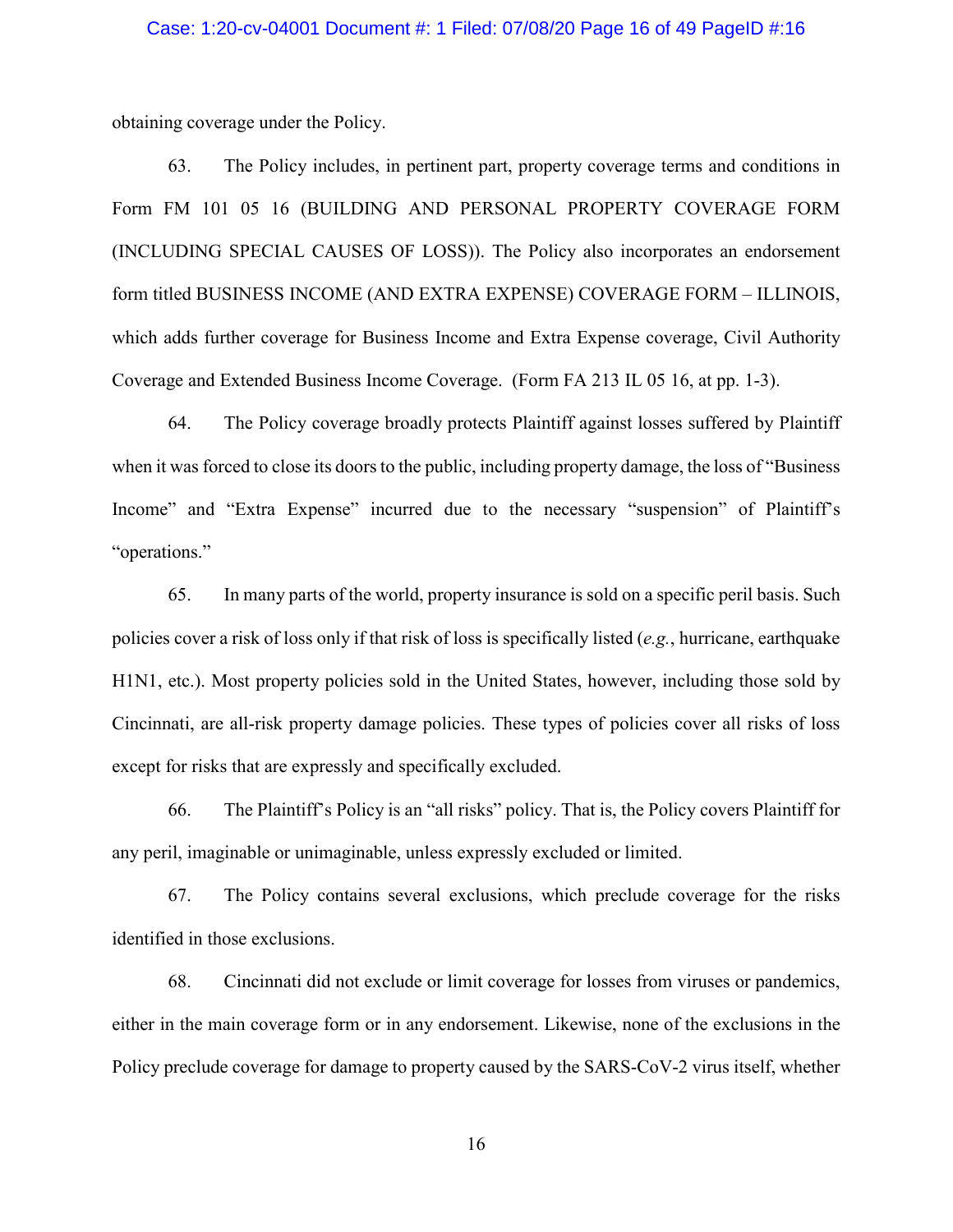at Plaintiff's covered premises or at any other premises.

69. Nor do any of the exclusions in the Policy preclude coverage for the governmental orders pursuant to which Plaintiff closed its premises to the public and suspended its regular business operations. The governmental orders therefore constitute a covered direct loss under the Policy.

70. Thus, any losses sustained by Plaintiff because of the damage caused by the SARS-CoV-2 virus itself, or resulting from the action of civil authority prohibiting access to and use of its covered premises in response to the COVID-19 pandemic, are covered by the Policy.

71. In the Policy, specifically, Cincinnati agreed to pay for direct physical loss or damage to Covered Property unless specifically excluded or limited in the policy. The insuring agreement for Building And Personal Property Coverage provides:

### **SECTION A. COVERAGE**

We will pay for direct "loss" to Covered Property at the "premises" caused by or resulting from any Covered Cause of Loss.

(FM 101 05 16, at p. 3).

72. The policy defines "loss" as "accidental physical loss or accidental physical damage." (FM 101 05 16, at p. 38). Covered causes of loss "means direct 'loss' unless the 'loss' is excluded or limited in this Coverage Part." (FM 101 05 16, at p. 5).

73. In addition to property damage losses, Cincinnati agreed in the Policy to pay for its insureds' loss of Business Income caused by and Extra Expense incurred due to a Covered Cause of Loss. Among others, Cincinnati promised to pay for the loss of Business Income and Extra Expense sustained due to the necessary "suspension" of the insured's "operations" during the "period of restoration."

74. In that regard, the Policy includes Coverage Extensions, including for Business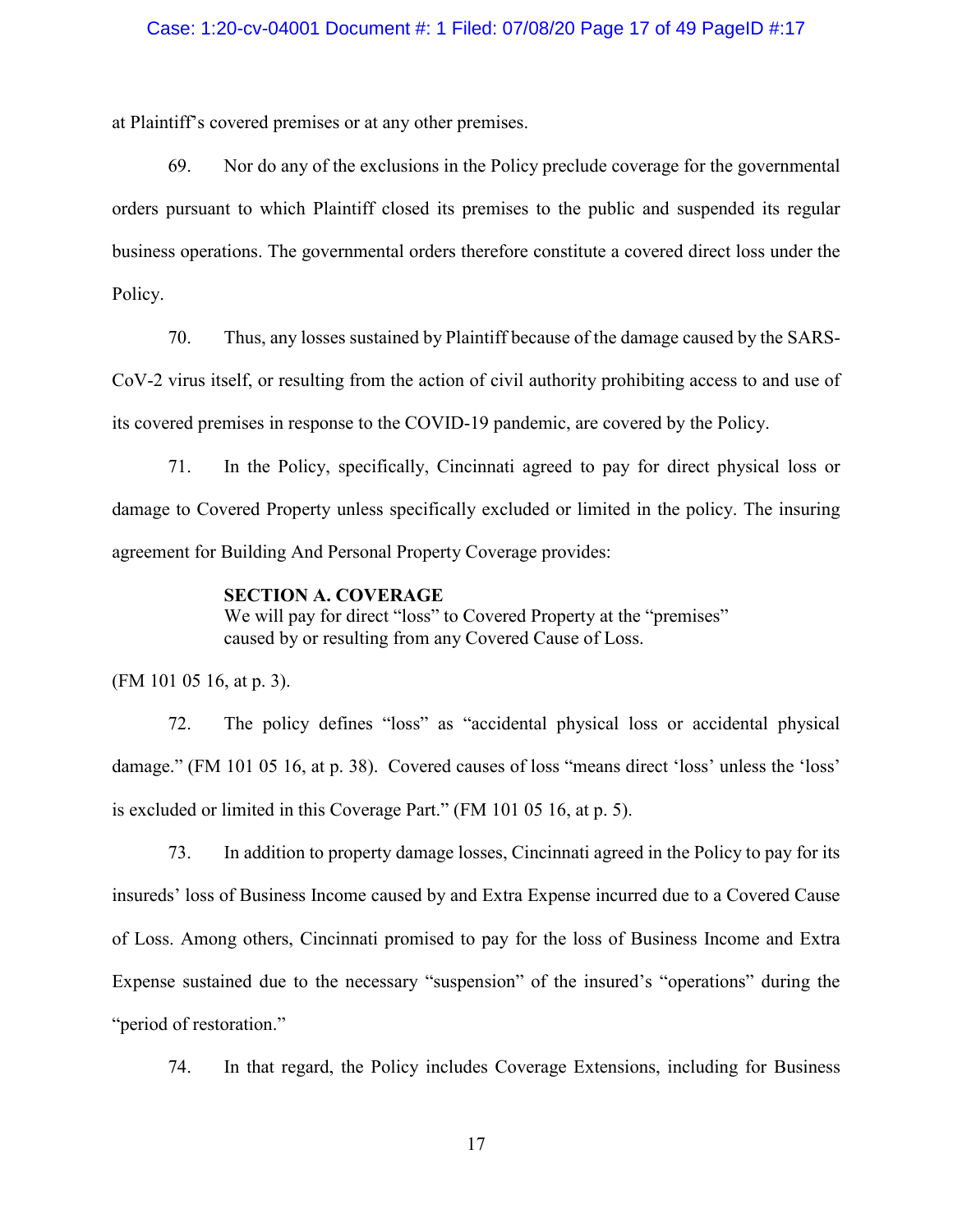Income and Extra Expense coverage, Civil Authority Coverage and Extended Business Income Coverage. (FM 101 05 16, at pp. 18-21). The Policy specifies that Coinsurance does not apply to these Coverage Extensions.

> **SECTION E. ADDITIONAL CONDITIONS, 1. Coinsurance**, does not apply to these Coverage Extensions.

(FM 101 05 16, at p. 17). The Policy also incorporates an endorsement form titled BUSINESS

INCOME (AND EXTRA EXPENSE) COVERAGE FORM – ILLINOIS, which adds further

coverage for Business Income and Extra Expense coverage, Civil Authority Coverage and

Extended Business Income Coverage. (Form FA 213 IL 05 16, at pp. 1-3).

75. Coverage for Business Income and Extra Expense are provided in the property

coverage form, with the following coverage grant provisions:

## **(1) Business Income**

We will pay for the actual loss of "Business Income" and "Rental Value" you sustain due to the necessary "suspension" of your "operations" during the "period of restoration". The "suspension" must be caused by direct "loss" to property at a "premises" caused by or resulting from any Covered Cause of Loss. With respect to "loss" to personal property in the open or personal property in a vehicle or portable storage unit, the "premises" include the area within 1,000 feet of the building or 1,000 feet of the "premises", whichever is greater.

\* \* \*

# **(2) Extra Expense**

- **(a)** We will pay Extra Expense you sustain during the "period of restoration". Extra Expense means necessary expenses you sustain (as described in Paragraphs **(2)(b), (c)** and **(d)**) during the "period of restoration" that you would not have sustained if there had been no direct "loss" to property caused by or resulting from a Covered Cause of Loss.
- **(b)** If these expenses reduce the otherwise payable "Business Income" "loss", we will pay expenses (other than the expense to repair or replace property as described in Paragraph **2.d**.) to:
	- **1)** Avoid or minimize the "suspension" of business and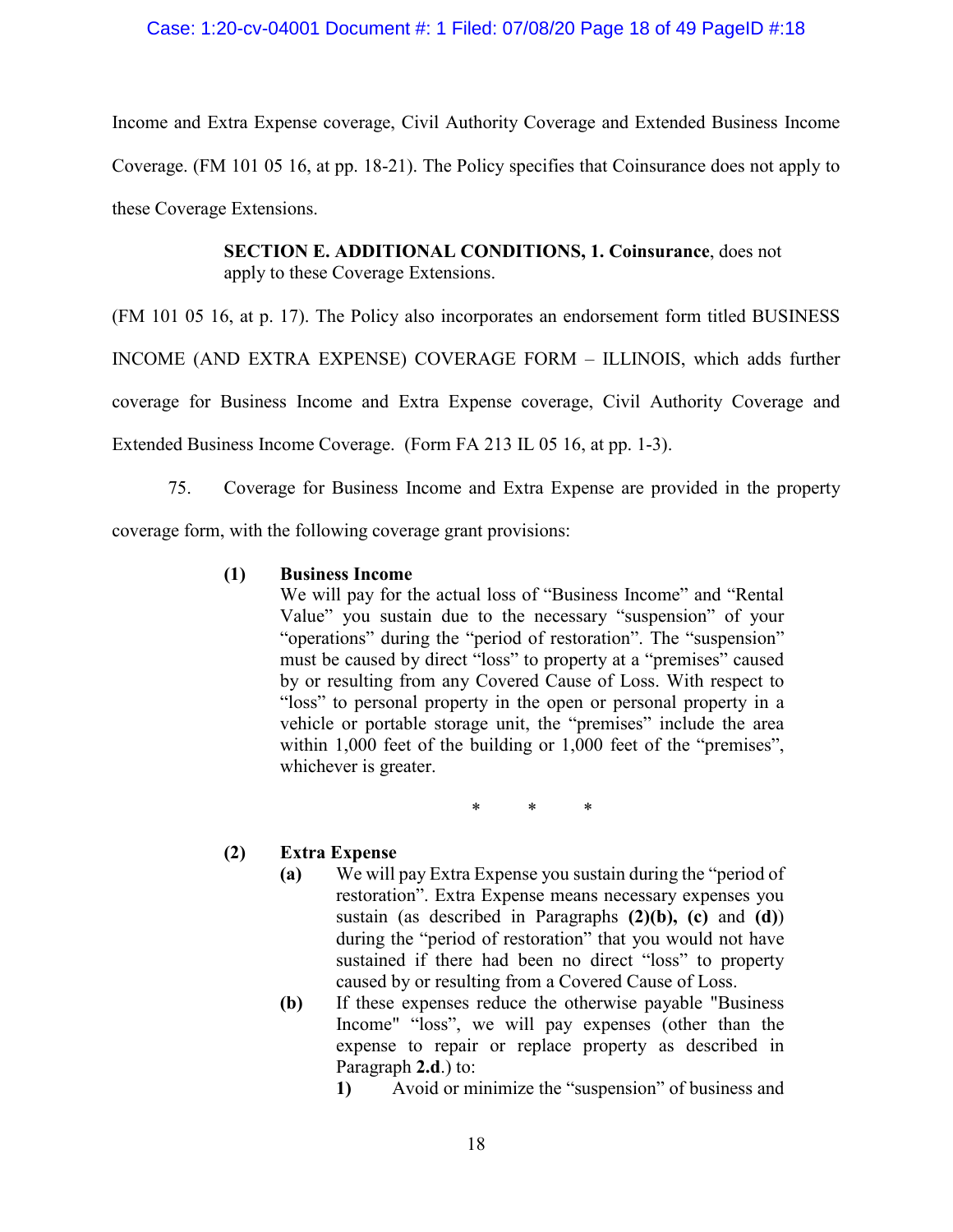to continue "operations" either:

- **a)** At the "premises"; or
- **b)** At replacement "premises" or temporary locations, including relocation expenses and costs to equip and operate the replacement location or temporary location; or
- **2)** Minimize the "suspension" of business if you cannot continue "operations".
- **(c)** We will also pay expenses to:
	- **1)** Repair or replace property; or
	- **2)** Research, replace or restore the lost information on damaged "valuable papers and records";

but only to the extent this payment reduces the otherwise payable "Business Income" loss. If any property obtained for temporary use during the "period of restoration" remains after the resumption of normal "operations", the amount we will pay under this Coverage Form will be reduced by the salvage value of that property.

**(d)** Extra Expense does not apply to "loss" to Covered Property as described in the **BUILDING AND PERSONAL PROPERTY COVERAGE FORM**.

(FM 101 05 16, at p. 10).

76. The Illinois Business Income endorsement provides additional, separate Business

Income and Extra Expense coverage grants.

## **1. Business Income**

**a.** We will pay for the actual loss of "Business Income" you sustain due to the necessary "suspension" of your "operations" during the "period of restoration". The "suspension" must be caused by direct "loss" to property at "premises" which are described in the Declarations and for which a "Business Income" Limit of Insurance is shown in the Declarations. The "loss" must be caused by or result from a Covered Cause of Loss. With respect to "loss" to personal property in the open (or personal property in a vehicle or portable storage unit), the "premises" include the area within 1,000 feet of the building or 1,000 feet of the "premises", whichever distance is greater.

\* \* \*

- **2. Extra Expense**
	- **a**. Extra Expense coverage is provided at the "premises"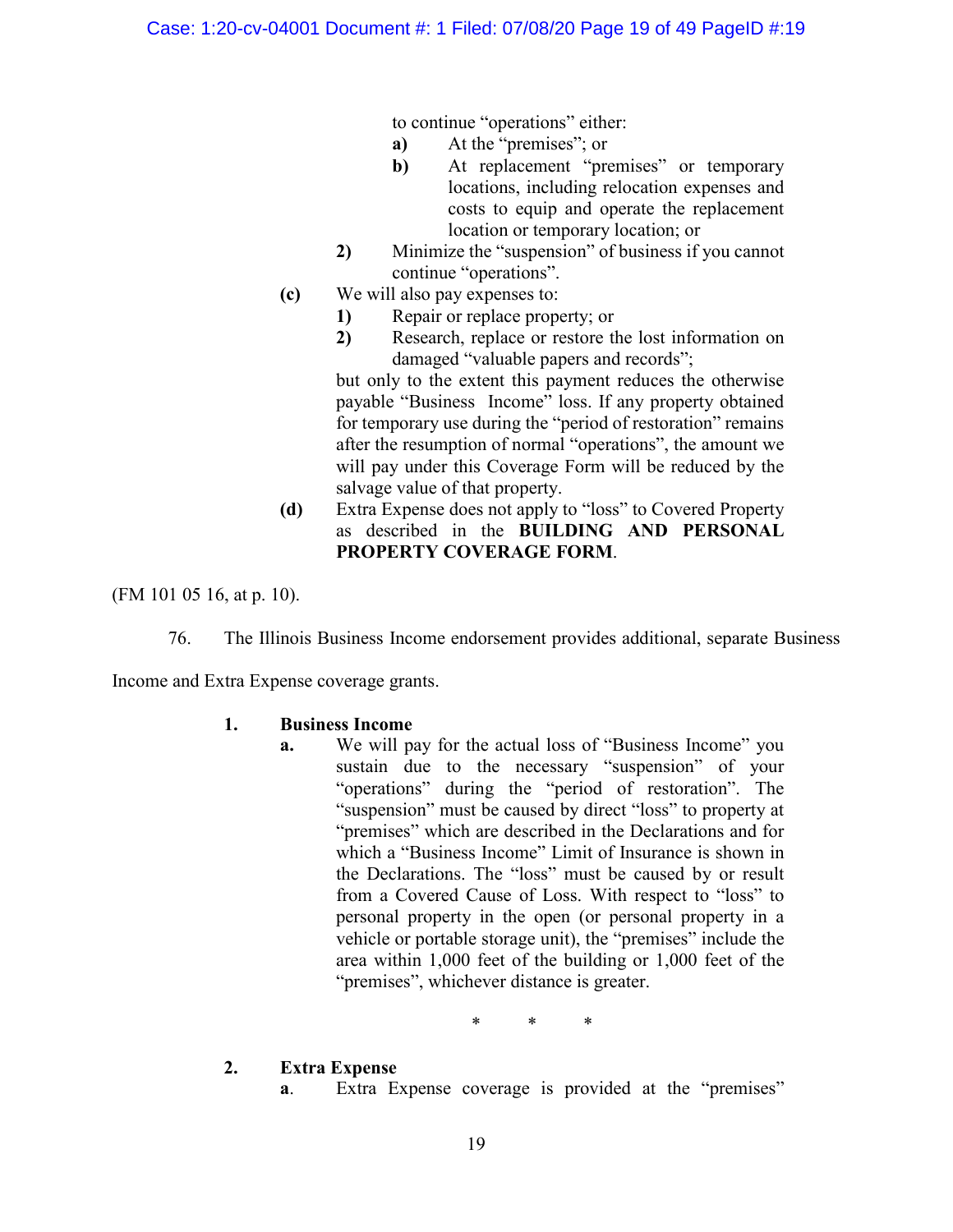described in the Declarations only if the Declarations show that "Business Income" coverage applies at that "premises".

- **b.** Extra Expense means necessary expenses you sustain (as described in Paragraphs **2.c., d.** and **e.**) during the "period of restoration" that you would not have sustained if there had been no direct 'loss" to property caused by or resulting from a Covered Cause of Loss.
- **c**. If these expenses reduce the otherwise payable "Business Income" loss, we will pay expenses (other than the expense to repair or replace property as described in Paragraph **2.d**.) to:
	- **(1)** Avoid or minimize the "suspension" of business and to continue "operations" either:
		- **(a)** At the "premises"; or
		- **(b)** At replacement "premises" or temporary locations, including relocation expenses and costs to equip and operate the replacement location or temporary location; or
	- **(2)** Minimize the "suspension" of business if you cannot continue "operations".
- **d.** We will also pay expenses to:
	- **(1)** Repair or replace property; or
	- **(2)** Research, replace or restore the lost information on damaged "valuable papers and records";

but only to the extent this payment reduces the otherwise payable "Business Income" loss. If any property obtained for temporary use during the "period of restoration" remains after the resumption of normal "operations", the amount we will pay under this Coverage Form will be reduced by the salvage value of that property.

**e.** Extra Expense as described in Paragraphs **2.a.** thru **2.d.** does not apply to "loss" to Covered Property as described in the **BUILDING AND PERSONAL PROPERTY COVERAGE FORM**.

(FA 213 05 16 at pp. 1-2).

- 77. The Policy defines "business income" as follows:
	- **2.** "Business Income" means the:
		- **a.** Net Income (net profit or loss before income taxes) that would have been earned or incurred; and
		- **b.** Continuing normal operating expenses sustained, including payroll.

(FA 213 05 16, at p. 38). Likewise, "suspension" is defined to mean: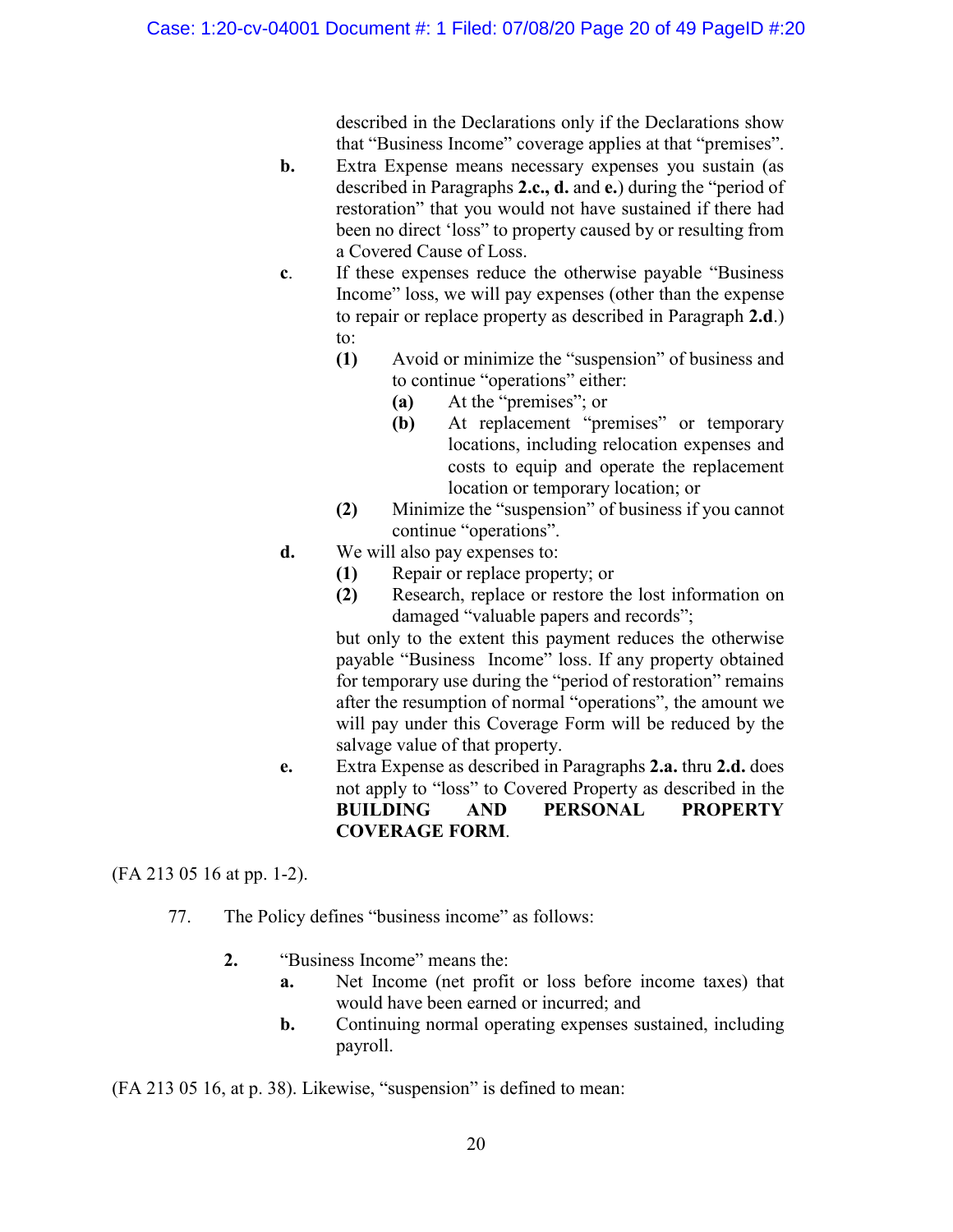**a.** The slowdown or cessation of your business activities; and

**b.** That a part or all of the "premises" is rendered untenantable.

(FA 213 05 16, at p. 40).

78. The presence of virus or disease can constitute physical damage to property, as the insurance industry has recognized since at least 2006. At that time, the insurance industry drafting arm, Insurance Services Office (ISO), and the American Association of Insurance Services (AAIS) represented hundreds of insurers in seeking approval of a new virus exclusion. ISO submitted to state regulators a memo titled "New Endorsements Filed To Address Exclusion of Loss Due to Virus or Bacteria," dated July 6, 2006, that included the following representations:

> Disease-causing agents may render a product impure (change its quality or substance), or enable the spread of disease by their presence on interior building surfaces or the surfaces of personal property. When diseasecausing viral or bacterial contamination occurs, potential claims involve the cost of replacement of property (for example, the milk), cost of decontamination (for example, interior building surfaces), and business interruption (time element) losses. Although building and personal property could arguably become contaminated (often temporarily) by such viruses and bacteria, the nature of the property itself would have a bearing on whether there is actual property damage. An allegation of property damage may be a point of disagreement in a particular case.<sup>[27](#page-20-0)</sup>

79. The Policy also includes "Civil Authority" coverage, pursuant to which Cincinnati

promised to pay for the loss of Business Income and necessary Extra Expense sustained by Plaintiff

that is "caused by action of civil authority that prohibits access" to Plaintiff's insured premises.

80. Civil Authority Coverage is provided in the property coverage form, with the

following grant provisions:

# **(3) Civil Authority**

When a Covered Cause of Loss causes damage to property other than Covered Property at a "premises", we will pay for the actual

<span id="page-20-0"></span> <sup>27</sup> *See* https://www.propertyinsurancecoveragelaw.com/files/2020/03/ISO-Circular-LI-CF-2006-175-Virus.pdf.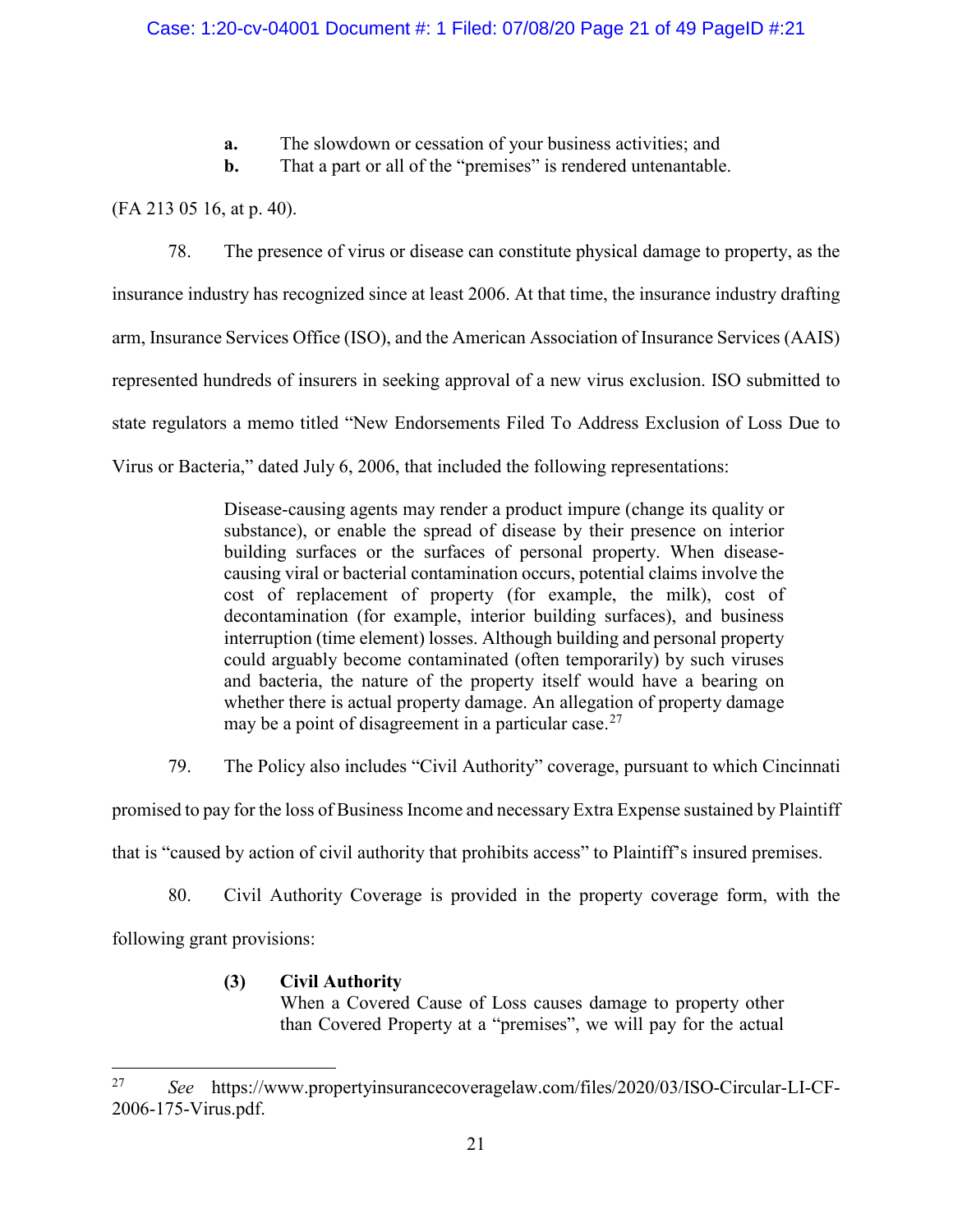loss of "Business Income" and necessary Extra Expense you sustain caused by action of civil authority that prohibits access to the "premises", provided that both of the following apply:

- **(a)** Access to the area immediately surrounding the damaged property is prohibited by civil authority as a result of the damage; and
- **(b)** The action of civil authority is taken in response to dangerous physical conditions resulting from the damage or continuation of the Covered Cause of Loss that caused the damage, or the action is taken to enable a civil authority to have unimpeded access to the damaged property.

This Civil Authority coverage for "Business Income" will begin immediately after the time of that action and will apply for a period of up to 30 days from the date of that action.

This Civil Authority coverage for Extra Expense will begin immediately after the time of that action and will end:

- **1)** 30 consecutive days after the time of that action; or
- **2)** When your "Business Income" coverage ends;

whichever is later.

(FM 101 05 16, at p. 19).

81. Further, the Illinois Business Income endorsement provides additional, separate

Civil Authority coverage.

# **b. Civil Authority**

When a Covered Cause of Loss causes direct damage to property other than Covered Property at the "premises", we will pay for the actual loss of "Business Income" you sustain and necessary Extra Expense you sustain caused by action of civil authority that prohibits access to the "premises", provided that both of the following apply:

- **(1)** Access to the area immediately surrounding the damaged property is prohibited by civil authority as a result of the damage; and
- **(2)** The action of civil authority is taken in response to dangerous physical conditions resulting from the damage or continuation of the Covered Cause of Loss that caused the damage, or the action is taken to enable a civil authority to have unimpeded access to the damaged property.

Civil Authority coverage for "Business Income" will begin immediately after the time of the first action of civil authority that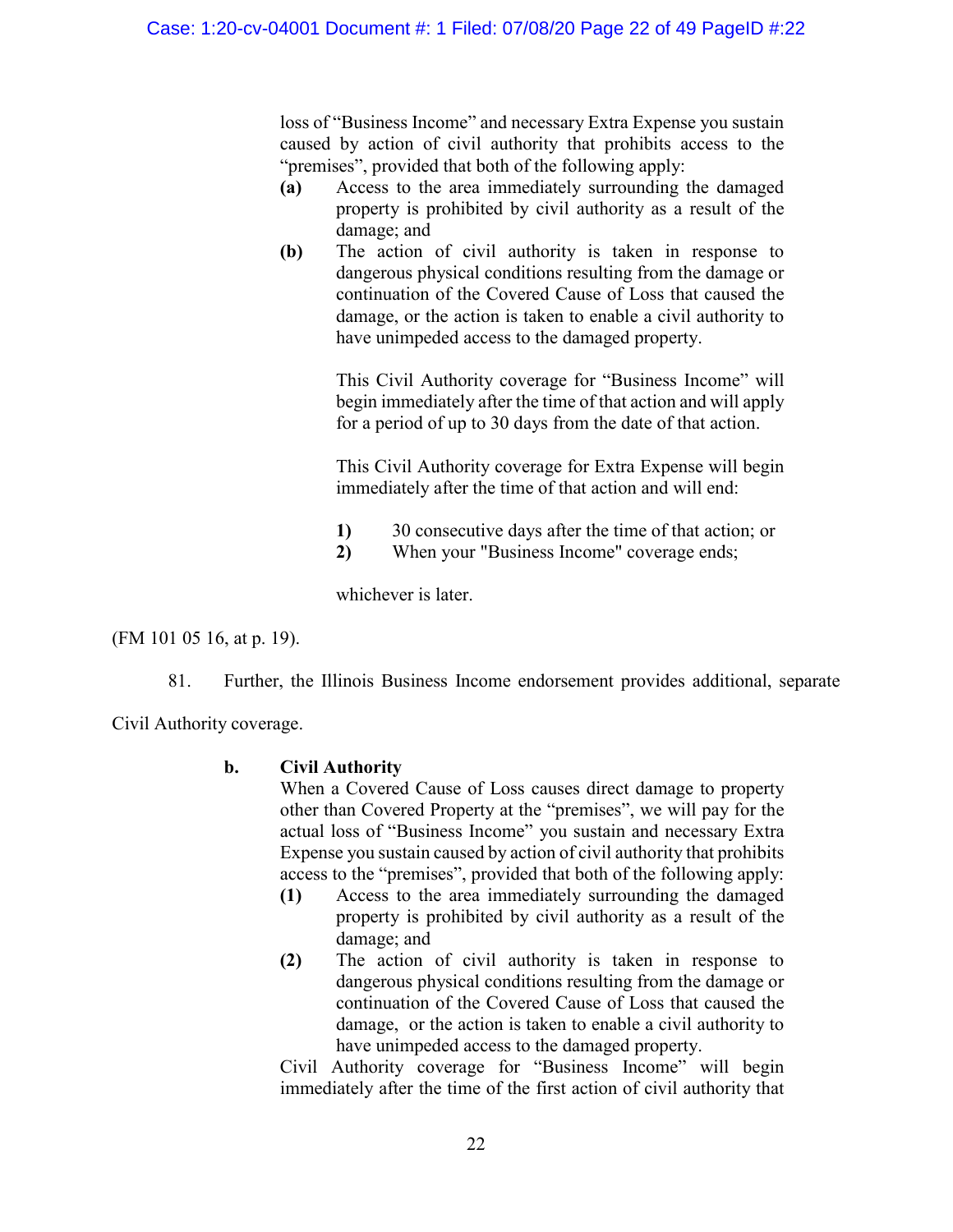prohibits access to the "premises" and will apply for a period of up to 30 consecutive days from the date on which such coverage began.

Civil Authority coverage for Extra Expense will begin immediately after the time of the first action of civil authority that prohibits access to the "premises" and will end 30 consecutive days after the date of that action; or when your Civil Authority coverage for "Business income" coverage ends, whichever is later.

(FA 213 05 16 at 2).

82. This Civil Authority coverage is triggered when any non-excluded cause results in "damage to property other than property" at the Plaintiff's premises, and is intended to cover losses resulting from governmental actions "taken in response to dangerous physical conditions."

83. This Civil Authority provision is an independent basis for business interruption coverage. That is, it can be triggered even when the standard business interruption coverage is not.

84. Parts of the Policy, including the "Business Income (and Extra Expense) Coverage Form," are standardized forms drafted by ISO.

85. In 2006, ISO drafted a new endorsement, CP 01 40 07 06, acknowledging that claims for business interruption losses would be filed under existing policy language for losses resulting from the presence of disease-causing agents. Endorsement CP 01 40 07 06, which other insurers have since incorporated in policies, provides that the insurer "will not pay for loss or damage caused by or resulting from any virus, bacterium or other microorganism that induces or is capable of inducing physical distress, illness or disease." Significantly, Cincinnati did not include this endorsement in Plaintiff's Policy.

86. Plaintiff's Policy does not contain any exclusion which would apply to allow Cincinnati to deny coverage for losses caused by SARS-CoV-2 and related actions of civil authorities taken in response to SARS-CoV-2.

87. Accordingly, because the Policy is an all-risk policy and does not specifically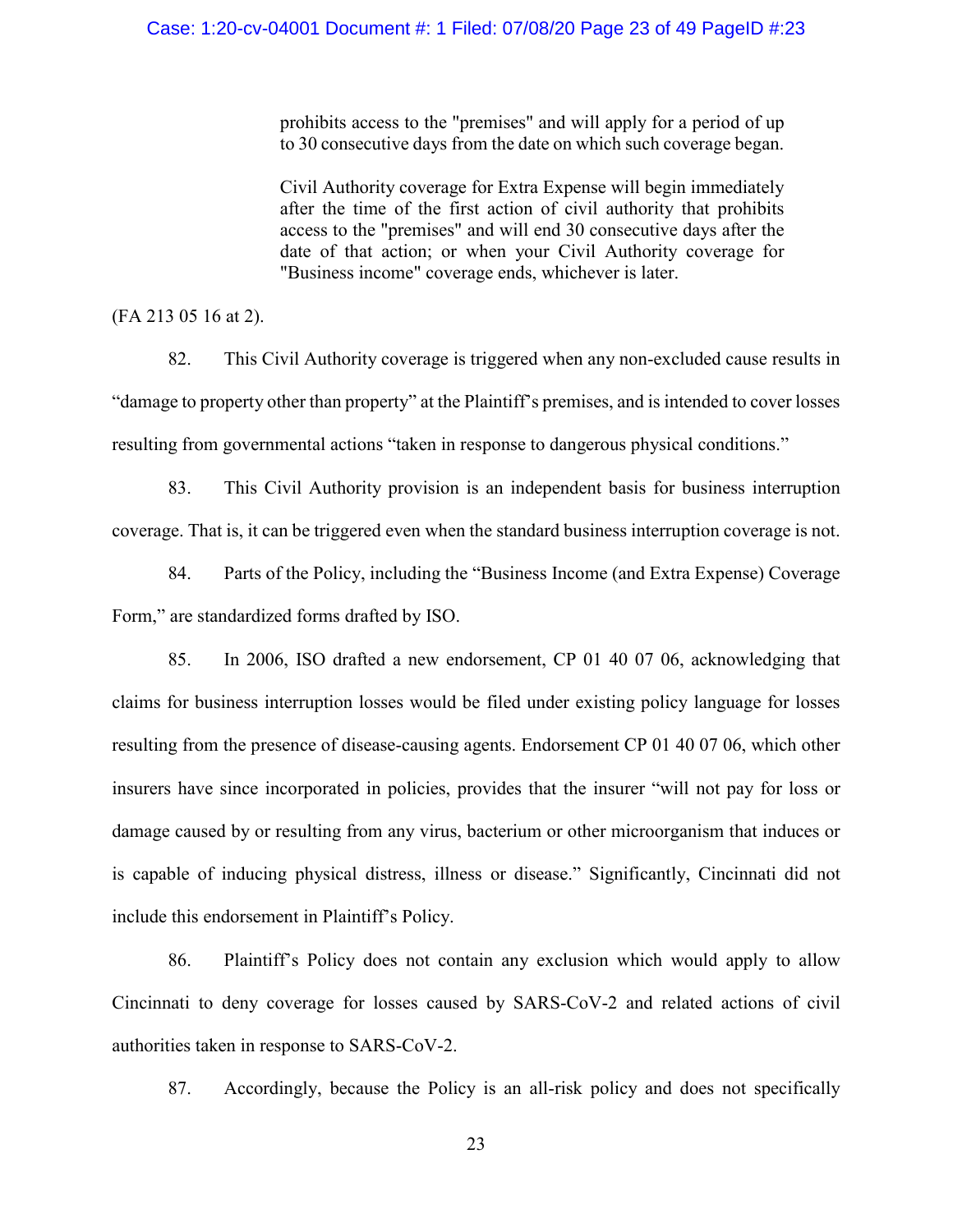## Case: 1:20-cv-04001 Document #: 1 Filed: 07/08/20 Page 24 of 49 PageID #:24

exclude the losses that Plaintiff has suffered, those losses are covered.

88. Additionally, under the Policy, Cincinnati also promised to cover "Extended Business Income." This coverage requires Cincinnati to pay for loss of business income *beyond*  the Period of Restoration under certain conditions.

89. Coverage for Extended Business Income Coverage is provided in the property coverage form, with the following grant provisions:

## **(6) Extended Business Income**

- **(a)** For "Business Income" Other Than "Rental Value", if the necessary "suspension" of your "operations" produces a "Business Income" or Extra Expense "loss" payable under this Coverage Part, we will pay for the actual loss of "Business Income" you sustain and Extra Expense you incur during the period that:
	- **1)** Begins on the date property (except "finished stock") is actually repaired, rebuilt or replaced and "operations" are resumed; and
	- **2)** Ends on the earlier of:
		- **a)** The date you could restore your "operations", with reasonable speed, to the level which would generate the business income amount that would have existed if no direct "loss" had occurred; or
		- **b**) 60 consecutive days after the date determined in **b.(6)(a)1)** above.

However, Extended Business Income does not apply to loss of "Business Income" sustained or Extra Expense incurred as a result of unfavorable business conditions caused by the impact of the Covered Cause of Loss in the area where the "premises" are located.

Loss of "Business Income" must be caused by direct "loss" at the "premises" caused by or resulting from any Covered Cause of Loss.

\* \* \*

(FM 101 05 16, at p. 29).

90. Further, the Illinois Business Income endorsement provides additional, separate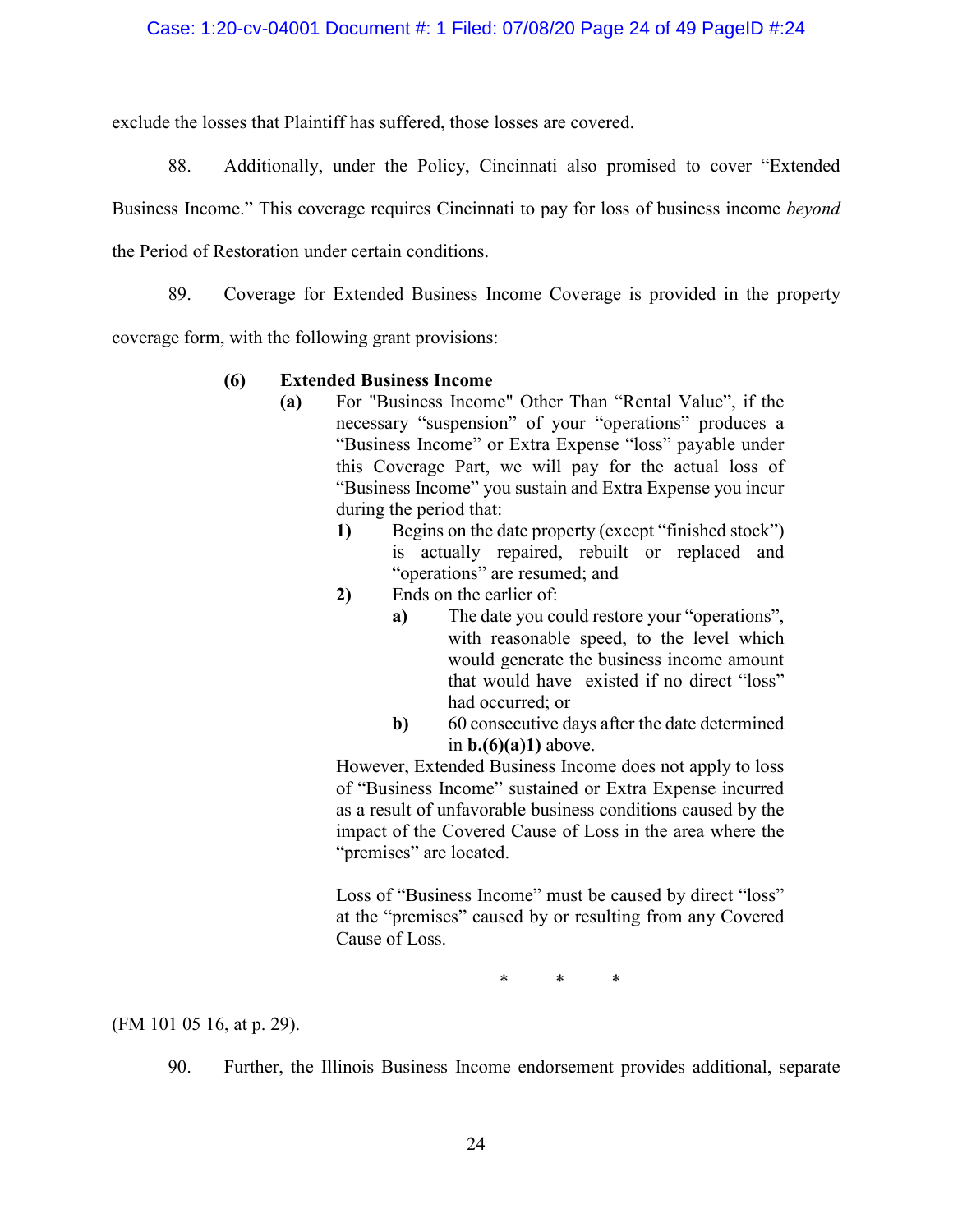Civil Authority coverage.

## **c. Extended Business Income**

- **(1)** "Business Income" Other Than **"**Rental Value" If the necessary "suspension" of your "operations" produces a "Business Income" loss payable under this Coverage Part, we will pay for the actual loss of "Business Income" you sustain during the period that:
	- **(a)** Begins on the date property (except "finished stock") is actually repaired, rebuilt or replaced and "operations" are resumed; and
	- **(b)** Ends on the earlier of:
		- **(i)** The date you could restore your "operations", with reasonable speed, to the level which would generate the "Business Income" amount that would have existed if no direct "loss" had occurred; or
		- **(ii)** 60 consecutive days after the date determined in **c.(1)(a)** above.

However, Extended Business Income does not apply to loss of "Business Income" sustained as a result of unfavorable business conditions caused by the impact of the Covered Cause of Loss in the area where the "premises" are located.

Loss of "Business Income" must be caused by direct "loss" at the "premises" caused by or resulting from any Covered Cause of Loss.

\* \* \*

(FA 213 05 16 at 3).

# **The Property Damage Loss**

91. The scientific community and those personally and professionally affected by the virus recognize SARS-CoV-2 as a cause of real physical loss and damage. Recently, the Pennsylvania Supreme Court likewise found that the COVID-19 pandemic constitutes a "natural disaster," namely because, like other identified natural disasters, it involves "substantial damage to property, hardship, suffering or possible loss of life." *Friends of Danny DeVito, et al. v. Tom Wolf, Governor, et al.*, No. 68 MM 2020, 21 n.11, 2020 WL 1847100, at \*10 n.11 (Pa. Apr. 13,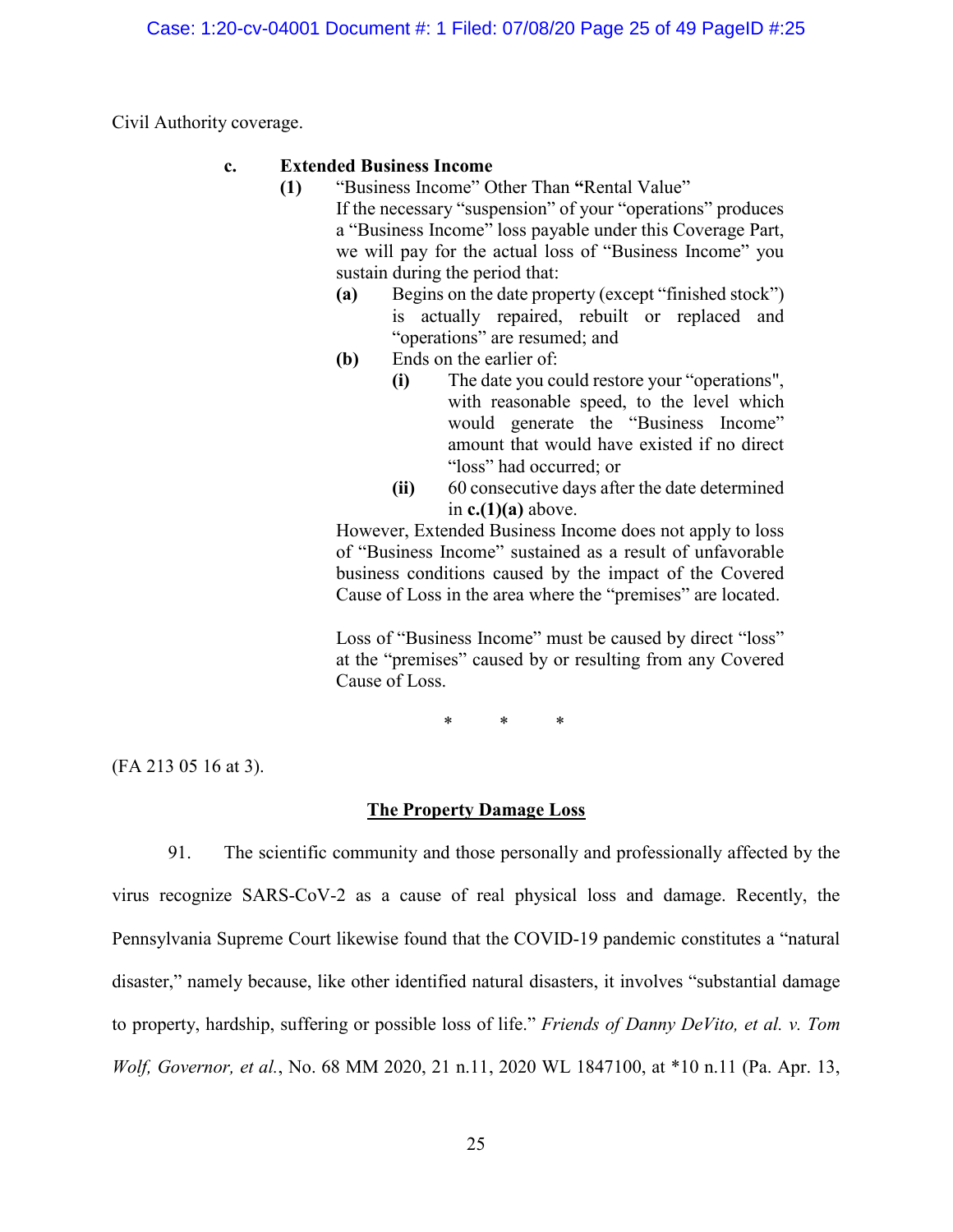## Case: 1:20-cv-04001 Document #: 1 Filed: 07/08/20 Page 26 of 49 PageID #:26

2020). The Pennsylvania Supreme Court found that any affected business location is within such a "disaster area" and has sustained property damage because COVID-19 is "spread by person-toperson contact, . . . has an incubation period of up to fourteen days, . . . can live on surfaces for up to four days and can remain in the air within confined areas and structures." *Id.* 68 MM 2020, at 29; 2020 WL 1847100, at \*13. Thus, the Court rejected an argument that COVID-19 must be detected at a specific location for that location to fall within the scope of the disaster area. *Id.*

92. At the time each of the Closure Orders were issued, civil authorities had confirmed that properties and premises throughout the State of Illinois contained SARS-CoV-2 particles on surfaces and items of property.

93. Other governmental authorities and public health officials around the country have similarly acknowledged that the spread of SARS-CoV-2 causes direct physical loss and damage to property. For example:

- a. The State of Colorado issued a public health order indicating that "COVID-19 … **physically contributes to property loss, contamination, and damage**…" (Emphasis added);
- b. The City of New York issued an emergency executive order in response to COVID-19 and the pandemic, in part "because **the virus physically is causing property loss and damage."** (Emphasis added);
- c. Broward County, Florida issued an emergency order acknowledging that COVID-19 "**is physically causing property damage**." (Emphasis added);
- d. The State of Washington issued a stay at home proclamation stating the "COVID-19 pandemic and its progression … remains a public disaster affecting life, health, [and] **property**…" (Emphasis added);
- e. The State of Indiana issued an executive order recognizing that COVID-19 has the "propensity to **physically impact surfaces and personal property**." (Emphasis added);
- f. The City of New Orleans issued an order stating "there is reason to believe that COVID-19 may spread amongst the population by various means of exposure, including the propensity to attach to surfaces for prolonged period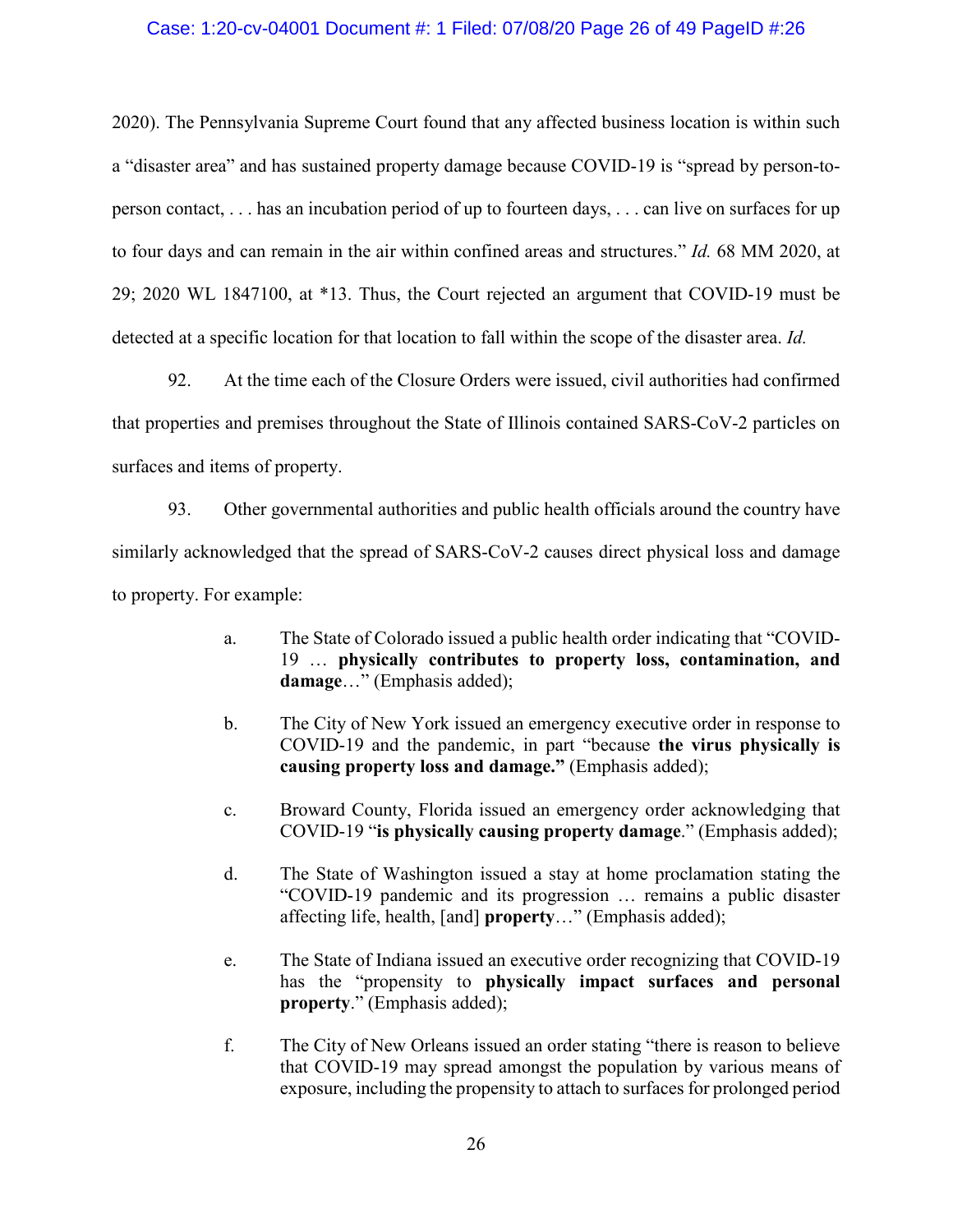of time, thereby spreading from surface to person and **causing property loss and damage** in certain circumstances." (Emphasis added);

- g. The State of New Mexico issued a public health order acknowledging the "threat" COVID-19 "poses" to "**property**." (Emphasis added);
- h. North Carolina issued a statewide executive order in response to the COVID-19 pandemic not only "to assure adequate protection for lives," but also to "assure adequate protection of… **property**." (Emphasis added); and
- i. The City of Los Angeles issued an order in response to COVID-19 "because, among other reasons, the COVID-19 virus can spread easily from person to person and it is **physically causing property loss or damage** due to its tendency to attach to surfaces for prolonged periods of time." (Emphasis added).
- j. Napa County, California issued an order in response to the COVID-19 pandemic "based on evidence of increasing occurrence of COVID-19 throughout the Bay Area, increasing the likelihood of occurrence of COVID-19 within the County, **and the physical damage to property caused by the virus**." (Emphasis added).

94. As these orders all recognize, the presence of people infected with or carrying

SARS-CoV-2 particles throughout the state in places like Plaintiff's insured premises, where public gatherers typically socialize, eat, drink, or use for entertaining or other recreation renders those places unsafe and unusable. The Orders of the civil authorities, including the Closure Orders, were issued in direct response to these existing dangerous physical conditions.

95. The continuous presence of SARS-CoV-2 on and around Plaintiff's premises has rendered the premises uninhabitable, unsafe and unfit for their intended use and therefore caused covered, direct physical damage and/or direct physical loss under Plaintiff's policy, and the policies of the other Class members, by denying use of and damaging the covered property, and causing a necessary suspension of operations during a period of restoration.

96. Executive Order 2020-07 was issued in direct response to the dangerous physical conditions caused by the presence of SARS-CoV-2, and prohibited the public from accessing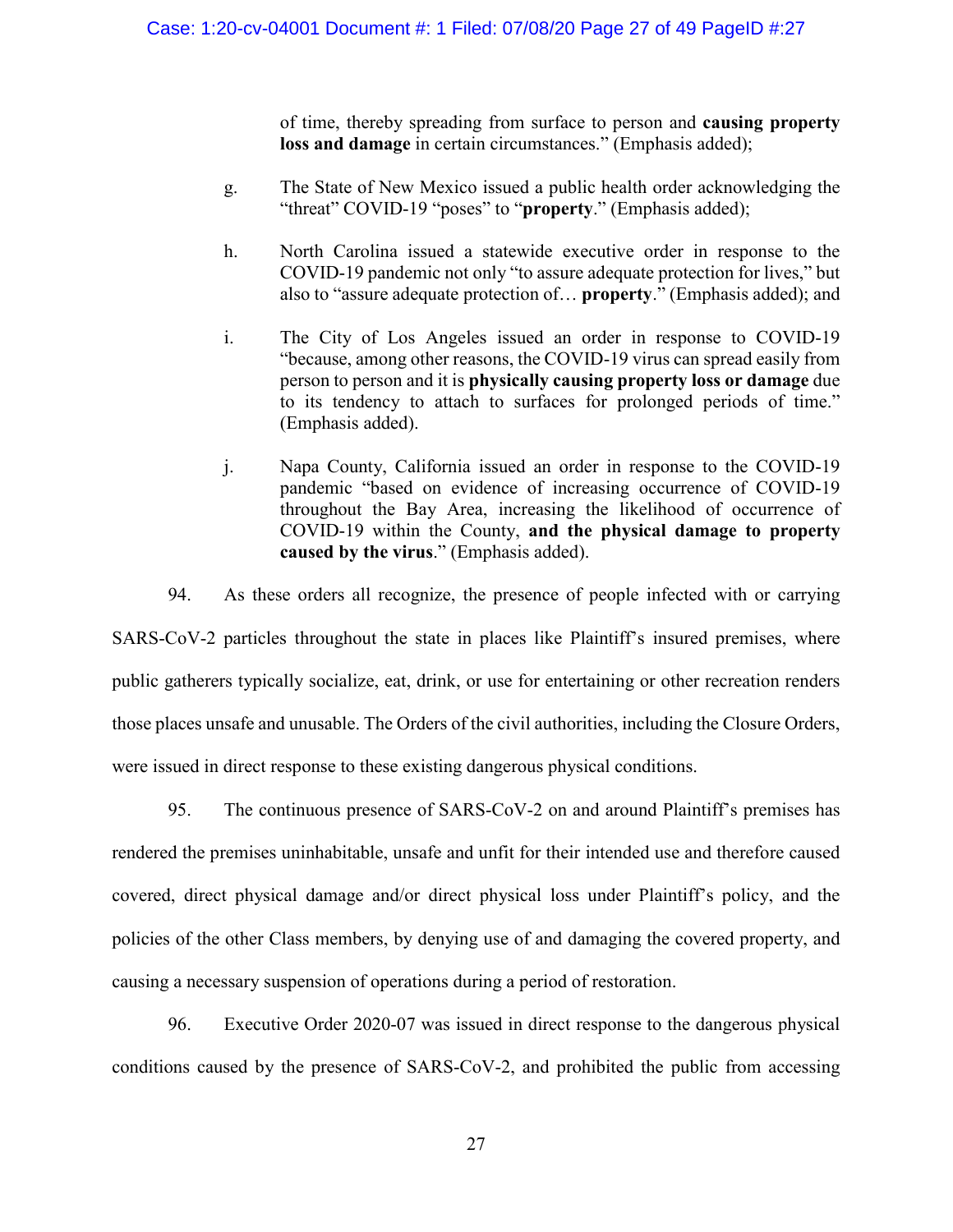### Case: 1:20-cv-04001 Document #: 1 Filed: 07/08/20 Page 28 of 49 PageID #:28

Plaintiff's tavern, thereby causing the necessary suspension of its operations and triggering the Civil Authority coverage under the Policy. Executive Order 2020-07 specifically states, "the Illinois Department of Public Health recommends Illinois residents avoid group dining in public settings, such as in bars and restaurants, which usually involves prolonged close social contact contrary to recommended practice for social distancing," and that "frequently used surfaces in public settings, including bars and restaurants, if not cleaned and disinfected frequently and properly, also pose a risk of exposure."

97. Governor Pritzker's March 20, 2020 Closure Order (Executive Order 2020-10) closing all "non-essential" businesses in Illinois, including all restaurants and bars, likewise was made in direct response to the continued and increasing presence of the coronavirus on property or around Plaintiff's premises.

98. Like the March 15, 2020 Closure Order, the March 20, April 1 and April 30 Closure Orders prohibited the public from accessing Plaintiff's tavern, thereby causing the necessary suspension of its operations.

99. The Closure Orders prohibiting public access to the covered premises and the surrounding area were issued in response to dangerous physical conditions and caused a suspension of business operations on the covered premises.

100. The presence of SARS-CoV-2 caused direct physical loss of and/or damage to the covered premises under the Policy by, among other things, damaging the property, denying access to the property, preventing customers from physically occupying the property, causing the property to be physically uninhabitable by customers, causing its function to be nearly eliminated or destroyed, and/or causing a suspension of business operations on the premises.

101. As a result of the Closure Orders, the Plaintiff has suffered substantial losses and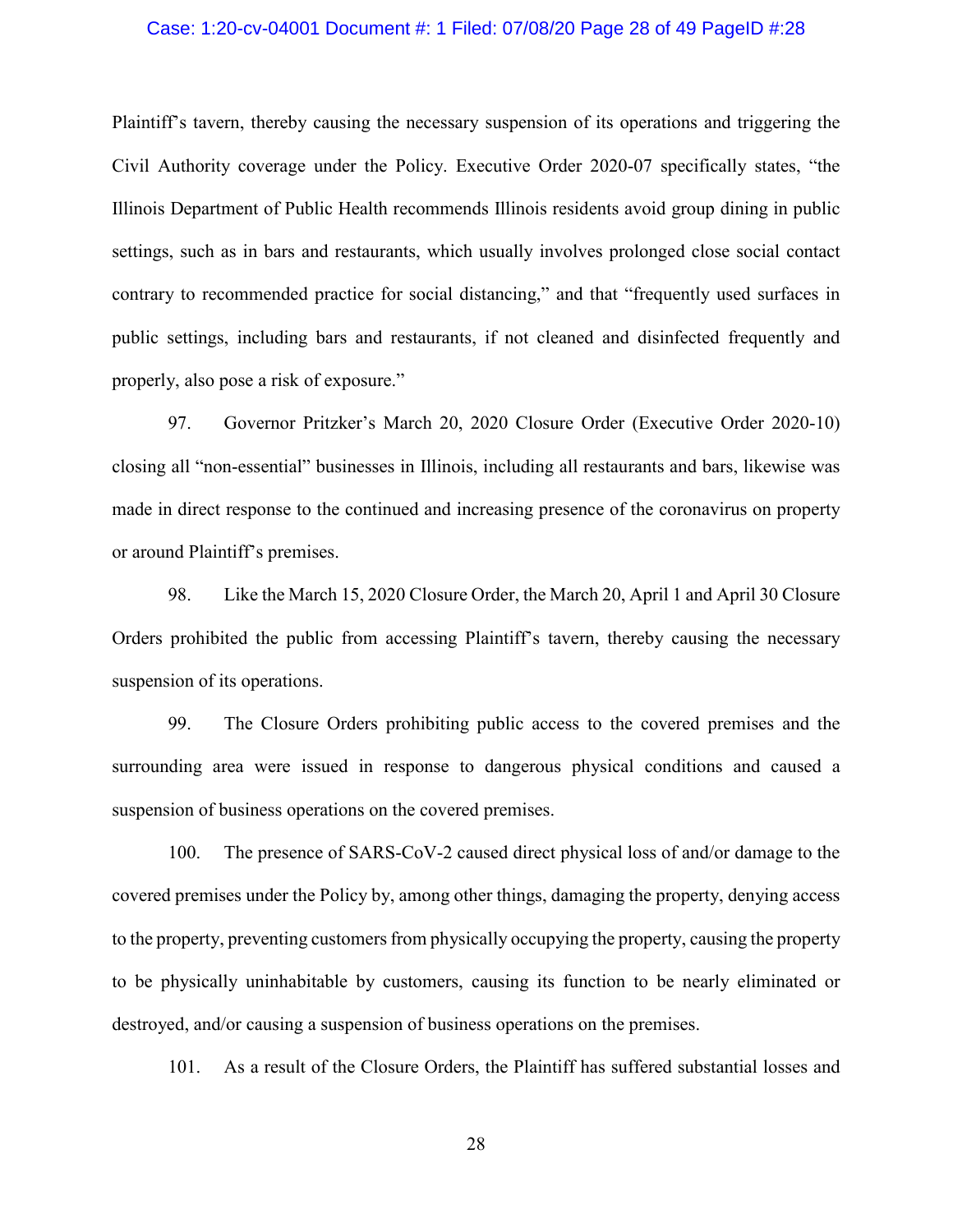### Case: 1:20-cv-04001 Document #: 1 Filed: 07/08/20 Page 29 of 49 PageID #:29

incurred significant expense. As a result of the Closure Orders, issued in response to the COVID-19 pandemic, Plaintiff and the other Class members lost Business Income and incurred Extra Expense.

102. As a result of the presence of SARS-CoV-2, and the COVID-19 pandemic, Plaintiff and the other Class members lost Business Income and incurred Extra Expense.

103. The covered Business Income losses and Extra Expenses incurred by Plaintiff and owed under the Policy continues to increase. As a result of these catastrophic losses, Plaintiff has been forced to furlough workers and ultimately may have to close its operation permanently.

104. The Closure Orders prohibited the public from accessing Plaintiff's insured premises described in the Policy, thereby causing the necessary suspension of operations and triggering the Business Income, Extra Expense, and Civil Authority coverages under the Policy. Moreover, the presence of SARS-CoV-2 on or around Plaintiff's premises damaged property by infecting it and rendered the premises unsafe, uninhabitable, and unfit for their intended use.

105. Upon information and belief, people carrying SARS-CoV-2 particles in, on, or about their person, were physically present at or around Plaintiff's insured premises during the time the Policy was in effect.

106. Upon information and belief, SARS-CoV-2 particles have been physically present at or around Plaintiff's insured premises—both airborne and on surfaces and items of property at or around Plaintiff's premises—during the time the Policy was in effect and remained physically present for up to 28 days.

107. Plaintiff has sustained direct physical loss and damage to items of property located at its premises and direct physical loss and damage to the premises described in the Policy as a result of the presence of SARS-CoV-2 particles and/or the COVID-19 pandemic.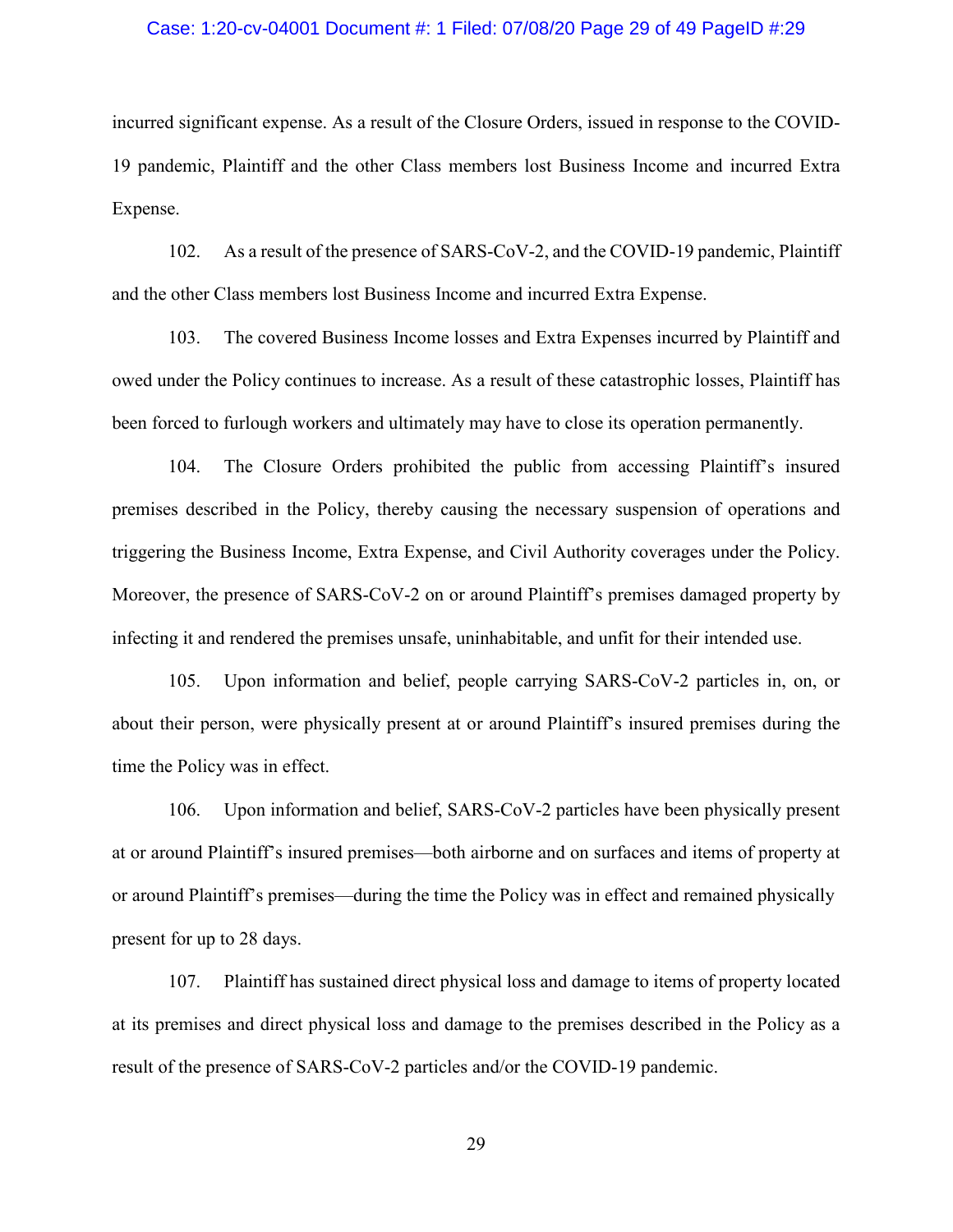### Case: 1:20-cv-04001 Document #: 1 Filed: 07/08/20 Page 30 of 49 PageID #:30

108. The presence of SARS-CoV-2 caused direct physical loss of and/or damage to the premises insured under the Policy by, among other things, damaging the property, denying access to the property, preventing customers from physically occupying the property, causing the property to be physically uninhabitable by customers, causing its function to be nearly eliminated or destroyed, and/or causing a suspension of business operations on the premises.

## **Governmental Action Resulted In A Non-Excluded Loss**

109. As reflected in the promulgation by ISO of the virus exclusion in 2006, and related statements by the industry when seeking regulatory approval, insurance industry has thus recognized since 2006 that the presence of virus can constitute damage to property.

110. SARS-CoV-2, a non-excluded Covered Cause of Loss-has been found present on or within property other than covered premises, damaging those properties.

111. The Policy does not define the term "damage." According to the Oxford English Dictionary, in common usage "damage" means "[p]hysical harm caused to something in such a way as to impair its value, usefulness, or normal function."<sup>[28](#page-29-0)</sup> Black's Law Dictionary supplies a related definition: "(1) Loss or injury to person or property; esp., physical harm that is done to something or to part of someone's body. (2) By extension, any bad effect on something."<sup>[29](#page-29-1)</sup>

112. SARS-CoV-2 alters the physical landscape of the surfaces on which it is present, rendering those surfaces impure and consequently impairing their value and usefulness. While SARS-CoV-2 may be smaller and less visible than rust, mold, or paint, the virus has mass and is necessarily physical in nature, traveling to other objects and causing harm.

113. Moreover, access to the area surrounding that damaged property has been

<span id="page-29-0"></span><sup>&</sup>lt;sup>28</sup> "Damage." Lexico.com, Oxford English Dictionary, https://www.lexico.com/en/definition/damage.

<span id="page-29-1"></span><sup>29</sup> "Damage," Black's Law Dictionary (11th ed. 2019).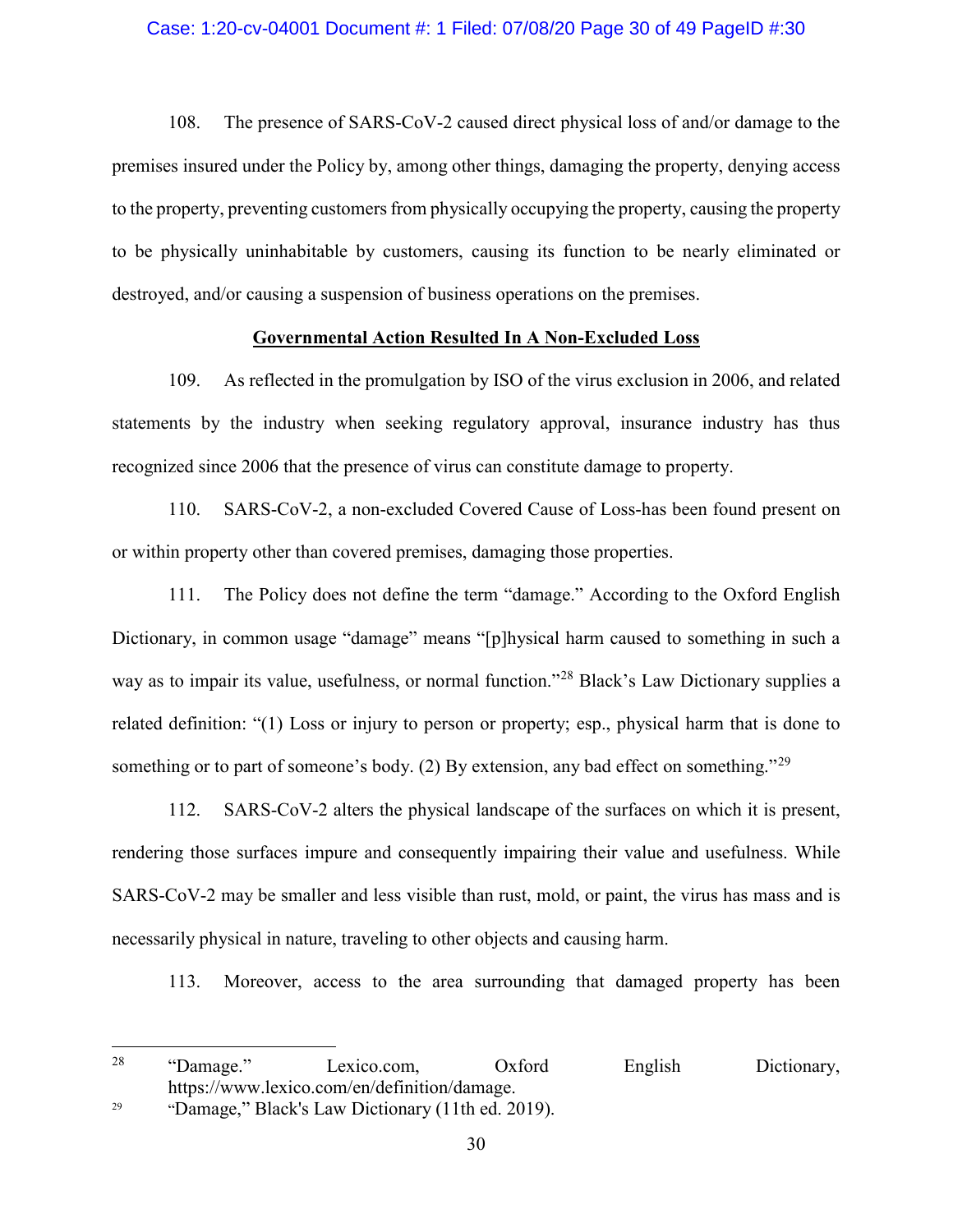### Case: 1:20-cv-04001 Document #: 1 Filed: 07/08/20 Page 31 of 49 PageID #:31

prohibited by civil authority as a result of the damage from SARS-CoV-2, as described herein.

114. The Civil Authority provisions further require that the governmental actions are "taken in response to dangerous physical conditions resulting from the damage or continuation of the Covered Cause of Loss that caused the damage."

115. The Policy does not to define the term "dangerous physical conditions." According to Merriam-Webster dictionary, "Dangerous" means "(1) involving possible injury, pain, harm, or  $loss$  ... (2) able or likely to inflict injury or harm."<sup>[30](#page-30-0)</sup>

116. The presence of SARS-CoV-2 results in conditions that are both dangerous and physical. And by their own terms, the governmental orders described herein were entered in response to these dangerous physical conditions resulting from the damage or continuation of SARS-CoV-2 that caused the damage at properties other than Plaintiff's properties.

117. One risk addressed, in part, in the exclusions is governmental action. *See* Policy Form FM 101 05 16, Section A, ¶ 3.b.1.c.

118. By recognizing governmental action in the exclusions, the Policy confirms governmental action as a risk of direct loss and a Covered Cause of Loss.

119. The Policy excludes some but not all governmental action from coverage. Specifically, the Policy only excludes coverage for loss caused directly or indirectly by governmental action that consists of seizure or destruction of property by order of governmental authority unless the destruction was done to prevent the spread of a fire. As ordinarily used, "seizure" means "taking possession of person or property by legal process."

120. The governmental Closure Orders affecting Plaintiff's property do not require

<span id="page-30-0"></span><sup>&</sup>lt;sup>30</sup> "Dangerous." Merriam-Webster.com Dictionary, Merriam-Webster, https://www.meriamwebster.com/dictionary/dangerous.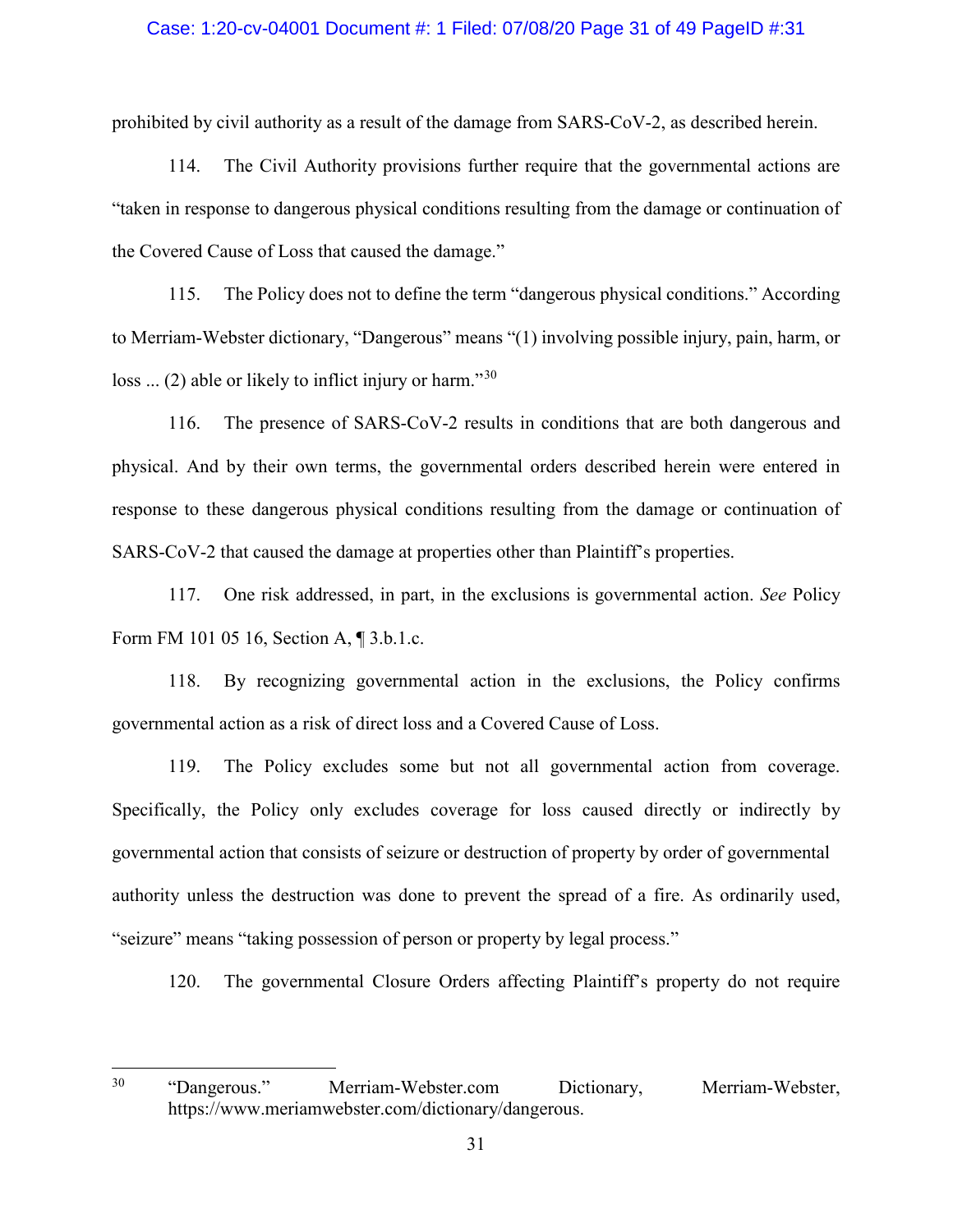### Case: 1:20-cv-04001 Document #: 1 Filed: 07/08/20 Page 32 of 49 PageID #:32

seizure or destruction because the government did not destroy or take physical possession of, or title to, such property. Instead, the Closure Orders limited access to and use of covered property at the premises described in the Policy's declarations.

121. Therefore, the Policy does not exclude the governmental actions described herein.

122. The business-income losses, extra expenses, and other losses were caused by or resulted from the aforementioned governmental orders, a Covered Cause of Loss.

123. The Policy further requires that the business-income losses be incurred because of the necessary suspension of operations during the period of restoration. Plaintiff suffered losses because of suspension of operations during the period of restoration.

124. The direct loss of physical access to and use of the premises listed in the declarations, and business property thereon, for Plaintiff and their vendors, agents, employees, and customers, caused the suspension of the Plaintiff's operations.

125. Such direct losses are also accidental. Accidental means "occurring unexpectedly or by chance."<sup>[31](#page-31-0)</sup> The Governmental Closure Orders were issued through no fault of Plaintiff and were in no way expected by Plaintiff or other insureds entering into insurance policies with Cincinnati prior to the COVID-19 pandemic.

126. Because the Policy covers all risks, including governmental action that, for the good of the public, does no more than limit physical access to and use of property (real and personal), coverage is required.

### **Cincinnati Did Not Include A Virus Or Pandemic Exclusion In the Policy**

127. Nothing in the Policy excludes or limits coverage for viruses or virus-related causes

<span id="page-31-0"></span><sup>&</sup>lt;sup>31</sup> "Accidental." Merriam-Webster.com Dictionary, Merriam-Webster, https://www.merriamwebster.com/dictionary/accidental.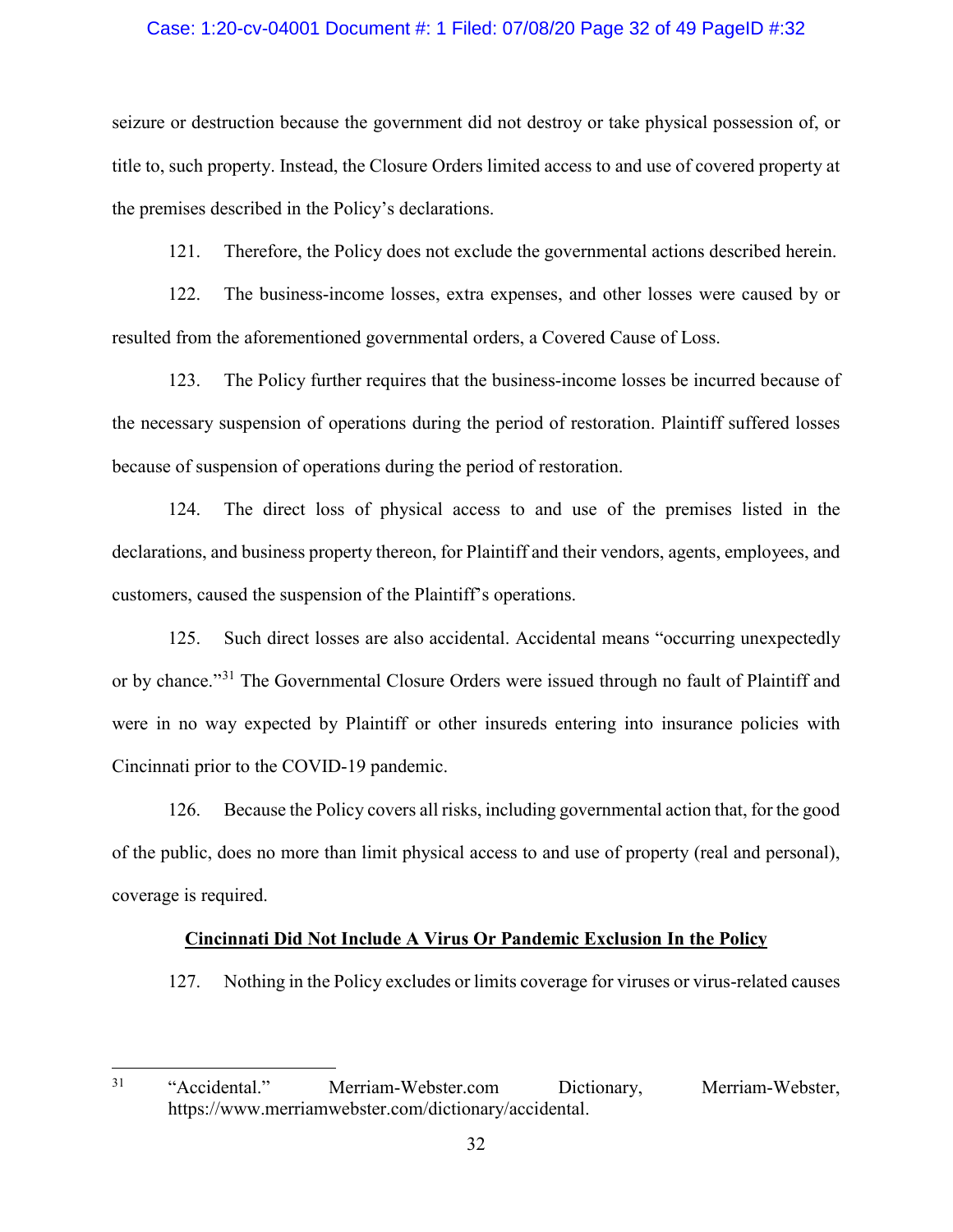## Case: 1:20-cv-04001 Document #: 1 Filed: 07/08/20 Page 33 of 49 PageID #:33

of loss.

128. As the Policy makes clear, Cincinnati, as the drafter of the Policy, relied on materials generated by ISO in drafting Plaintiff's Policy. ISO is an entity that drafts standard policy language for industry use in insurance contracts.

129. ISO and insurance providers like Cincinnati became aware of the possibility of virus-related causes during multiple prior health-related crises, including: the 2002 SARS epidemic, 2009 H1N1 swine flu pandemic, 2012 MERS epidemic, 2014 Ebola epidemic, and the 2016 Zika epidemic, among others.

130. In 2006, after the SARS epidemic, ISO drafted a new endorsement, CP O 1 40 07 06, entitled "Exclusion of Loss Due to Virus or Bacteria," acknowledging that claims for business interruption losses could be filed under existing policy language for losses resulting from pandemics or the presence of disease-causing agents. This new endorsement, which other insurance providers have since incorporated in policies, provides that the insurer "will not pay for loss or damage caused by or resulting from any virus, bacterium or other microorganism that induces or is capable of inducing physical distress, illness or disease."

131. Despite the widespread recognition of virus-related causes, and the ISO's publication of a new endorsement memorializing an express virus exclusion, Cincinnati did not include a virus exclusion in Plaintiff's Policy. Under Plaintiff's "all risks" Policy, therefore, constitutes a Covered Cause of Loss.

132. Likewise, Plaintiff's Policy does not exclude from the commercial property coverage losses arising from governmental orders restricting access to Plaintiff's premises and Plaintiff's business operations due to viruses, viral-related causes or pandemics.

133. No other applicable exclusions or limitations apply to preclude coverage for the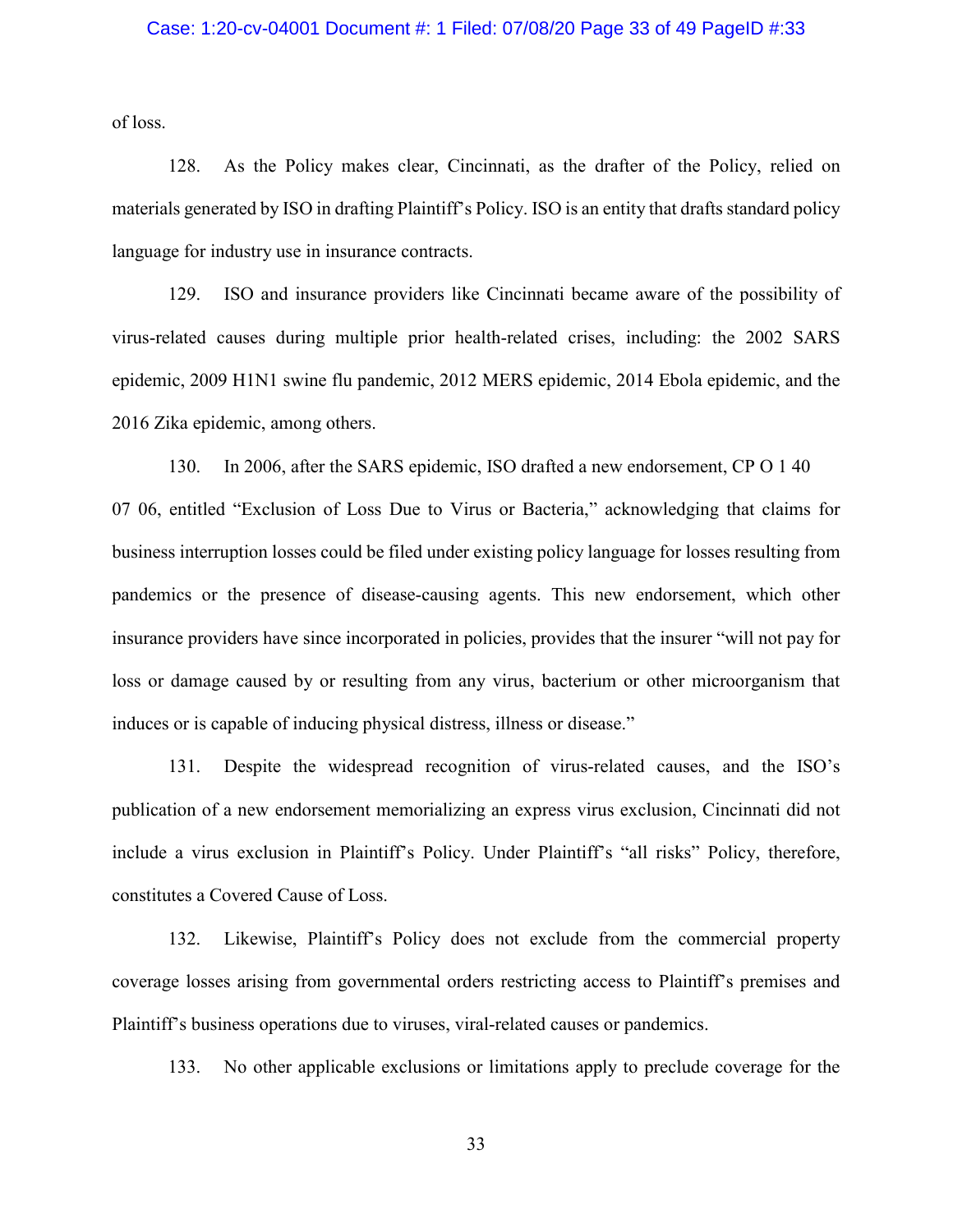direct losses caused by or resulting from the governmental actions described herein.

# **Cincinnati Has Not Paid, And Has No Intention Of Paying, Plaintiff's Claims For Coverage**

134. On information and belief, Cincinnati has, on a uniform and widescale basis, refused to pay, under its Business Income and Extra Expense coverages and Civil Authority coverages, for losses sustained due to the presence of SARS-CoV-2 and/or related to action of civil authority in response to the COVID-19 pandemic.

135. While representing to its insureds that it will diligently investigate business interruption claims connected to the COVID-19 pandemic, Cincinnati has told investors the truth: it has no intention to honor, and it will not honor any such claims.

136. Specifically, in its 10-Q filing for the first quarter of 2020, Cincinnati stated:

Virtually all of our commercial property policies do not provide coverage for business interruption claims unless there is direct physical damage or loss to property. Because a virus does not produce direct physical damage or loss to property, no coverage exists for this peril - rendering an exclusion unnecessary. For this reason, most of our standard market commercial property policies in states where we actively write business do not contain a specific exclusion for COVID-19. While we will evaluate each claim based on the specific facts and circumstances involved, our commercial property policies do not provide coverage for business interruption claims unless there is direct physical damage or loss to property.<sup>[32](#page-33-0)</sup>

137. On or about March 20, 2020, Plaintiff timely submitted a claim to Cincinnati for its

covered loss.

138. Contrary to the plain language of the Policy, and to Cincinnati's corresponding promises and contractual obligations, Cincinnati refused to pay for Plaintiff's covered losses and expenses.

<span id="page-33-0"></span> <sup>32</sup> Form 10-Q, Cincinnati Financial Corporation (filed Apr. 27, 2020), available at https://cincinnatifinancialcorporation.gcs-web.com/static-files/787fd5db-ee48-474b-98bl-4d7186fa8fb5.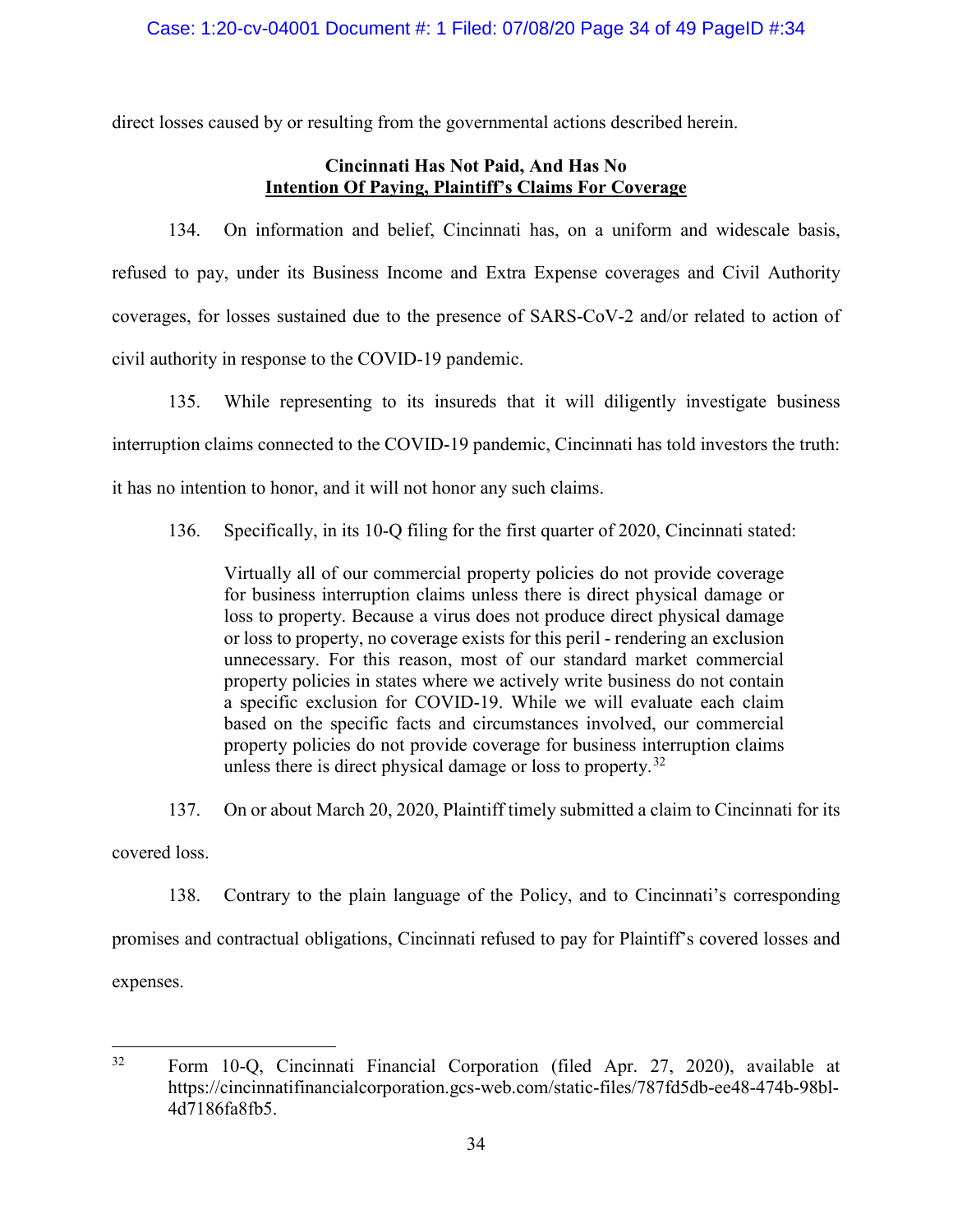### Case: 1:20-cv-04001 Document #: 1 Filed: 07/08/20 Page 35 of 49 PageID #:35

139. On or about April 15, 2020, without conducting any meaningful investigation or significant follow up inquiry concerning Plaintiff's claim, or related loss, Cincinnati issued a letter denying Plaintiff's claim. (*See* Exhibit B).

140. As the 10-Q and letter make clear, Cincinnati's premeditated strategy is to deny all claims related to SARS-CoV-2 and the COVID-19 pandemic.

141. Given Cincinnati's intention to issue categorical denials of all claims related to SARS-CoV-2 and the COVID-19 pandemic, it is no surprise that Cincinnati failed to evaluate Plaintiff's claims based on all information that could be gathered from a fair and neutral individualized investigation. Cincinnati further failed to review ample publicly available and easily-accessible information regarding the claims, and failed to secure an outside counsel opinion on coverage to avoid bias. Cincinnati has made no indication that it has visited or plans to visit any of the covered locations.

142. Cincinnati's letter further misstates policy terms and engineers new post-hoc requirements for coverage (including, for example, requiring "direct physical loss or direct physical damage ... to property at the covered premises," rather than the requirement as stated in the Policy that "direct 'loss" cause the *suspension*)*.* Cincinnati's letters also quote at length numerous provisions from the Policy themselves, but with no meaningful explanation or analysis.

143. Plaintiff, on the other hand, satisfied all duties under the Policy and the law.

144. Cincinnati's repudiation of the insurance contracts that Plaintiff purchased to protect its business and employees is unlawful. The governmental actions affecting Plaintiff's property have caused a loss of income and an increase in expense. This risk of governmental action is nowhere limited or excluded in the Policy.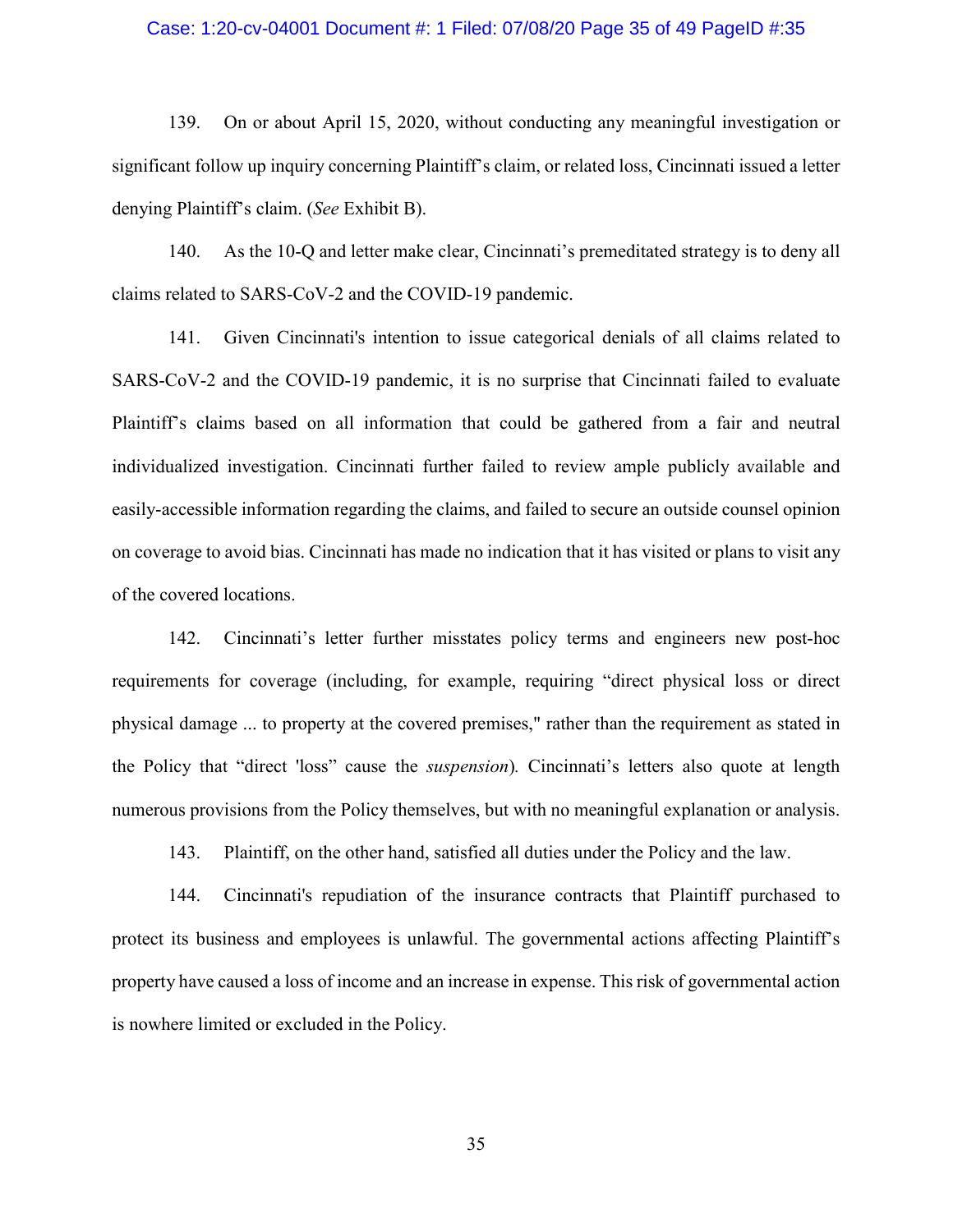## **CLASS ACTION ALLEGATIONS**

145. Plaintiff brings this action pursuant to Rules 23(a), 23(b)(1), 23(b)(2), 23(b)(3), and 23(c)(4) of the Federal Rules of Civil Procedure, individually and on behalf of all others similarly situated. This action satisfies the numerosity, commonality, typicality, adequacy, predominance, and superiority requirements of those provisions.

146. The class claims all derive directly from a single course of conduct by Cincinnati: its systematic and uniform refusal to pay insureds for losses suffered due to the COVID-19 pandemic and the related actions taken by civil authorities to suspend business operations

147. Plaintiff seeks to represent a Class defined as:

All persons and entities that: (a) had Business Income coverage, Extra Expense coverage, or Civil Authority Coverage, under a property insurance policy issued by Cincinnati; (b) suffered a suspension of business related to the presence or threat of SARS-CoV-2, and/or actions of any civil authority in response to the COVID-19 pandemic, at the premises covered by their Cincinnati property insurance policy; (c) made a claim under their policy issued by Cincinnati for loss of business income and/or expenses to minimize the suspension of business due to COVID-19 and/or actions of any civil authority in response to COVID-19; and (d) as to which Cincinnati denied or has otherwise failed to acknowledge, accept as covered losses or expenses, or pay for the covered losses or expenses.

The following people are excluded from the Class: (1) any Judge or Magistrate presiding over this action and the members of their family; (2) Defendant, Defendant's agents, subsidiaries, parents, successors, predecessors, and any entity in which Defendant or its parents have a controlling interest, and those entities' current and former employees, officers, and directors; (3) persons who properly execute and file a timely request for exclusion from the Class; (4) persons whose claims in this matter have been finally adjudicated on the merits or otherwise released; (5) Plaintiff's counsel and Defendant's counsel; and (6) the legal representatives, successors, and assigns of any such excluded persons.

148. This action can be maintained as a class action because there is a well-defined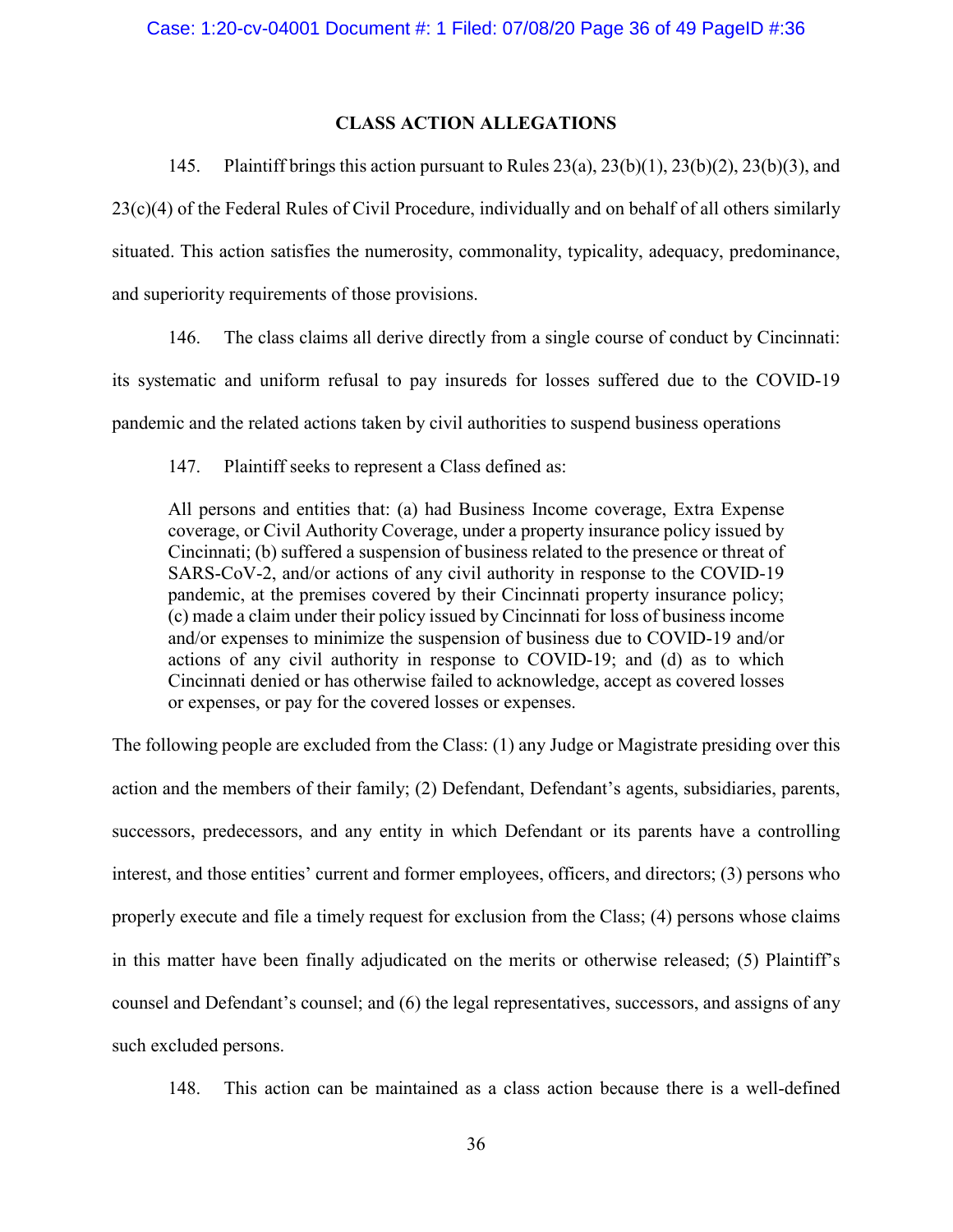### Case: 1:20-cv-04001 Document #: 1 Filed: 07/08/20 Page 37 of 49 PageID #:37

community of interest in the litigation and the proposed Class is easily ascertainable.

149. **Numerosity**: The members of the Class are so numerous that joinder of all members is impracticable. The exact number of members of the Class is unknown, but the Class likely consists of thousands of members. Members of the Class can be easily identified through Defendant's records.

150. **Commonality and Predominance**: This action involves common questions of law and fact applicable to each class member that predominate over questions that affect only individual class members. Thus, proof of a common set of facts will establish the right of each class member to recover. Questions of law and fact common to the claims of the Plaintiff and members of the putative Class, which predominate over any individual issues, include, among others:

- a. Whether Cincinnati issued all-risk insurance policies to Plaintiff and members of the Class in exchange for payment of premiums by Plaintiff and the Class members;
- b. Whether Plaintiffs and the Class suffered a covered loss based on the common policies issued to Plaintiff and members of the Class;
- c. Whether SARS-CoV-2 causes direct physical loss or damage to property;
- d. Whether Cincinnati's Business Income and Extra Expense coverage applies to a suspension of business related to SARS-CoV-2 and the COVID-19 pandemic;
- e. Whether the Closure Orders constitute "action[s] of civil authority";
- f. Whether Cincinnati's Civil Authority coverage applies to a loss of Business Income caused by the actions of any civil authority requiring the suspension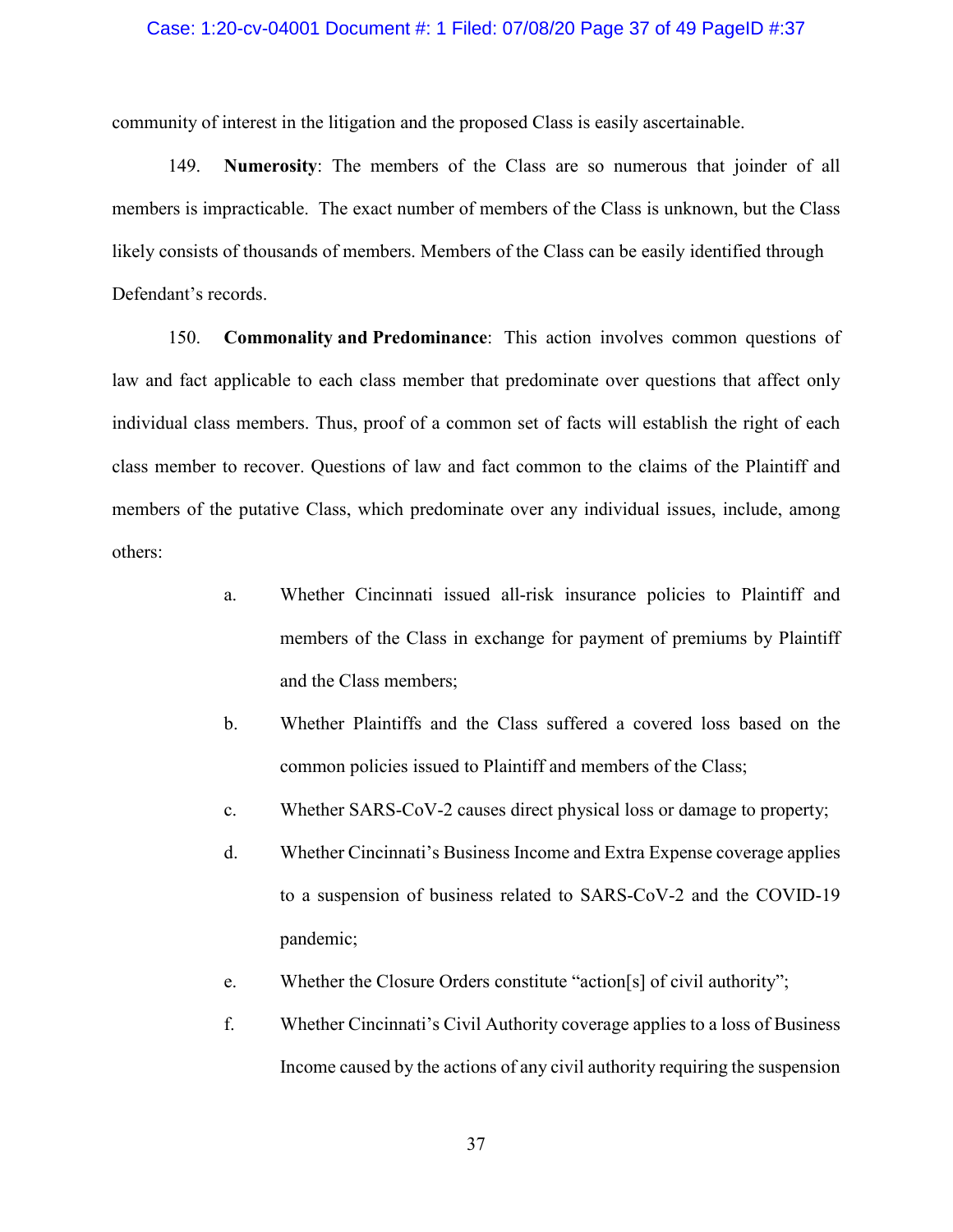of business related to SARS-CoV-2 and the COVID-19 pandemic;

- g. Whether Cincinnati's Extra Expense coverage applies to efforts to minimize a loss caused by SARS-CoV-2 and the COVID-19 pandemic and/or the actions of any civil authority requiring the suspension of business related to SARS-CoV-2 and the COVID-19 pandemic;
- h. Whether Cincinnati's wrongfully denied all claims based on loss caused by SARS-CoV-2 and the COVID-19 pandemic;
- i. Whether Cincinnati's wrongfully denied all claims based on loss caused by the actions of any civil authority requiring the suspension of business related to SARS-CoV-2 and the COVID-19 pandemic;
- j. Whether Cincinnati has breached its contracts of insurance through a blanket denial of all claims based on business interruption, income loss or closures related to SARS-CoV-2, the COVID-19 pandemic and/or the related actions of any civil authority requiring the suspension of business related to SARS-CoV-2 and the COVID-19 pandemic;
- k. Whether Cincinnati has breached its covenant of good faith and fair dealing through a blanket denial of all claims based on business interruption, income loss or closures related to SARS-CoV-2, the COVID-19 pandemic and/or the related actions of any civil authority requiring the suspension of business related to SARS-CoV-2 and the COVID-19 pandemic; and
- l. Whether Plaintiff and the Class are entitled to an award of reasonable attorney fees, interest and costs.
- 151. **Typicality**: Plaintiff's claims are typical of the claims of the proposed Class. All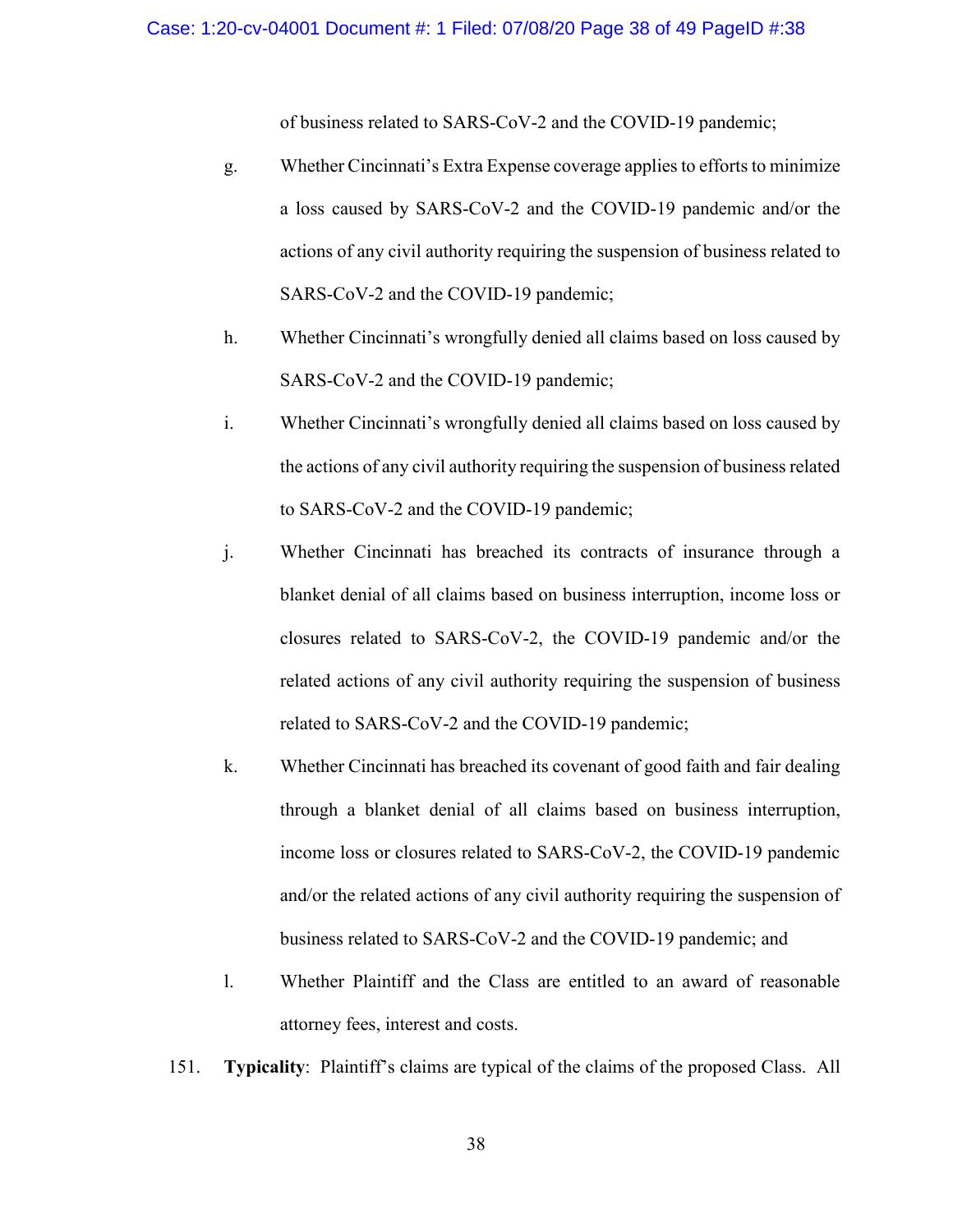### Case: 1:20-cv-04001 Document #: 1 Filed: 07/08/20 Page 39 of 49 PageID #:39

claims are based on the same principal legal and factual issues in that Plaintiff and members of the Class purchased identical insurance coverage from Cincinnati containing identical language regarding business income losses and extra expense, their coverage claims for losses caused by SARS-CoV-2, the COVID-19 pandemic and the resulting Closure Orders were denied by Cincinnati, and they have sustained damages arising out of Cincinnati's wrongful denials.

152. **Adequacy of Representation**: Plaintiff will fairly and adequately represent and protect the interests of the Class, and has retained counsel competent and experienced in complex class actions and insurance coverage matters. Neither Plaintiff nor Plaintiff's counsel have any interests that conflict with or are antagonistic to the interests of the Class members. Cincinnati has no defenses unique to Plaintiff. Plaintiff and its counsel are committed to vigorously prosecuting this action on behalf of the members of the Class, and they have the resources to do so.

153. **Inconsistent or Varying Adjudications and the Risk of Impediments to Other Class Members' Interests:** Plaintiff seeks class-wide adjudication as to the interpretation, and resultant scope, of the Cincinnati coverage. The prosecution of separate actions by individual members of the Class would create an immediate risk of inconsistent or varying adjudications on this issue, which would establish incompatible standards of conduct for Cincinnati in evaluating future claims. Moreover, the adjudications sought by Plaintiff could, as a practical matter, substantially impair or impede the ability of other Class members, who are not parties to this action, to protect their interests. Class treatment of common questions of law and fact would also be superior to multiple individual actions or piecemeal litigation in that class treatment will conserve the resources of the Court and the litigants, and will promote consistency and efficiency of adjudication. A class action can, therefore, best secure the economies of time, effort, and expense or accomplish the other ends of equity and justice that this action seeks to obtain.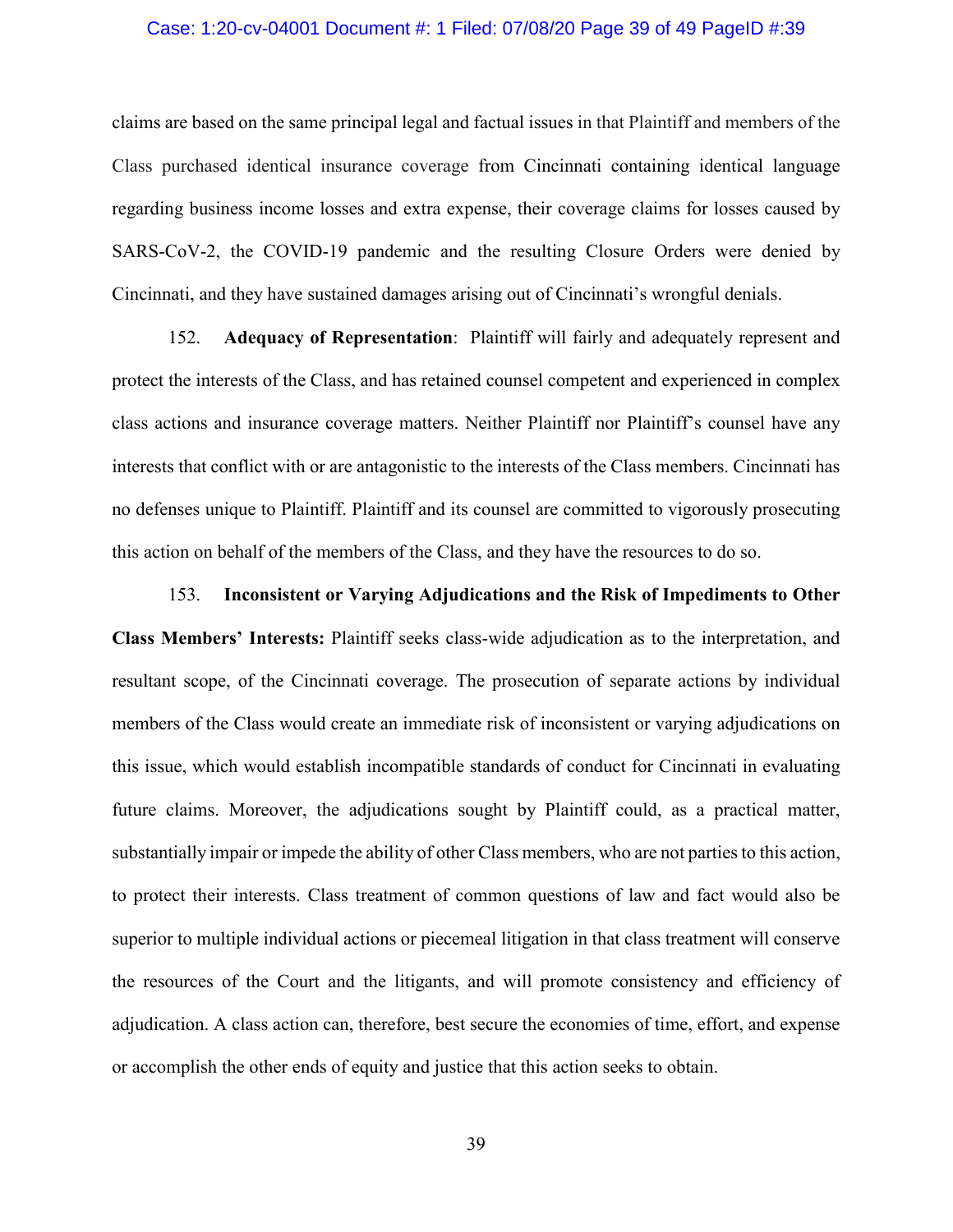#### Case: 1:20-cv-04001 Document #: 1 Filed: 07/08/20 Page 40 of 49 PageID #:40

154. **Declaratory and Injunctive Relief:** Cincinnati acted or refused to act on grounds generally applicable to Plaintiff and the other members of the Class, thereby making appropriate final injunctive relief and declaratory relief, as described below, with respect to the members of the Class.

155. **Superiority:** A class action is superior to other available methods for the fair and efficient adjudication of this controversy. Class proceedings are superior to all other available methods for the fair and efficient adjudication of this controversy and joinder of all members of the Class is impracticable. The prosecution of separate actions by individual members of the Class would impose heavy burdens upon the courts and would create a risk of inconsistent or varying adjudications of the questions of law and fact common to the Class. By contrast, a class action presents far fewer management difficulties and provides the benefits of single adjudication, economy of scale, and comprehensive supervision by a single court. Economies of time, effort, and expense will be fostered and uniformity of decisions will be ensured.

156. Plaintiff and Plaintiff's counsel are unaware of any difficulties that are likely to be encountered in the management of this action that would preclude its maintenance as a class action.

## **COUNT I (Declaratory Judgment)**

157. Plaintiff adopts and incorporates by reference paragraphs 1-156 of this Complaint as if fully set forth herein.

158. Plaintiff's Policy, as well as those of other members of the Class, are insurance contracts for which Cincinnati was paid premiums in exchange for its promise to pay Plaintiff's and the Class' losses for claims covered by the Policy.

159. Plaintiff and other members of the Class have complied with all applicable terms, conditions and provisions of the Policy and/or those terms, conditions and provisions have been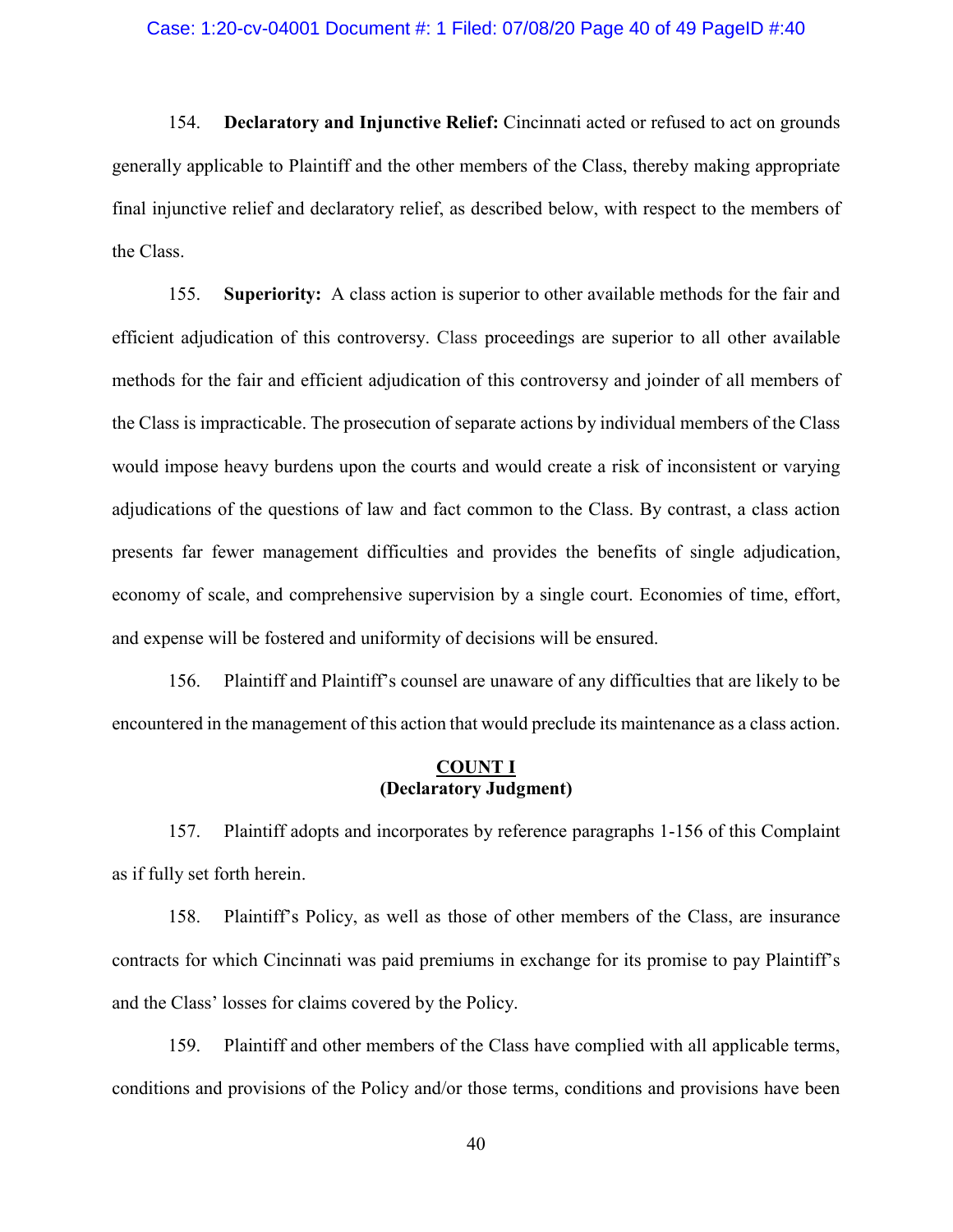### Case: 1:20-cv-04001 Document #: 1 Filed: 07/08/20 Page 41 of 49 PageID #:41

waived by Cincinnati, or Cincinnati is estopped from asserting them.

160. Coverage under the Policy is provided for any risk of direct loss unless expressly limited or excluded.

161. Cincinnati agreed to pay for its insureds' actual loss of Business Income sustained and Extra Expense incurred by Plaintiff due to the necessary suspension of operations during a "period of restoration."

162. Cincinnati also promised to pay for the loss of Business Income and necessary Extra Expense sustained by Plaintiff that is "caused by action of civil authority that prohibits access" to Plaintiff's insured premises.

163. SARS-CoV-2 caused direct physical loss and damage to Plaintiff's and the other Class members' Covered Properties, requiring suspension of operations at the Covered Properties. Loss of access to and/or loss of ability to use property also constitutes direct physical loss or damage, triggering coverage. Losses caused by SARS-CoV-2, and the COVID-19 pandemic, thus triggered the Business Income and Extra Expense provisions of Plaintiff's and the other Class members' insurance policies.

164. The Executive Orders by state and local civil authorities were issued in direct response to the COVID-19 outbreak and the physical presence of SARS-CoV-2 on property on or around covered premises, forcing closure of premises to the public and curtailment of business operations.

165. Cincinnati did not include an exclusion for loss caused by a virus or a pandemic in the Policy. Nor do any of the exclusions in the Policy preclude coverage for the governmental orders restricting access to Plaintiff's premises and Plaintiff's business operations due to viruses, viral-related causes or pandemics, pursuant to which Plaintiff closed its premises to the public and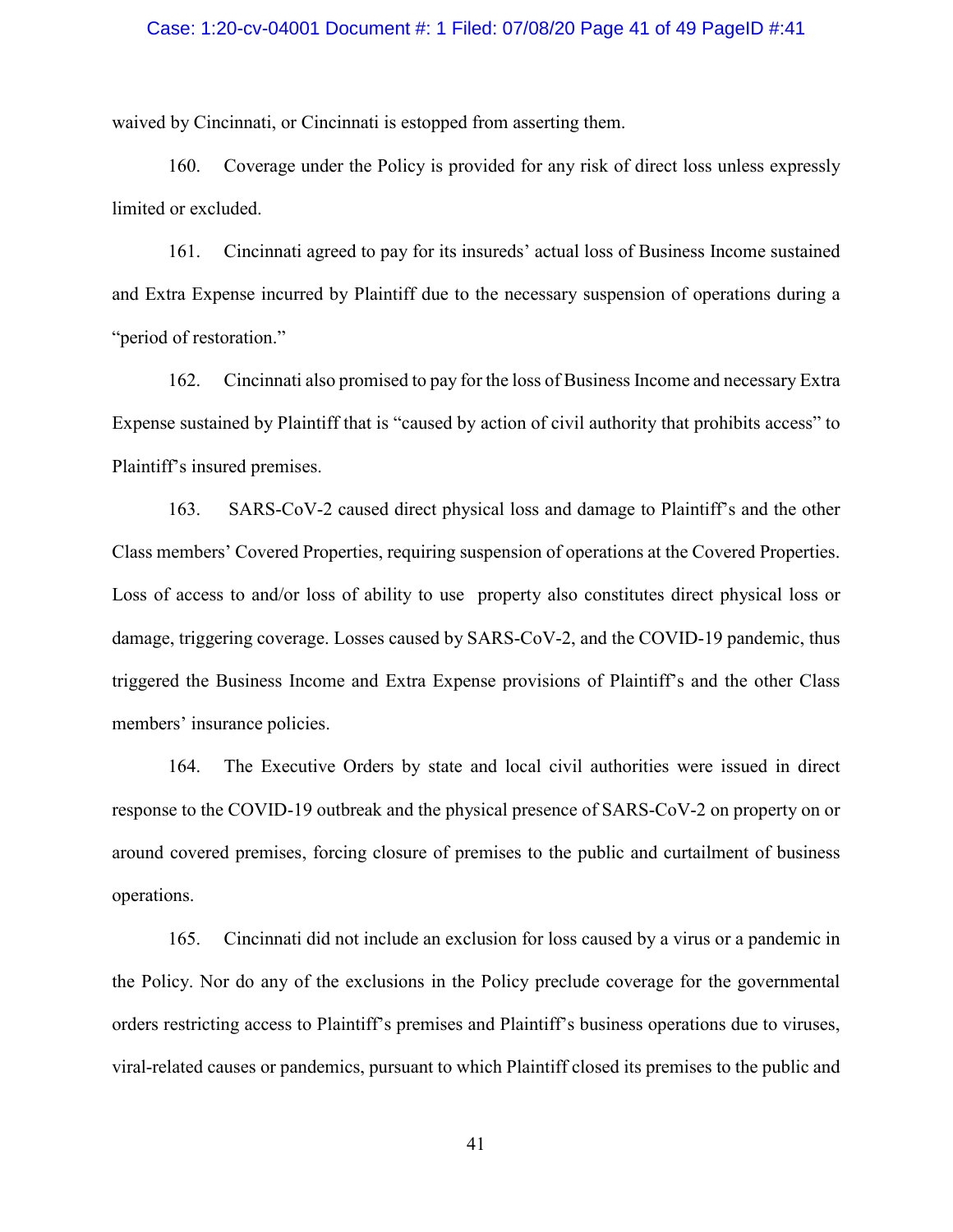### Case: 1:20-cv-04001 Document #: 1 Filed: 07/08/20 Page 42 of 49 PageID #:42

suspended its regular business operations.

166. Due to the presence of SARS-CoV-2, and the COVID-19 pandemic, Plaintiff and the other members of the Class suffered a loss of Business Income and have incurred Extra Expense.

167. Cincinnati has arbitrarily and without justification refused to reimburse Plaintiff and members of the Class for any losses incurred by them related to the necessary interruption of their businesses stemming from SARS-CoV-2, the COVID-19 pandemic and the related Closure Orders.

168. Cincinnati has denied claims stemming from SARS-CoV-2, the COVID-19 pandemic and the related Closure Orders on a uniform and class wide basis, without individual bases or investigations, such that the Court can render declaratory judgment.

169. An actual case or controversy exists regarding Plaintiff's and the Class' rights and Cincinnati's obligations under the Policy to reimburse Plaintiff and the Classes for the full amount of losses and extra expenses incurred by Plaintiff and the Class in connection with the suspension of their businesses stemming from SARS-CoV-2, the COVID-19 pandemic and the related Closure Orders.

170. Pursuant to 28 U.S.C. § 2201, Plaintiff and the Class seek a declaratory adjudging and judgment from this Court declaring the following:

- a. Plaintiff's and the Class' losses incurred in connection with the necessary suspension of their businesses stemming from SARS-CoV-2, the COVID-19 pandemic and the related Closure Orders are insured losses under the policies;
- b. Cincinnati has waived any right it may have had to assert defenses to coverage or otherwise seek to bar or limit coverage for Plaintiff's and the Class' losses by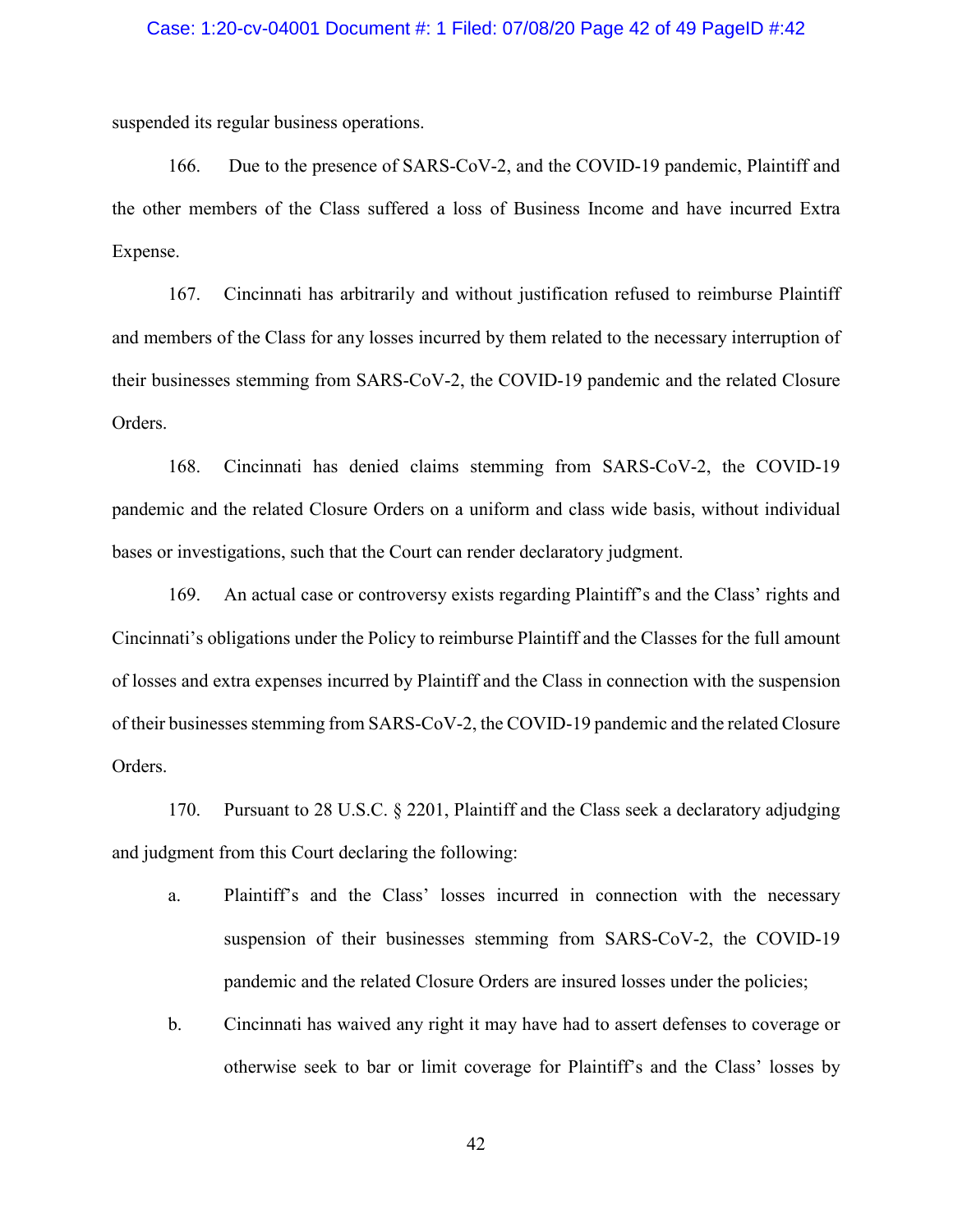issuing blanket coverage denials without conducting claim investigations as required under Illinois law; and

c. Cincinnati is obligated to pay Plaintiff and the Class for the full amount of the losses and extra expenses incurred and to be incurred in connection with the covered business losses related to the Closure Orders during period of restoration and the necessary with the necessary suspension of their businesses stemming from SARS-CoV-2, the COVID-19 pandemic and the related Closure Orders.

## **COUNT II (Breach of Contract)**

171. Plaintiff adopts and incorporates by reference paragraphs 1-156 of this Complaint as if fully set forth herein.

172. Plaintiff's Policy, as well as those of other members of the Class, are insurance contracts for which Cincinnati was paid premiums in exchange for its promise to pay Plaintiff's and the Class' losses for claims covered by the Policy.

173. Plaintiff and other members of the Class have complied with all applicable terms, conditions and provisions of the Policy and/or those terms, conditions and provisions have been waived by Cincinnati, or Cincinnati is estopped from asserting them.

174. Coverage under the Policy is provided for any risk of direct loss unless expressly limited or excluded.

175. Cincinnati agreed to pay for its insureds' actual loss of Business Income sustained and Extra Expense incurred by Plaintiff due to the necessary suspension of operations during a "period of restoration."

176. Cincinnati also promised to pay for the loss of Business Income and necessary Extra Expense sustained by Plaintiff that is "caused by action of civil authority that prohibits access" to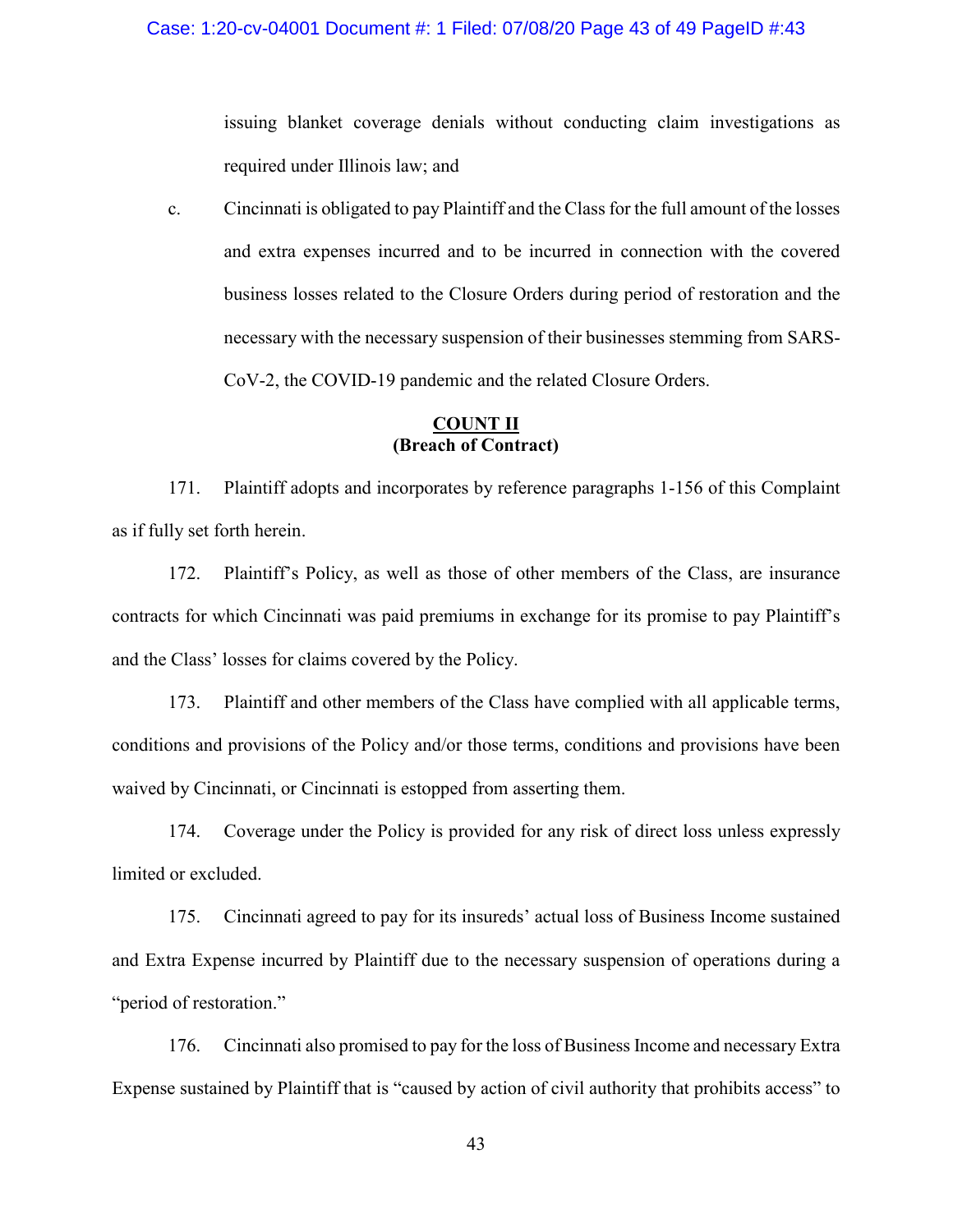### Case: 1:20-cv-04001 Document #: 1 Filed: 07/08/20 Page 44 of 49 PageID #:44

Plaintiff's insured premises.

177. SARS-CoV-2 caused direct physical loss and damage to Plaintiff's and the other Class members' Covered Properties, requiring suspension of operations at the Covered Properties. Loss of access to and/or loss of ability to use property also constitutes direct physical loss or damage, triggering coverage. Losses caused by SARS-CoV-2, and the COVID-19 pandemic, thus triggered the Business Income and Extra Expense provisions of Plaintiff's and the other Class members' insurance policies.

178. The Executive Orders by state and local civil authorities were issued in direct response to the COVID-19 outbreak and the physical presence of SARS-CoV-2 on property on or around covered premises, forcing closure of premises to the public and curtailment of business operations.

179. Cincinnati did not include an exclusion for loss caused by a virus or a pandemic in the Policy. Nor do any of the exclusions in the Policy preclude coverage for the governmental orders restricting access to Plaintiff's premises and Plaintiff's business operations due to viruses, viral-related causes or pandemics, pursuant to which Plaintiff closed its premises to the public and suspended its regular business operations.

180. Due to the presence of SARS-CoV-2, and the COVID-19 pandemic, Plaintiff and the other members of the Class suffered a loss of Business Income and have incurred Extra Expense.

181. By denying coverage for Business Income and Extra Expense losses incurred by Plaintiff and members of the Class, related to SARS-CoV-2, the COVID-19 pandemic and the related Closure Orders, Cincinnati has repudiated its contract and breached its coverage obligations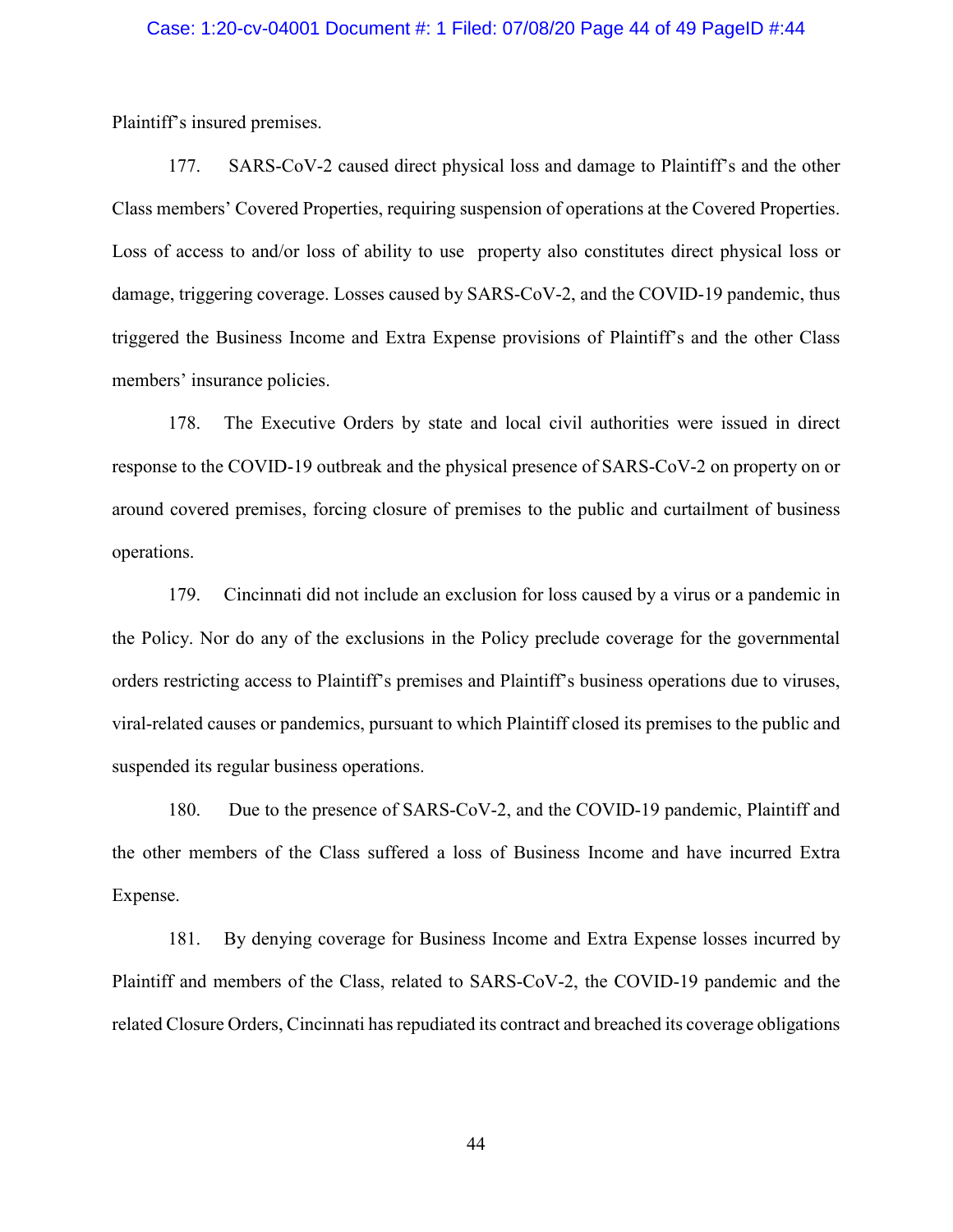under its Policy.

182. As a result of Cincinnati's breaches of its policies, Plaintiff and the other Class members have sustained substantial damages for which Cincinnati is liable, in an amount to be established at trial.

# **COUNT III (Breach of the Duty of Good Faith and Fair Dealing)**

183. Plaintiff adopts and incorporates by reference paragraphs 1-182 of this Complaint as if fully set forth herein.

184. Good faith is an element of the contract that Plaintiff and the Class entered into with Defendant in obtaining insurance coverage. Whether by common law or statute, all such contracts impose upon each party a duty of good faith and fair dealing. Good faith and fair dealing, in connection with executing contracts and discharging performance and other duties according to Their terms, means preserving the spirit—not merely the letter—of the bargain.

185. Put differently, the parties to a contract are mutually obligated to comply with the substance of their contract in addition to its form. Evading the spirit of the bargain and abusing the power to specify terms constitute examples of bad faith in the performance of contracts.

186. Plaintiff and the Class performed all their obligations under their contracts with Cincinnati.

187. Cincinnati breached the covenant of good faith and fair dealing by purposefully mischaracterizing provisions of its insurance coverage agreements so asto not honor its contractual duties to Plaintiff and the Class under those agreements.

188. Plaintiff and the Class have sustained damages as a result of Defendant's breaches of the covenant of good faith and fair dealing in an amount to be proven at trial.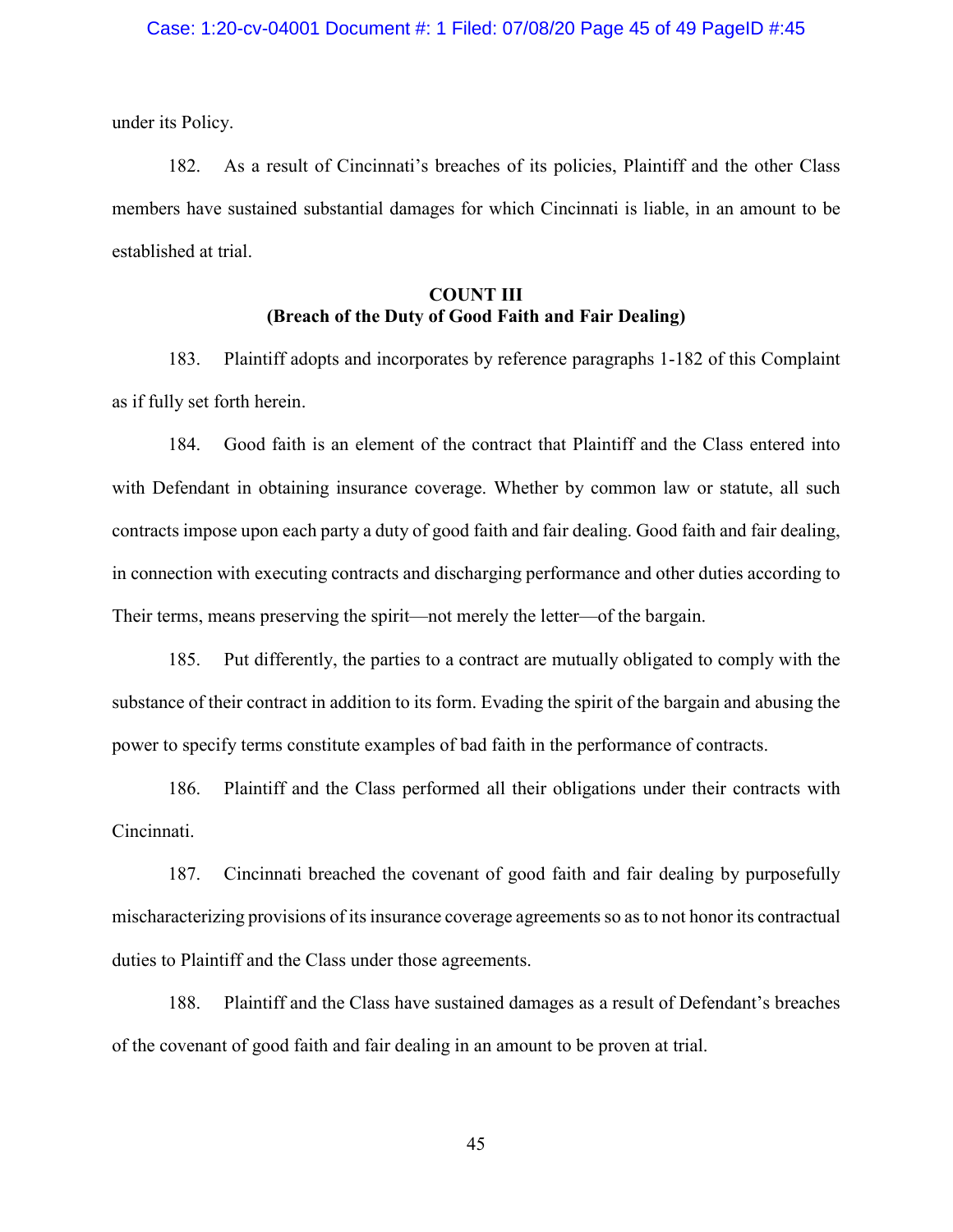#### Case: 1:20-cv-04001 Document #: 1 Filed: 07/08/20 Page 46 of 49 PageID #:46

## **COUNT IV (Statutory Bad Faith Denial of Insurance Under 215 ILCS 5/155)**

189. Plaintiff adopts and incorporates by reference paragraphs 1-188 of this Complaint as if fully set forth herein.

190. Upon receipt of the claims by Plaintiff and other members of the Class related to SARS-CoV-2, the COVID-19 pandemic and the related Closure Orders, Cincinnati denied the claims without conducting any investigation, let alone a "reasonable investigation based on all available information" as required under Illinois law. *See* 215 ILCS 5/154.6.

191. Cincinnati's denials of claims by Plaintiff and other members of the Class related to SARS-CoV-2, the COVID-19 pandemic and the related Closure Orders were vexatious and unreasonable.

192. Cincinnati's denials constitute "improper claims practices" under Illinois law namely Cincinnati's (1) refusals to pay Plaintiff's and the Class members' claims without conducting reasonable investigations based on all available information and (2) failure to provide reasonable and accurate explanations of the bases in its denials. *See* 215 ILCS 5/154.6 (h), (n).

193. Therefore, pursuant to 215 ILCS 5/155, Plaintiff requests that, in addition to entering a judgment in favor of Plaintiff and the Class and against Cincinnati for the amount owed under the policies at the time of judgment, the Court also enter a judgment in favor of Plaintiff and the Class against Cincinnati for an amount equal to the greater of  $(1)$  60% of the amount which the trier of fact finds that Plaintiff and the Class are entitled to recover under the policies, exclusive of costs; and (2) \$60,000 per Class member. See 215 ILCS 5/155.

194. Plaintiff further requests that the Court enter a judgment in favor of Plaintiff and the Class, and against Cincinnati in an amount equal to the attorneys' fees and costs incurred by Plaintiff for the prosecution of this coverage action against Cincinnati, which amount will be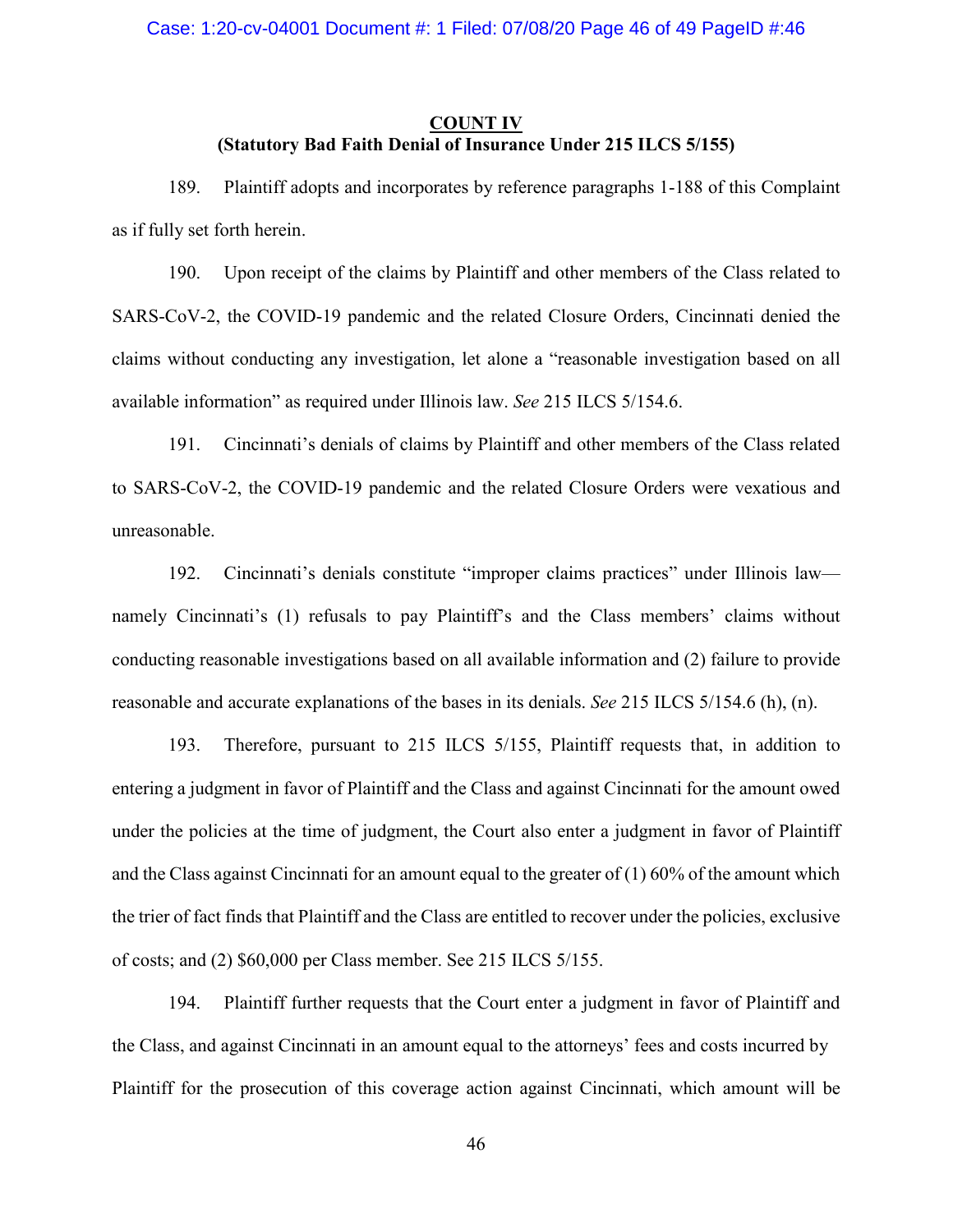proved at or after trial, pursuant to 215 ILCS 5/155.

## **PRAYER FOR RELIEF**

**WHEREFORE**, Plaintiff, individually and on behalf of the other members of the Class,

respectfully requests that the Court enter an Order as follows:

- A. Finding that this action satisfies the prerequisites for maintenance as a class action, and certifying the Class defined herein.
- B. Designating Plaintiff as representative of the Class, and its undersigned counsel as Class Counsel.
- C. Entering declaratory judgment in favor of Plaintiff and the Class, and against Cincinnati, on Count I, and declaring as follows:

1. Plaintiff's and the Class' losses incurred in connection with the necessary suspension of their businesses stemming from SARS-CoV-2, the COVID-19 pandemic and the related Closure Orders are insured losses;

2. Cincinnati has waived any right it may have had to assert defenses to coverage or otherwise seek to bar or limit coverage for Plaintiff's and the Class' losses by issuing blanket coverage denials without conducting claim investigations as required under Illinois law; and

3. Cincinnati is obligated to pay Plaintiff and the Class for the full amount of the losses and extra expenses incurred and to be incurred in connection with the covered business losses related to the necessary suspension of their businesses stemming from SARS-CoV-2, the COVID-19 pandemic and the related Closure Orders.

D. Entering judgment in favor of Plaintiff and the Class, and against Cincinnati, on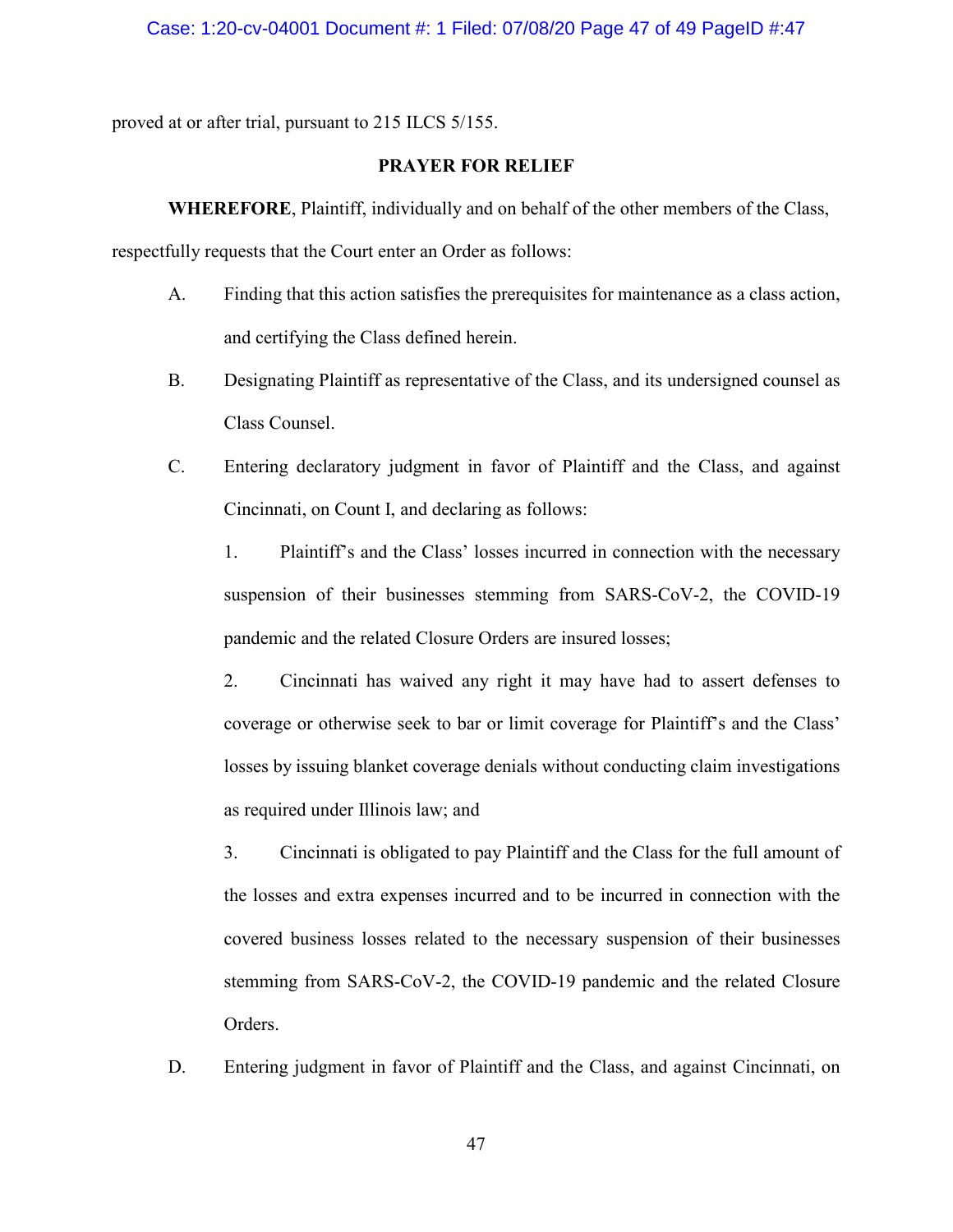Count II, finding Cincinnati breached its contracts of insurance, and awarding damages for that breach of contract in an amount to be established at trial.

- E. Entering judgment in favor of Plaintiff and the Class, and against Cincinnati, on Count III, finding Cincinnati breached the covenant of good faith and fair dealing in its contracts of insurance, and awarding damages for that breach in an amount to be established at trial.
- F. Entering judgment in favor of Plaintiff and the Class, and against Cincinnati, on Count IV, finding Cincinnati acted in bad faith, and awarding damages in the amount equal to the greater of  $(1)$  60% of the amount which the trier of fact finds that Plaintiff and the Class are entitled to recover under the policies, exclusive of costs; and (2) \$60,000 per Class member.
- G. Entering judgment in favor of Plaintiff and the Class, and against Cincinnati, in an amount equal to all attorney fees and related costs, to be established at the conclusion of this action, incurred for the prosecution of this coverage action against Cincinnati, pursuant to 215 ILCS 5/155.
- H. Awarding to Plaintiff and the Class pre- and post- judgment interest, to the fullest extent allowable.
- I. Awarding to Plaintiff and the Class any such further relief as may be just and proper.

### **DEMAND FOR JURY TRIAL**

Plaintiff demands a jury trial for all issues so triable.